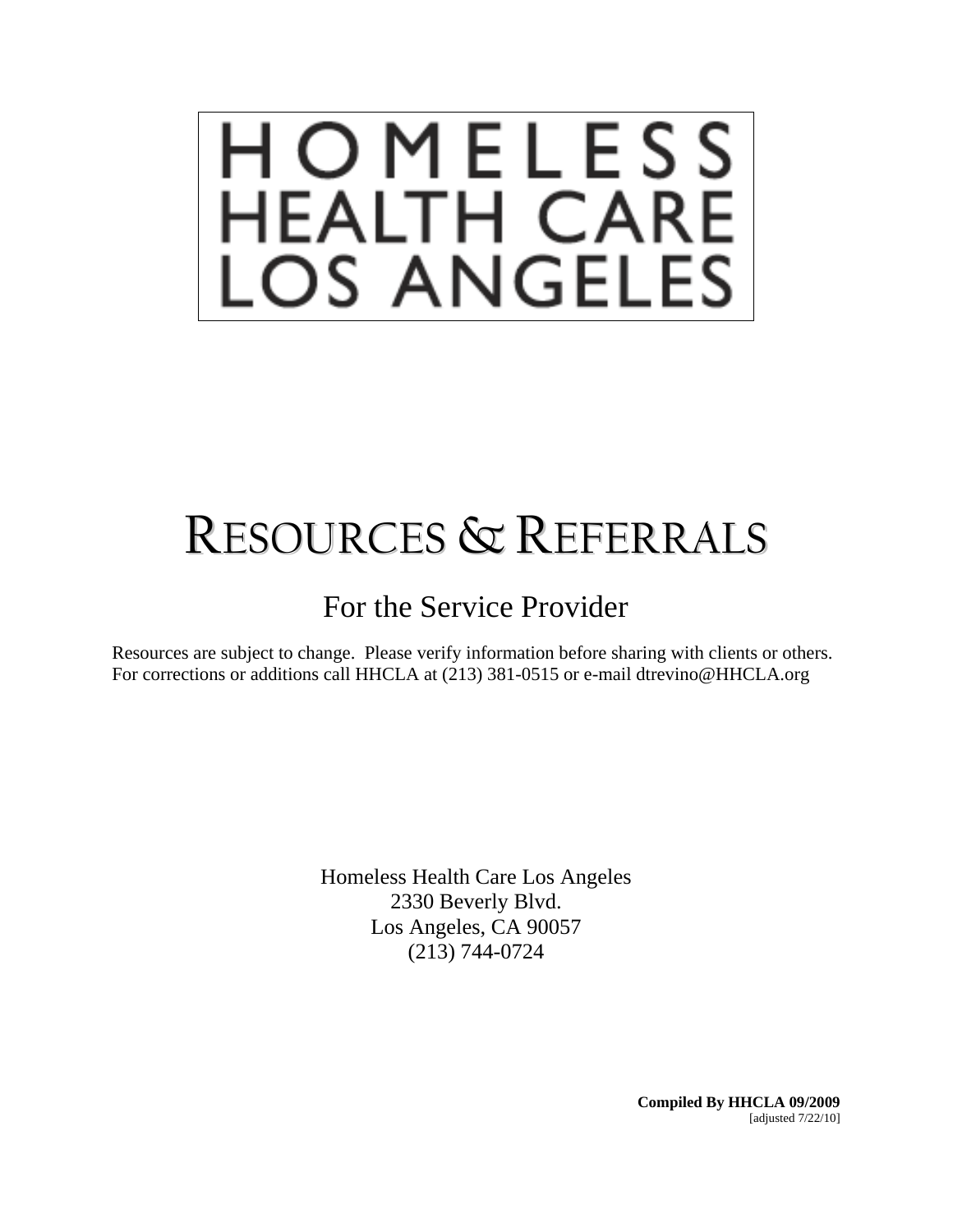## **Resources and Referrals Table of Contents**

| Pg <sub>4</sub> |
|-----------------|
|                 |
|                 |
|                 |
|                 |
|                 |
|                 |
|                 |
|                 |
|                 |
|                 |
|                 |
|                 |
|                 |
|                 |
| Pgs 36-39       |
|                 |
|                 |
|                 |
|                 |
|                 |
|                 |
|                 |
|                 |
|                 |
|                 |
|                 |
|                 |
|                 |
|                 |
|                 |
|                 |
|                 |
|                 |
|                 |
|                 |
|                 |
|                 |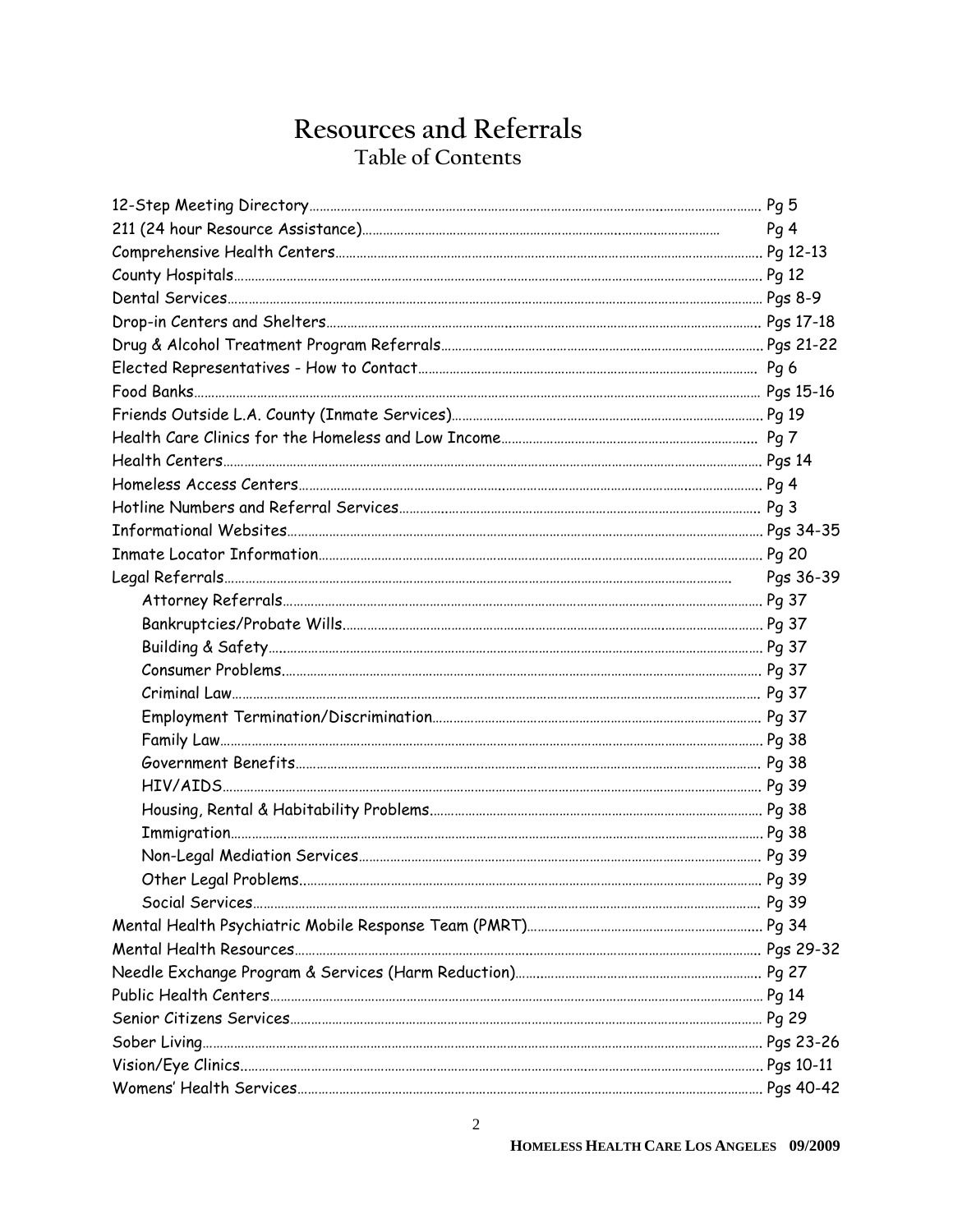## **HOTLINE NUMBERS AND REFERRAL SERVICES**

**2-1-1 LA County [***formerly* **Info Line of Los Angeles (800) 339-6993 / (323) 686-0950] Information and referrals for food, housing, clothing, legal assistance, counseling and other social services. 2-1-1 operators provide assistance in many languages.**

**1736 FAMILIY CRISIS CENTER** (24 hour hotline) (213) 745-6434

#### **AIDS/HIV HOTLINE**

(800) 922-2437 (800) 367-2437 (800) 232-4636 (800) 344-7432 Spanish (888) 225-2437 TDD (Hearing Impaired)

**CHILD ABUSE HOTLINE**  (800) 540-4000

#### **DOMESTIC VIOLENCE CRISIS LINES**

(800) 548-2722 – Free Spirit (800) 479-7328 – Jenesse Center, Inc. (800) 978-3600 – Los Angeles County (800) 799-7233 – National Hotline

**ELDER ABUSE HOTLINE**  (800) 992-1660

**FAMILY PLANNING/BIRTH CONTROL REFERRALS**  (800) 942-1054

**HEALTH/MEDICAL SERVICES REFERRALS**  Referral line for free or low cost services (800) 427-8700

**HEPATITIS INFORMATION**  (800) 223-0179 – American Liver Foundation

**HIV – HOUSING INFORMATION SERVICES CLEARINGHOUSE (HISC)** (888) 300-4033

**LOS ANGELES HOUSING DEPARTMENT CITY INFO. & REFERRAL FOR CITY OF L.A.** (866) 557-7368; (213) 252-2500

#### **MENTAL HEALTH ADVOCACY**  (213) 389-2077

**MENTAL HEALTH ASSOCIATION**  (213) 413-1130

**MENTAL HEALTH SERVICES & REFERRALS for LOS ANGELES COUNTY** 

Referral line for free or low cost services (800) 854-7771

**RAPE CRISIS HOTLINE**  (213) 626-3393

#### **SEXUALLY TRANSMITTED DISEASES**

(800) 758-0880 - Info + LA County Referrals (800) 227-8922 – American Social Health Assoc.

**SUBSTANCE ABUSE TREATMENT REFERRALS** (800) 564-6600

#### **SUICIDE PREVENTION HOTLINES**

(310) 391-1253 Suicide Prevention Center (800) 273-8255 (TALK) – National Hotline (800) 784-2433 Hopeline Suicide Lifeline (800) 273-8255 (TALK) VA Suicide Hotline In partnership with Substance Abuse and Mental Health Services Administration – DHHS (800) SUICIDA / 784-2432 Spanish Hotline

#### **YOUTH/ TEEN CRISIS LINES**

(800) 843-5200 – National Runaway Switchboard (213) 413-2311 (Spanish) – Angel's Flight Youth Shelter for 12-24 yr olds / 24-Hour Hotline (866) 331-9474 Teen Dating Abuse Helpline www.loveisrespect.org

(800) 551-1300 24-Hour Youth/Runaway Hotline

(818) 908-4474 24-Hour Youth/Runaway Hotline Children of the Night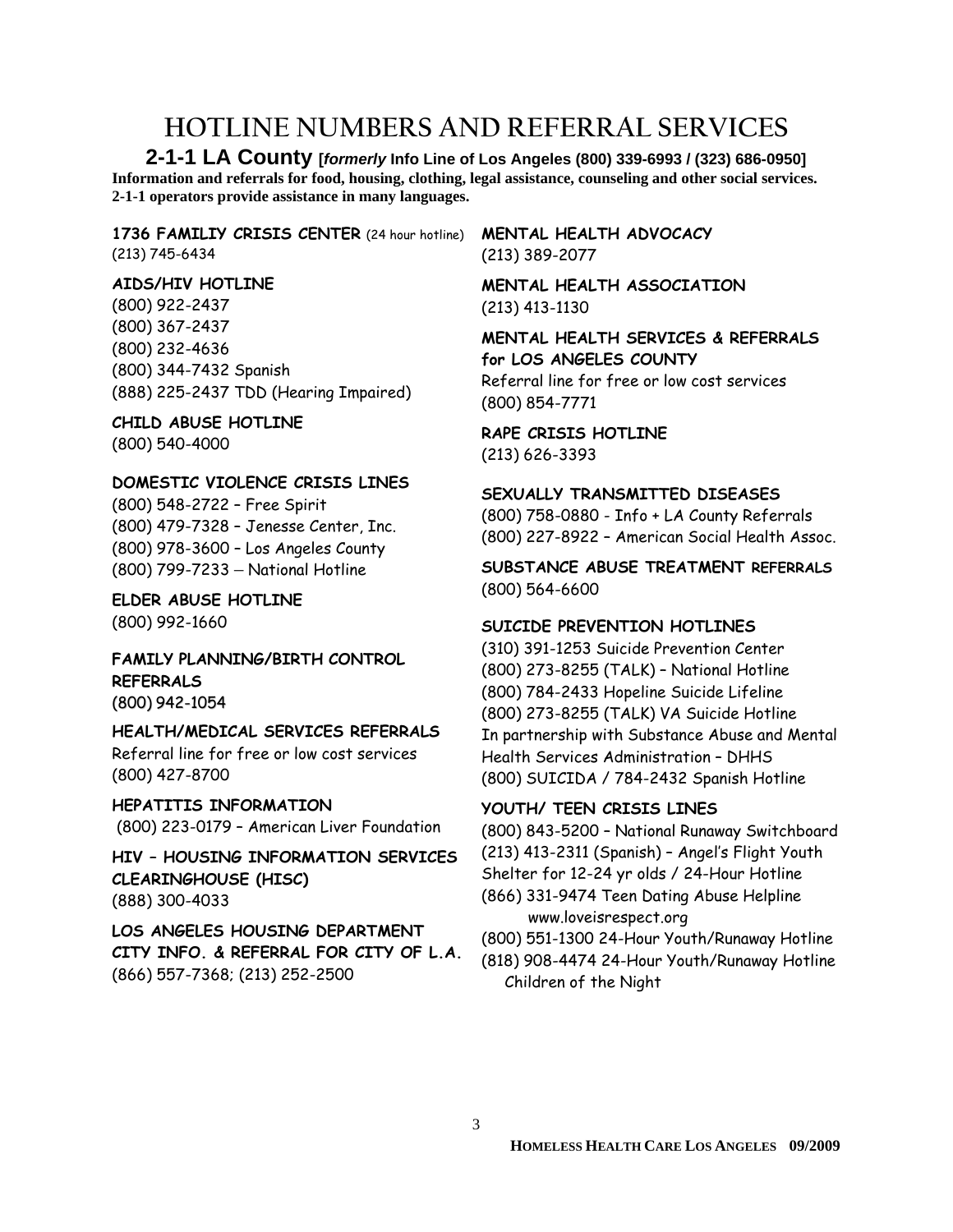#### **211 LOS ANGELES COUNTY**

is dedicated to providing an easy-to-use, caring, professional source of guidance, advocacy, and 24 hours 7 days per week access to a comprehensive range of human services to the people of Los Angeles County www.211la.org

## **TOLL FREE**

(800) 339-6993

**TTD (FOR DEAF AND HEARING IMPAIRED)**  (800) 660-4026

#### **HOMELESS ACCESS CENTERS**

#### **ANTELOPE VALLEY-LANCASTER:**

HOMELESS SOLUTIONS ACCESS CENTER 45134 N. Sierra Hwy, Bldg. B Lancaster, CA 93534 (661) 942-2758

#### **DOWNTOWN L.A.:**

WEINGART CENTER ASSOCIATION 506 S. Main Street Los Angeles, CA 90013 (213) 624-3370

#### **LONG BEACH:**

MULTI-SERVICE CTR 1301 W. 12<sup>th</sup> St. Long Beach, CA 90813 (562) 733-1147

#### **LOS ANGELES:**

PATH – People Assisting The Homeless 340 N. Madison Avenue Los Angeles, CA 90004 (323) 644-2216

#### **SAN FERNANDO VALLEY - N. HOLLYWOOD:**

L.A. FAMILY HOUSING CORPORATION 7843 Lankershim North Hollywood, CA 91605 (818) 982-4091

#### **SAN FERNANDO VALLEY - N. HOLLYWOOD:**

L.A. FAMILY HOUSING CORPORATION 7843 Lankershim North Hollywood, CA 91605 (818) 982-4091

#### **SAN GABRIEL VALLEY:**

CITRUS VALLEY HEALTH FOUNDATION 1115 S. Sunset Ave. West Covina, CA 90033 (626) 814-2421

#### **WEST COVINA ACCESS CENTER for the HOMELESS**

415 S. Glendora Ave. West Covina, CA 91790 (626) 918-2005 – BY REFERRAL ONLY

#### **POMONA INLAND VALLEY COUNCIL OF CHURCHES**  1753 N. Park Ave. Pomona, CA 91768 (909) 622-3806

#### **SANTA MONICA:**

OCEAN PARK COMMUNITY CTR Annenberg Access Center 503 Olympic Blvd. Santa Monica, CA 90401 (310) 450-4050 Drop-in facility for homeless.

#### **SOUTH CENTRAL:**

WATTS LABOR COMMUNITY ACTION **COMMITTEE** 958 E. 108<sup>th</sup> Street Los Angeles, CA 90059 (323) 563-4730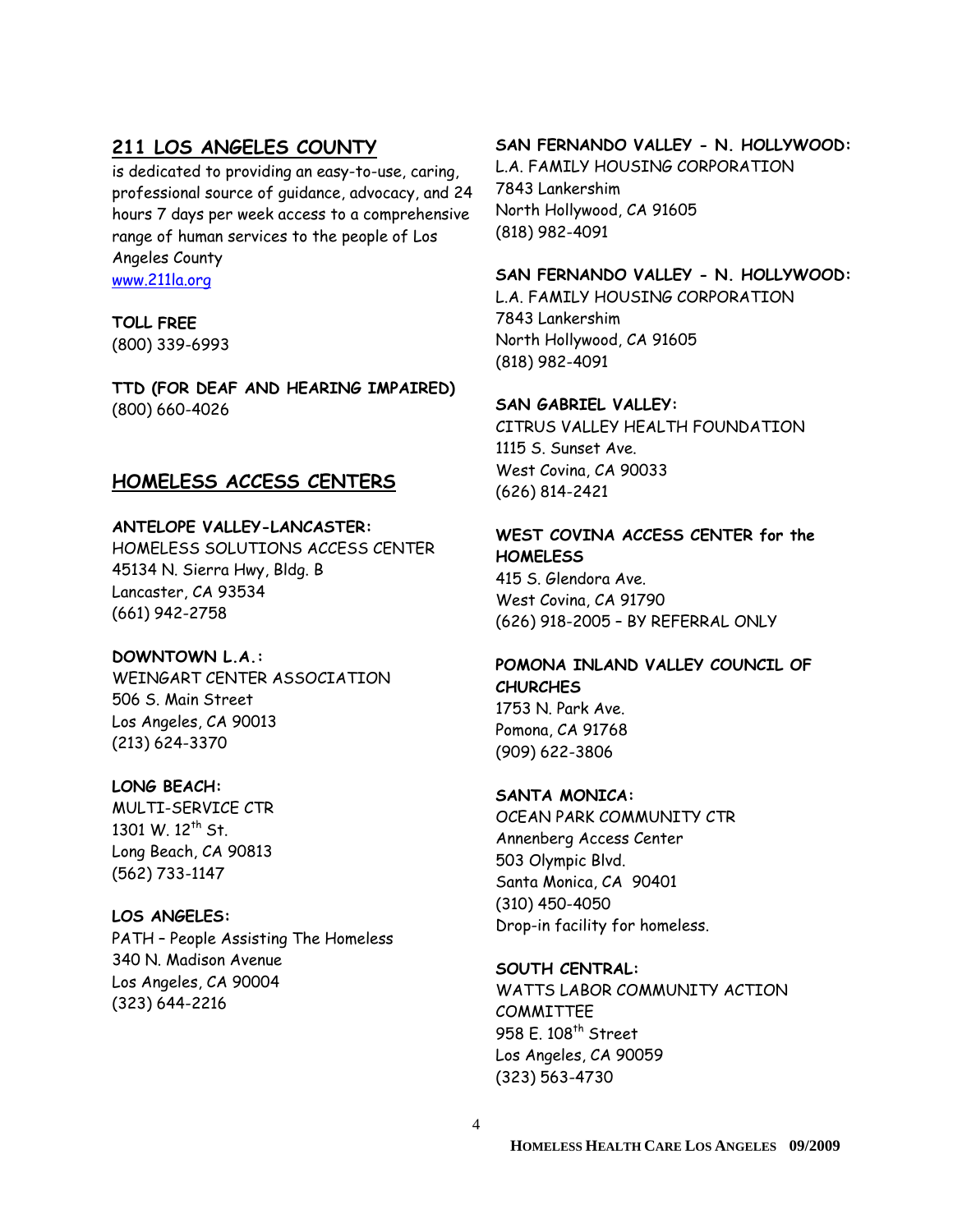## **12-Step Meeting Directory**

For other Self-Help Groups, call SHARE at 310-305-8878 or 877-742-7349

| ALCOHOLICS ANONYMOUS (AA)             |                    | For other Sen-Field Croups, can Strait at 310-303-6676 or 677-742-7342<br><b>EMOTIONS ANONYMOUS</b> |                    |
|---------------------------------------|--------------------|-----------------------------------------------------------------------------------------------------|--------------------|
| AA                                    |                    |                                                                                                     |                    |
|                                       | (800) 923-8722     | Los Angeles                                                                                         | $(323) 589 - 3768$ |
| Antelope Valley                       | $(661)$ 945-5757   | Long Beach                                                                                          | (562) 928-0646     |
| Harbor Area                           | (562) 989-7697     | Valley/West LA                                                                                      | (818) 377-4341     |
| Huntington Park                       | $(323) 582 - 2439$ | San Bernardino/Riverside                                                                            | (909) 873-2273     |
| Los Angeles                           | $(323)$ 936-4343   | Orange County                                                                                       | (714) 739-5449     |
| San Fernando Valley                   | $(818)$ 988-3001   | or                                                                                                  | (714) 903-7999     |
| San Gabriel Valley                    | $(626)$ 914-1861   | <b>GAMBLERS ANONYMOUS (GA)</b>                                                                      |                    |
| South Bay                             | $(310)$ 618-1180   | LA Chapter                                                                                          | $(213)$ 386-8789   |
| West Los Angeles                      | (310) 474-7339     |                                                                                                     |                    |
| Los Angeles (Spanish)                 | (323) 735-2089     | MARIJUANA ANONYMOUS (MA)                                                                            |                    |
| ADULT CHILDREN OF ALCOHOLICS (ACA)    |                    | International                                                                                       | $(800)$ 766-6779   |
| LOS ANGELES, SANTA MONICA, GLENDALE & |                    | NARCOTICS ANONYMOUS(NA)(888)773-9999                                                                |                    |
| San Fernando Valley                   | (310) 281-9740     | World Service                                                                                       | (818) 773-9999     |
|                                       | $(310) 534 - 1815$ | San Fernando Valley                                                                                 | (818) 997-3822     |
| Long Beach/South Bay                  | (562) 272-4469     | Orange County                                                                                       | (714) 590-2388     |
| San Gabriel Valley                    | (626) 914-4899     | <b>Bay Cities</b>                                                                                   | (310) 372-9666     |
|                                       |                    |                                                                                                     |                    |
| AL-ANON/ALATEEN                       |                    | NICOTINE ANONYMOUS                                                                                  | $(800) 642 - 0666$ |
| International                         | (800) 356-9996     | OVEREATERS ANONYMOUS (323) 653-7652                                                                 |                    |
| Central Office                        | (818) 760-7122     |                                                                                                     |                    |
| LA County (Spanish)                   | (562) 948-2190     |                                                                                                     |                    |
| COCAINE ANONYMOUS (CA)                |                    | RECOVERY, INC.                                                                                      | $(310)$ 306-6766   |
| National                              | (800) 347-8998     | SELF HELP & RECOVERY EXCHANGE/SHARE:                                                                |                    |
| Local                                 | $(310)$ 216-4444   |                                                                                                     | $(310)$ 305-8878   |
| World Service Office                  | $(310)$ 559-5833   | <b>DUAL RECOVERY ANONYMOUS</b>                                                                      |                    |
| CODEPENDENTS ANONYMOUS (CODA)         |                    | RECOVERING COUPLES ANONYMOUS                                                                        |                    |
| Local                                 | (323) 969-4995     | SHOPLIFTERS & THEIVES ANONYMOUS                                                                     |                    |
| San Fernando Valley                   | $(818)$ 906-6608   | SURVIVORS OF CHILD ABUSE                                                                            |                    |
|                                       |                    | WOMEN SURVIVORS OF CHILD ABUSE                                                                      |                    |
| COMPULSIVE EATERS ANONYMOUS / HOW     |                    |                                                                                                     |                    |
| Beach cities areas                    | $(310)$ 374-8533   | SEX AND LOVE ADDICTS ANONYMOUS                                                                      |                    |
| Santa Fe Springs                      | (562) 942-8161     |                                                                                                     | $(323)$ 957-4881   |
| Valley How.org                        | (818) 503-7484     | SEXAHOLICS ANONYMOUS                                                                                |                    |
| CONSUMER CREDIT COUNSELING            |                    |                                                                                                     | $(213)$ 480-1096   |
|                                       |                    |                                                                                                     |                    |
|                                       | (800) 750-2227     | SEXUAL COMPULSIVES ANONYMOUS (SCA)                                                                  |                    |
| CRYSTAL METH-ANONYMOUS                |                    | Gay Men & Women                                                                                     | (310) 859-5585     |
|                                       | (213) 488-4455     | Spanish                                                                                             | $(213)$ 368-4814   |
| Temple City                           | (626) 286-9975     | SURVIVORS OF INCEST ANONYMOUS (SIA)                                                                 |                    |
| <b>DEBTORS ANONYMOUS</b>              | (310) 822-7250     | Los Angeles                                                                                         | (562) 806-7270     |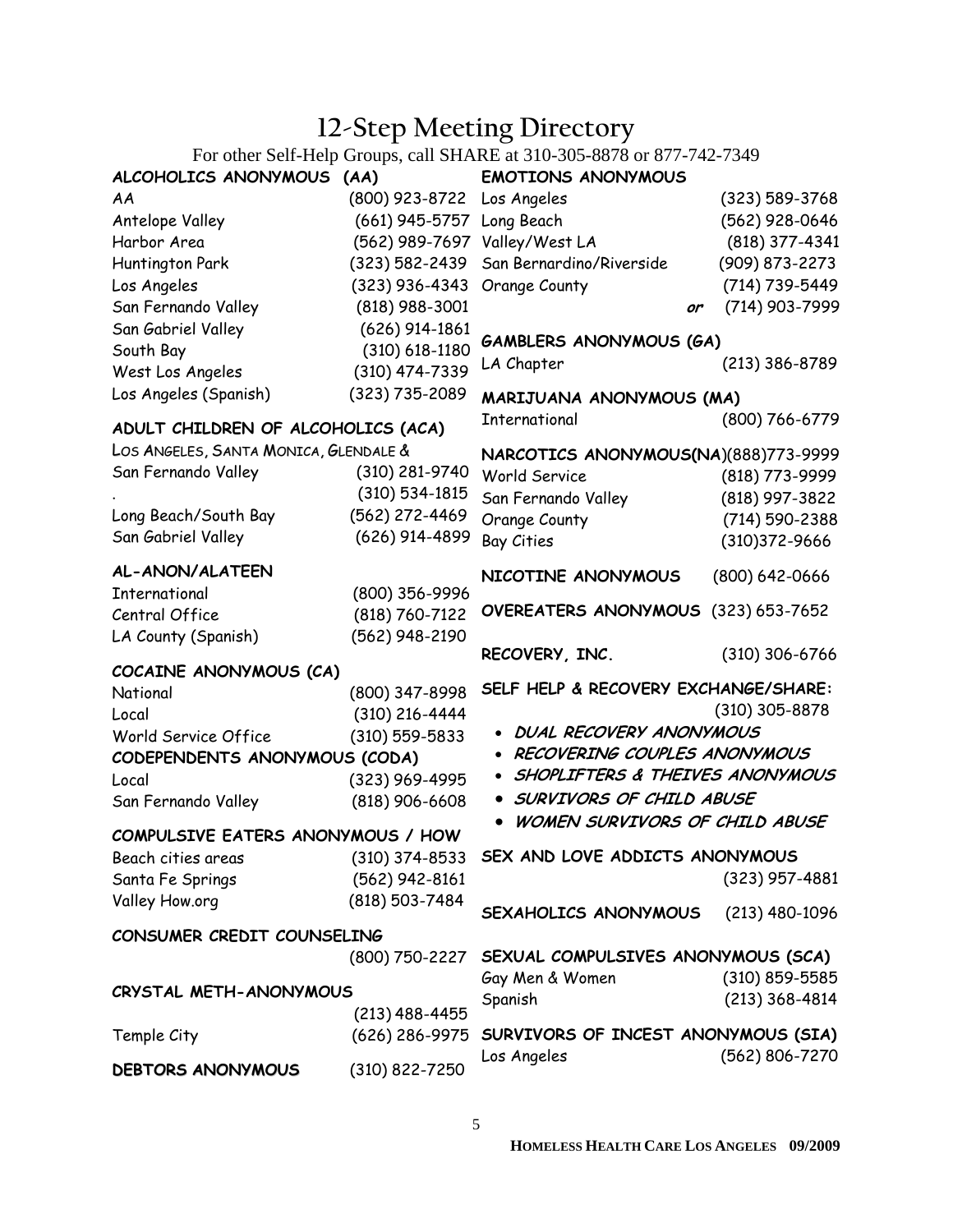## **Homeless Health Care Los Angeles asks YOU to be a Health**

## **Care Advocate….**

Here's where to write or call your elected Supervisor in Los Angeles County:

#### **DISTRICT 1:**

Supervisor Gloria Molina Hall of Administration 500 W. Temple St. Room 856 Los Angeles, CA 90012 (213) 974-4111 Fax: (213) 613-1739 E-Mail: molina@lacbos.org

#### **DISTRICT 3:**

Supervisor Zev Yaroslavsky Hall of Administration 500 W. Temple St. Room 821 Los Angeles, CA 90012 (213) 974-3333 Fax: (213) 625-7360 E-Mail: zev@bos.lacounty.gov

#### **DISTRICT 2:**

Supervisor Mark Ridley-Thomas Hall of Administration 500 W. Temple St. Room 866 Los Angeles, CA 90012 (213) 974-2222 Fax: (213) 680-3283 E-Mail: MarkRidley-Thomas@bos.lacounty.gov

#### **DISTRICT 4:**

Supervisor Don Knabe Hall of Administration 500 W. Temple St. Room 822 Los Angeles, CA 90012 (213) 974-4444 Fax: (213) 626-6941 E-Mail: don@lacbos.org

#### **DISTRICT 5:**

Supervisor Mike Antonovich Hall of Administration 500 W. Temple St. Room 869 Los Angeles, CA 90012 (213) 974-5555 Fax: (213) 974-1010 E-Mail: FifthDistrict@lacbos.org

> *U.S. Capital Switchboard*  (202) 224-3121

Ask to speak to your U.S. Senator or Representative in Congress **/ www.senate.gov** California Senator Diane Feinstein (202) 224-3841 / (310) 914-7300 / Fax (310)914-7318 Senator Barbara Boxer (202) 224-3553 / (213) 894-5000 / Fax (202)224-0357

> *Office of the President*  (202) 456-1414 or (202) 456-1111

*Governor of California*  Arnold Schwarzenegger (213) 897-0322 or (916) 445-2841 - Fax (213)897-0319 or (916)558-3160

Unsure of your Supervisorial District? Want to know how to contact City, State or Federal public officials? Want to register to vote? Call the LA County Registrar: (800) 815-2666 Or go to **www.LAvote.net**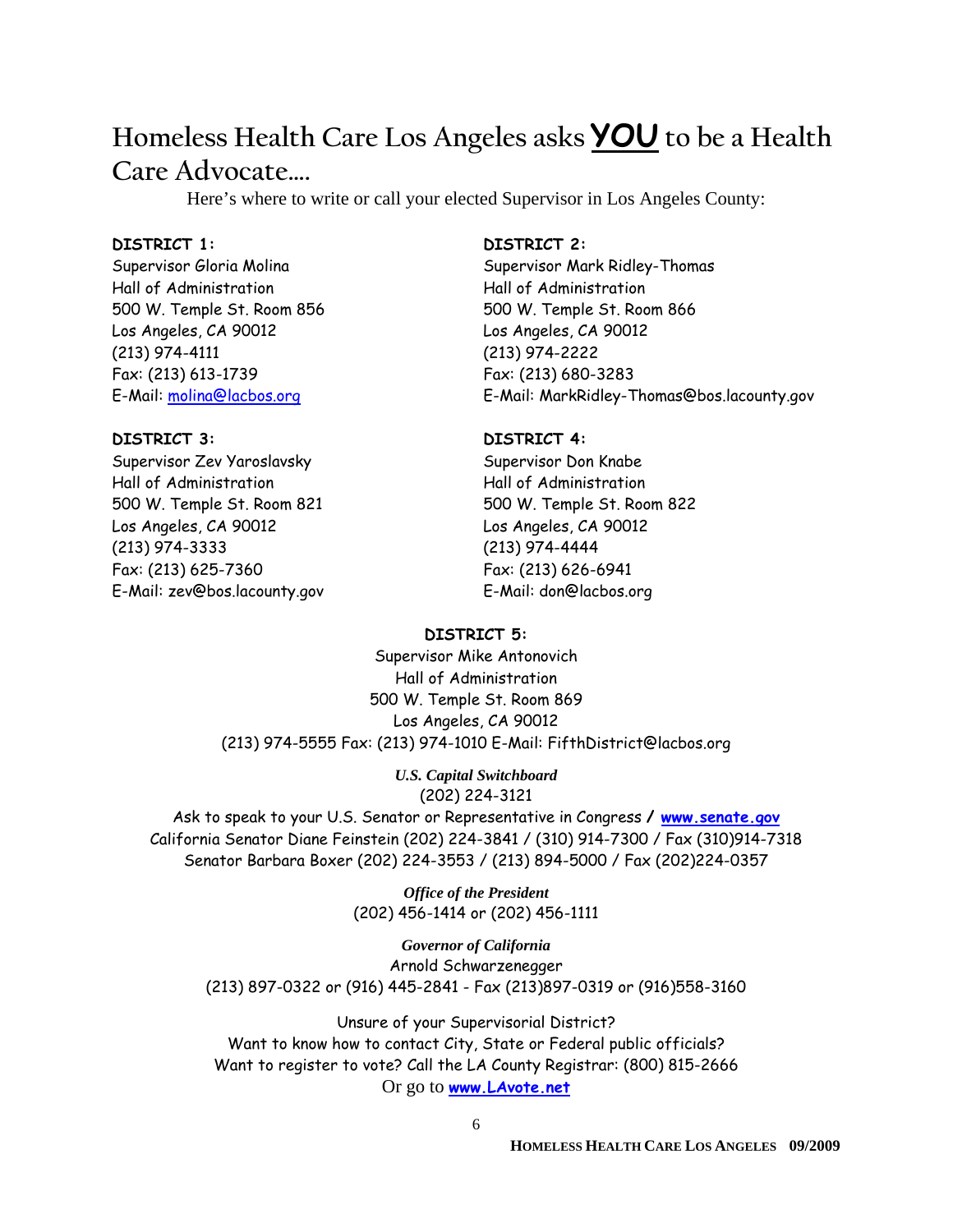#### **HEALTH CARE CLINICS FOR THE HOMELESS AND LOWINCOME**

Listed below are some clinics in Los Angeles that provide both outreach and inpatient care to homeless people. Please contact the appropriate clinic in your community for specific clinic days and hours of operation, including outreach sites. Some of the clinics also provide services to non-homeless individuals. Most clinics are free, however some charge a fee. Call to confirm.

| <b>ORGANIZATION</b>                                              | Address                                                          | City                       | $\mathbf{Zip}$ | Phone                            |
|------------------------------------------------------------------|------------------------------------------------------------------|----------------------------|----------------|----------------------------------|
| Central City Community Health Center                             | 5970 S. Central Avenue                                           | Los Angeles                | 90001          | (323)234-3280                    |
| Children's Hospital LA-High Risk Youth Project                   | @ LA Free Clinic                                                 |                            |                |                                  |
| $(12-24 \text{ years old})$                                      | 4650 Sunset Blvd.                                                | Los Angeles                | 90027          | $(323) 660 - 2450$               |
| Clinica Msgr. Oscar A. Romero                                    | 123 S. Alvarado St.                                              | Los Angeles                | 90057          | (213) 989-7700                   |
| Community Health Alliance of Pasadena                            | 1855 N. Fair Oaks Ave. Fl. 2                                     | Pasadena                   | 91103          | $(626)$ 398-6300                 |
| East Valley Community Health Center                              | 680 Fairplex Drive<br>420 S. Glendora Ave.                       | Pomona<br>West Covina      | 91768<br>91790 | (909) 620-8088<br>(626) 919-5724 |
| JWCH Institute @ Safe Harbor Women's Clinic                      | 1910 W. Sunset Blvd. Suite 650                                   | Los Angeles                | 90026          | (213) 484-1186                   |
| JWCH Institute @ the Weingart Center                             | 522 S. San Pedro                                                 | Los Angeles                | 90013          | $(213) 622 - 2639$               |
| Los Angeles Free Clinic                                          | 8405 Beverly Blvd. near Orlando<br>5205 Melrose Ave. near Wilton | Los Angeles<br>Los Angeles | 90048<br>90004 | $(323) 653 - 1990$               |
|                                                                  | 6043 Hollywood Blvd. East of Gower                               | Los Angeles                | 90028          | Appointments                     |
| Los Angeles Mission Community Clinic                             | 311 Winston St.                                                  | Los Angeles                | 90013          | $(213) 893 - 1960$               |
| Northeast Community Clinic                                       | 5428 N. Figueroa St.                                             | Los Angeles                | 90042          | (323) 256-3884                   |
| Northeast Valley Health Corporation                              | 1600 San Fernando Rd.                                            | San Fernando               | 91340          | (818) 365-8086                   |
| Northeast Valley Health Corporation                              | 7843 Lankershim Blvd.                                            | N. Hollywood               | 91605          | (818) 765-8656                   |
| UCLA School of Nursing @ Union Rescue Mission                    | 545 S. San Pedro St.                                             | Los Angeles                | 90013          | $(213) 673 - 4849$               |
| Venice Family Clinic<br>(Walk-ins Mon through Fri 10 am - 11 am) | 604 Rose Ave.                                                    | Venice                     | 90291          | (310) 392-8630                   |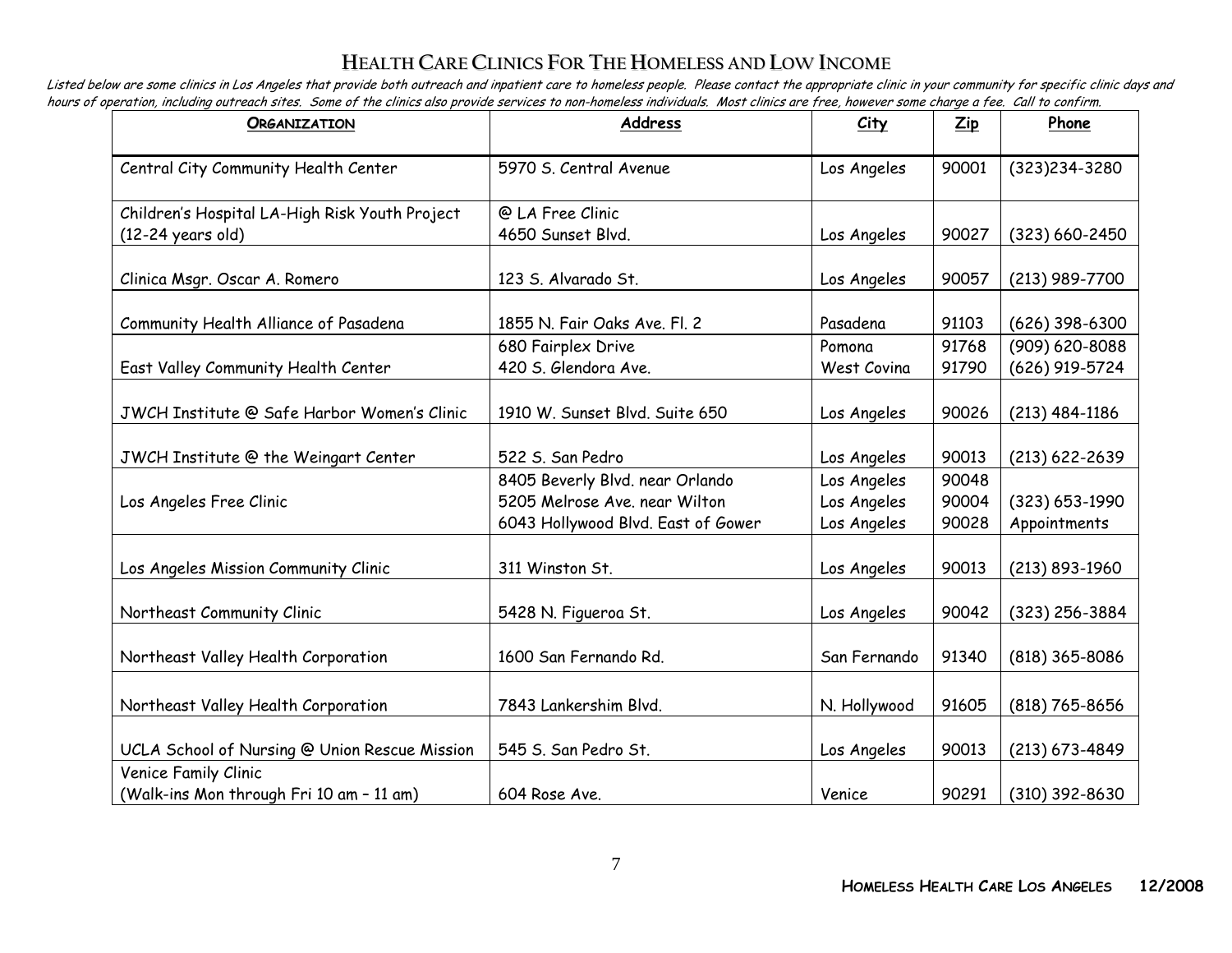

**CLINICA MONSENOR OSCAR ARNULFO ROMERO** (213) 201-2742 123 S. Alvarado St., Los Angeles, CA 90057 Adults & children. Cleanings, fillings and extractions. No dentures. Root canals – anterior teeth only. Adult walk-in Mon-Fri – **emergency care only**. Get in line by 7:00 a.m. They will take the first three people in addition to referrals. Children need a referral from the school nurse if under five years old, if possible. Cost: Medi-Cal or Sliding scale.

#### **H. CLAUDE HUDSON COMPREHENSIVE HEALTH CENTER** (213) 744-3623

2829 S. Grand Ave., Los Angeles, CA 90007 Call for an appointment or walk-in Mon-Fri line up at  $7:30$  a.m.  $-1^{st}$  15 people taken. Cost: Medi-Cal, GR Health Plan, cash, ORSA, Ability to Pay Plan (ATP), Private/Public Partnership (PPP) or Sliding scale and Homeless.

#### **H.H. HUMPHREY COMPREHENSIVE HEALTH CENTER** (323) 846-4082

5850 S. Main Street at Slauson, Los Angeles, CA 90003 Routine exam and dentures (waiting list). Walk in Mon-Fri 7:30a.m.- 10 people per day Cost: Ability to Pay Plan (ATP) or ORSA.

#### **LA FREE CLINIC** (323) 653-1990

8405 Beverly Blvd., Los Angeles, CA 90048 Cleanings, fillings, extractions and dentures for those eligible. Call Mon-Fri 9am-5pm There are more services for children five to 18 yrs. Cost: Free

#### **LOS ANGELES COUNTY + USC MEDICAL CENTER (COUNTY HOSPITAL)** (323) 226-5013

2010 Zonal Avenue, Los Angeles, CA 90033 Biopsy, extractions, broken jaw, etc. – no routine services. Cost: Cash, Medi-Cal or Ability to Pay Plan (ATP) (County Ability to Pay Program).

**LOS ANGELES COUNTY DENTAL SERVICES –** USC - HEALTHCARE.NETWORK (800) 383-4600 Routine & emergency referrals to nearest clinic.

#### **LOW-COST DENTAL SERVICES FOR PEOPLE WITH HIV / AIDS**

| Hubert Humphrey Clinic<br>Long Beach Comprehensive Health Center<br>Los Angeles County / USC Dental Clinic<br>Los Angeles Free Clinic<br>Northeast Valley Health Corporation (Need medical referral)<br>USC Dental School (Emergency services only)<br>UCLA Dental School | H. Claude Hudson Dental Clinic | $(213)744-3623$    |
|---------------------------------------------------------------------------------------------------------------------------------------------------------------------------------------------------------------------------------------------------------------------------|--------------------------------|--------------------|
|                                                                                                                                                                                                                                                                           |                                | (323) 846-4082     |
|                                                                                                                                                                                                                                                                           |                                | (562) 599-8787     |
|                                                                                                                                                                                                                                                                           |                                | $(323)$ 226-5013   |
|                                                                                                                                                                                                                                                                           |                                | $(323) 653 - 1990$ |
|                                                                                                                                                                                                                                                                           |                                | (818) 365-8086     |
|                                                                                                                                                                                                                                                                           |                                | $(213) 740 - 1576$ |
|                                                                                                                                                                                                                                                                           |                                | $(310)$ 825-2337   |

**8**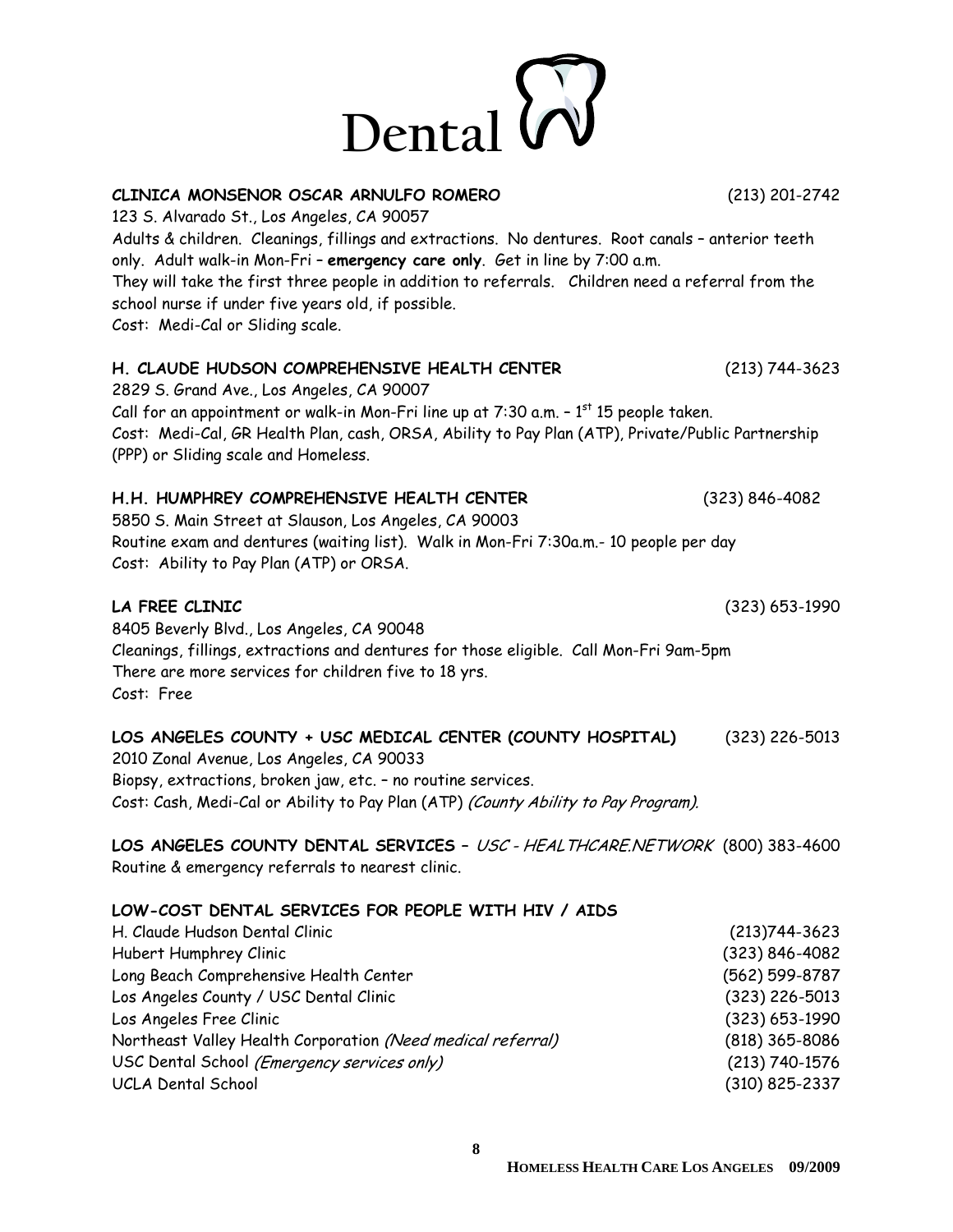#### **NORTHEAST VALLEY HEALTH CORPORATION** (818) 365-8086

1600 San Fernando Rd., San Fernando, CA 91340 Routine exams, extractions and root canals. Must be LA County resident. Cost: Sliding scale.

#### **PEDIATRIC AND FAMILY MEDICAL CENTER**

1530 S. Olive St., Los Angeles, CA 90015 *(Cross street is Venice)* (213) 747-5542 Tues, Thurs and Sat 8 a.m. – 4:30 p.m.; Mon and Wed 8 a.m. – 7 p.m. Appointment needed – not currently accepting new adult clients. No age restriction for children. Cost: Cash, Medi-Cal or covered by grants if eligible.

#### **SOUTH BAY FAMILY HEALTHCARE CENTER**

2114 Artesia Blvd., Redondo Beach, CA 90278 appointments (310) 802-6170 General Medicine & Dental general info (310) 318-2521 Cost: Cash, Ability to Pay Plan (ATP) or Private/Public Partnership (PPP).

#### **QUEENSCARE (FRANCISCAN CLINICS) FAMILY CLINIC-ECHO PARK**

150 N. Reno, Los Angeles, CA 90026 (213) 380-7298 8:00 a.m. – 5:30 p.m. Adults and children. Appointment needed Cost: Cash or Denti-Cal.

#### **ROYBAL COMPREHENSIVE HEALTH CENTER**

245 S. Fetterly, East Los Angeles, CA 90022 **MAIN** (323) 780-2340 Mon-Fri 7:30 a.m. - 4 p.m. USC - HEALTHCARE.NETWORK APPOINTMENTS (800) 383-4600 Sat 8:30 a.m. - 5 p.m. \$50.00 per visit. Children and adults call for appt. Walk-in Emergencies Mon-Fri Without appointment – before 6:00 a.m. (Bring I.D. and address)

#### **UCLA CHILDREN'S DENTAL CENTER**

10833 Le Conte Ave., Room #20-137 (310) 825-5619 Los Angeles, CA 90095 Medi-Cal or Healthy Families. New patients call Thurs for appointment 8 a.m. - 4 p.m.

#### **USC SCHOOL OF DENTISTRY MAIN** (213) 740-2800

925 W. 34th St., Los Angeles, CA 90089 Children 2 - 12 (213) 740-0412 Children appointments only Adults (213) 740-2805 Adults call for appointment or (213) 740-8751 Adult Urgent Care Walk-in clinic Mon, Wed, Thurs & Fri 7:30 a.m. – 10 a.m. and 1:00p.m. – 2:30 p.m. Tues 1 pm – 2:30 p.m. Only screen first 15 patients Cost: \$62-220 (Emergency fees) Cost: \$30.00 for the first visit for those ages seven and up. \$50.00 for children under six years old. \$80.00 for new adult patient. Medi-Cal is accepted, Denti-Cal and Private Insurance.

#### **USC DENTAL CLINIC at the UNION RESCUE MISSION** (213) 347-6300

545 S. San Pedro St., Los Angeles, CA 90013 General Dental: Teeth cleaning, extractions, root canals, simple fillings and dentures. Call for available appointment. Cost: Free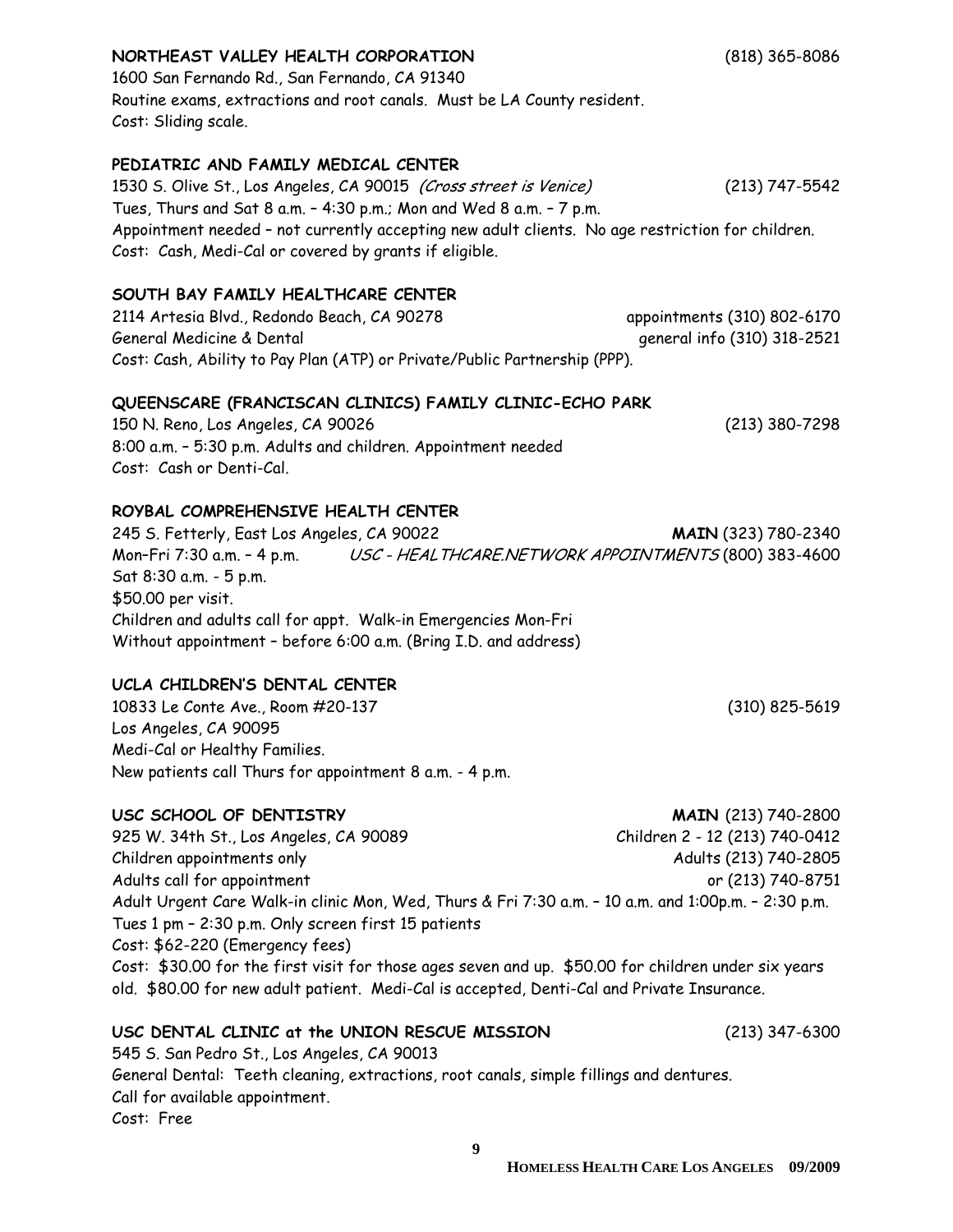# **VISION / EYE CLINICS**

#### **ARROYO VISTA FAMILY HEALTH CENTER**

6000 N. Figueroa St., Los Angeles, CA 90042 (323) 254-5221 Ext. 118 Cost: Exam: \$45.00 Glasses: \$50.00 and up / Payment plan is available. Medi-Cal accepted, discounts available upon approval.

#### **QUEENSCARE (FRANCISCAN CLINICS) FAMILY HEALTH CENTER**

150 N. Reno Street, Los Angeles, CA 90026 (213) 380-7298 Cost: Exam: \$35.00 / Glasses: Single vision \$55.00 and up Medi-Cal accepted

#### **QUEEN OF ANGELS-HOLLYWOOD PRESBYTERIAN / MEDICAL CENTER EYE CLINIC**

1300 N. Vermont Ave., Los Angeles, CA 90027 (213) 413-3000 Ext. 6580 Cost: Exam \$35.00 / Glasses: \$40.00+ up Mon & Wed 9:00-5:00 p.m. / Thu 9:00-5:30 p.m. Medi-Cal accepted.

#### **OPTOMETRIC CENTER OF LOS ANGELES**

3916 S. Broadway St., Los Angeles, CA 90037 (323) 234-9137 Mon-Fri 8 a.m. – 5 p.m., Sat 8 a.m. – 4 p.m. LUNCH 12 p.m. – 1:30 p.m. Cost: Exam \$60.00 / Glasses: Frames \$27.00 and up / bifocals \$70.00. Blue Cross with Medi-Cal accepted and Cash.

#### **ROYBAL COMPREHENSIVE HEALTH CENTER**

245 S. Fetterly Avenue, East Los Angeles, CA 90022 **MAIN** (323) 780-2340 Mon-Fri 7:30 a.m. - 4 p.m. USC - HEALTHCARE.NETWORK APPOINTMENTS (800) 383-4600 Sat 8:30 a.m. - 12 p.m. Cost: Exam \$50.00 Ability to pay plan or ORSA plan (reduce fee plan). Optometry patient seen one day per week.

#### **VALLEY COMMUNITY CLINIC**

6801 Coldwater Canyon (818) 764-7047 North Hollywood, CA 91605 Cost: \$30.00 eye exam / \$75.00-95.00 for basic glasses. More expensive glasses are available. Mon-Thurs 8 a.m. – 5 p.m. and Fri 8 a.m. – 4 p.m. \$10 co-payment then exam, glasses and lens are free for North Hollywood residence only. **MEDI-CAL NOT ACCEPTED.** 

#### **VENICE FAMILY CLINIC** (310) 392-8636

604 Rose Avenue Venice, CA 90291 Cost: Exams small donation is requested depending on income.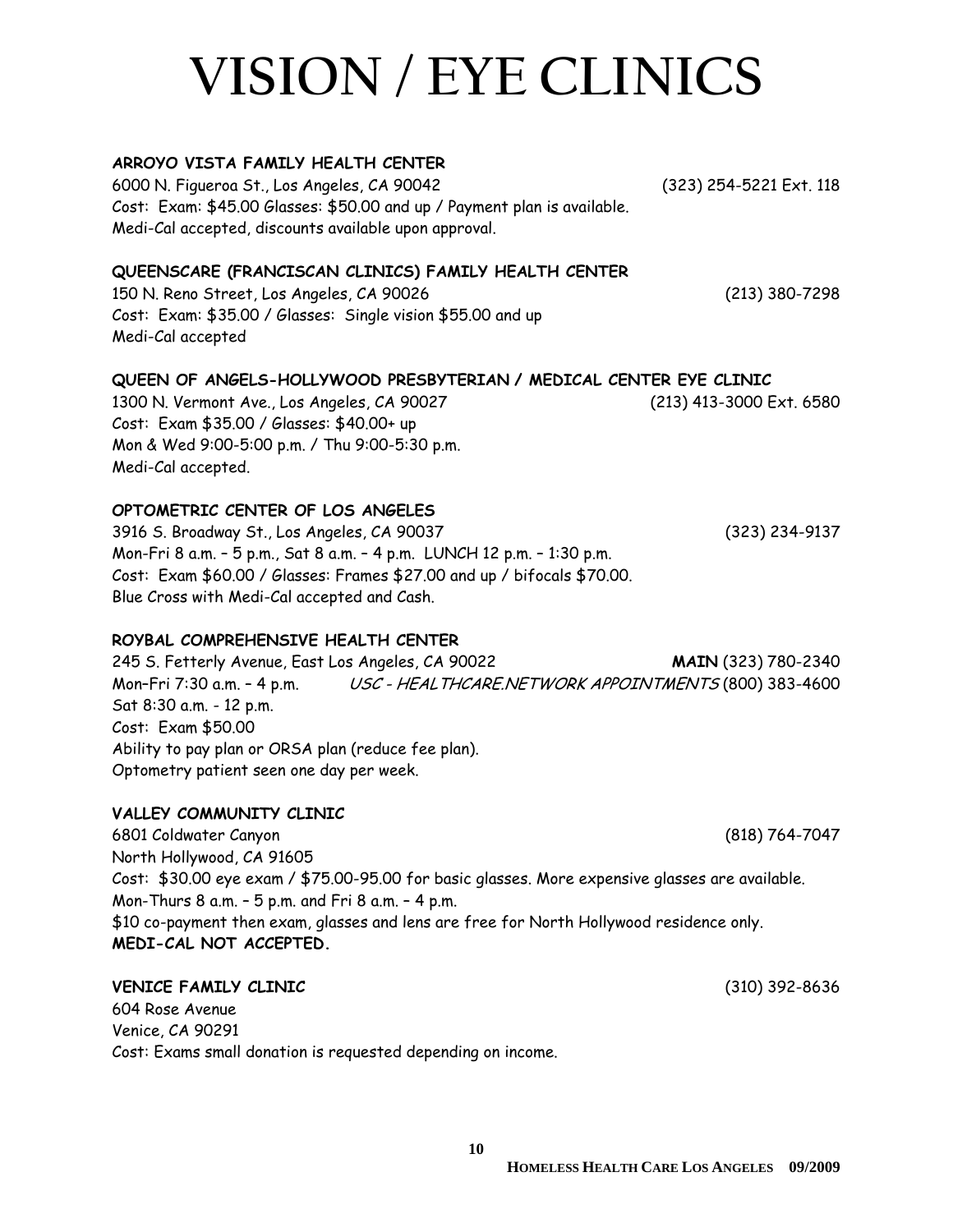#### **10TH DISTRICT PTA VISION CLINIC (LAUSD)**

1000 Venice Blvd., Los Angeles, CA 90015 (213) 745-7502 Cost: Exam \$25.00 / Glasses \$60.00 - \$75.00 Must be student in LA Unified School District. Need referral from school nurse.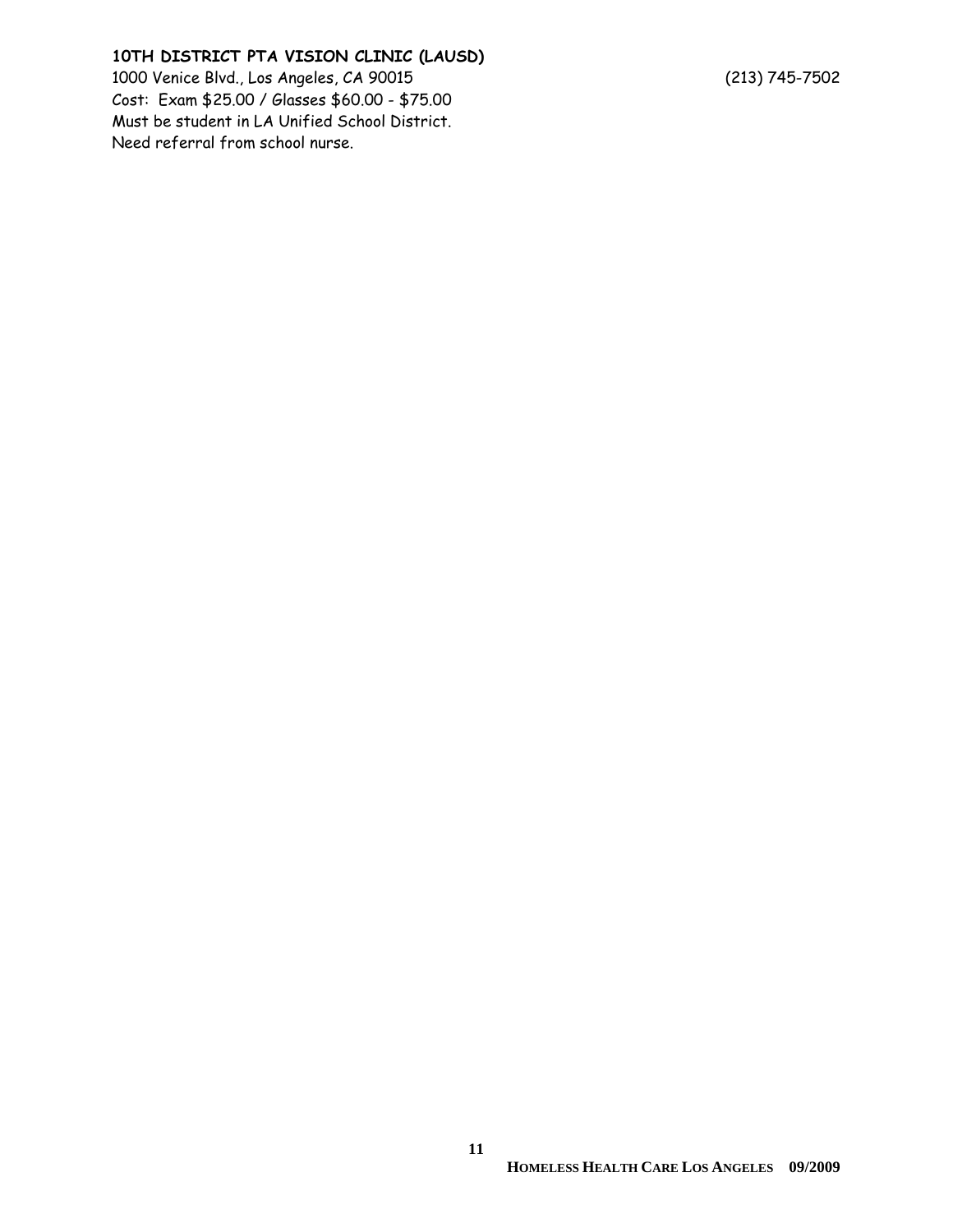## **LA COUNTY HEALTH FACILITIES**

LA County Clinic and Health Center Information Line (800) 427-8700

**To find more clinics partnered with LA County, you may go to the Internet and visit www.ladhs.org, move the cursor to the "Clinics" tab, then click on "Search For Clinics."** 

#### **COUNTY HOSPITALS:**

**Harbor-UCLA Medical Center**  1000 W. Carson St. Torrance, CA 90509 (310) 222-2345

**High Desert Health Ambulatory Surgery Center**  44900 N. 60<sup>th</sup> St. West

Lancaster, CA 93536 (661) 948-8581

#### **LA County/USC Medical Center**

1100 N. State St. LA, CA 90033 (323) 226-2345

**Martin Luther King/Drew Medical Center**  12021 S. Wilmington Ave. LA, CA 90059 (310) 668-3711

#### **Olive View (Valley Care) Medical Center**

14445 Olive View Dr. Sylmar, CA 91343 (818) 364-1555

#### **Rancho Los Amigos National Rehab Center**

7601 E. Imperial Hwy Downey, 90242 (562) 401-7111

#### **COMPREHENSIVE HEALTH CENTERS:**

**Edward R. Roybal Comprehensive Health Center**  245 S. Fetterly Ave. LA, CA 90022 (323) 980-2731 APPTS. (800) 383-4600

**El Monte Comprehensive Health Center**  10953 Ramona Blvd. El Monte, CA 91731 (626) 579-8461 (626) 579-8412

**H. Claude Hudson Comprehensive Health Center**  2829 S. Grand Ave. LA, CA 90007 (800) 383-4600

**H.H. Humphrey Comprehensive Health Center**  5850 S. Main St., LA, CA 90003 (323) 846-4312

**Long Beach Comprehensive Health Center**  1333 Chestnut Ave. Long Beach, CA 90813 (562) 599-2153 APPTS. OR (562) 599-8636 ADMIN OFFICE

**Mid-Valley Comprehensive Health Center**  7515 Van Nuys Blvd. Van Nuys, CA 91405 (818) 947-4026 For Appointments: (818)947-1000

#### **HEALTH CENTERS:**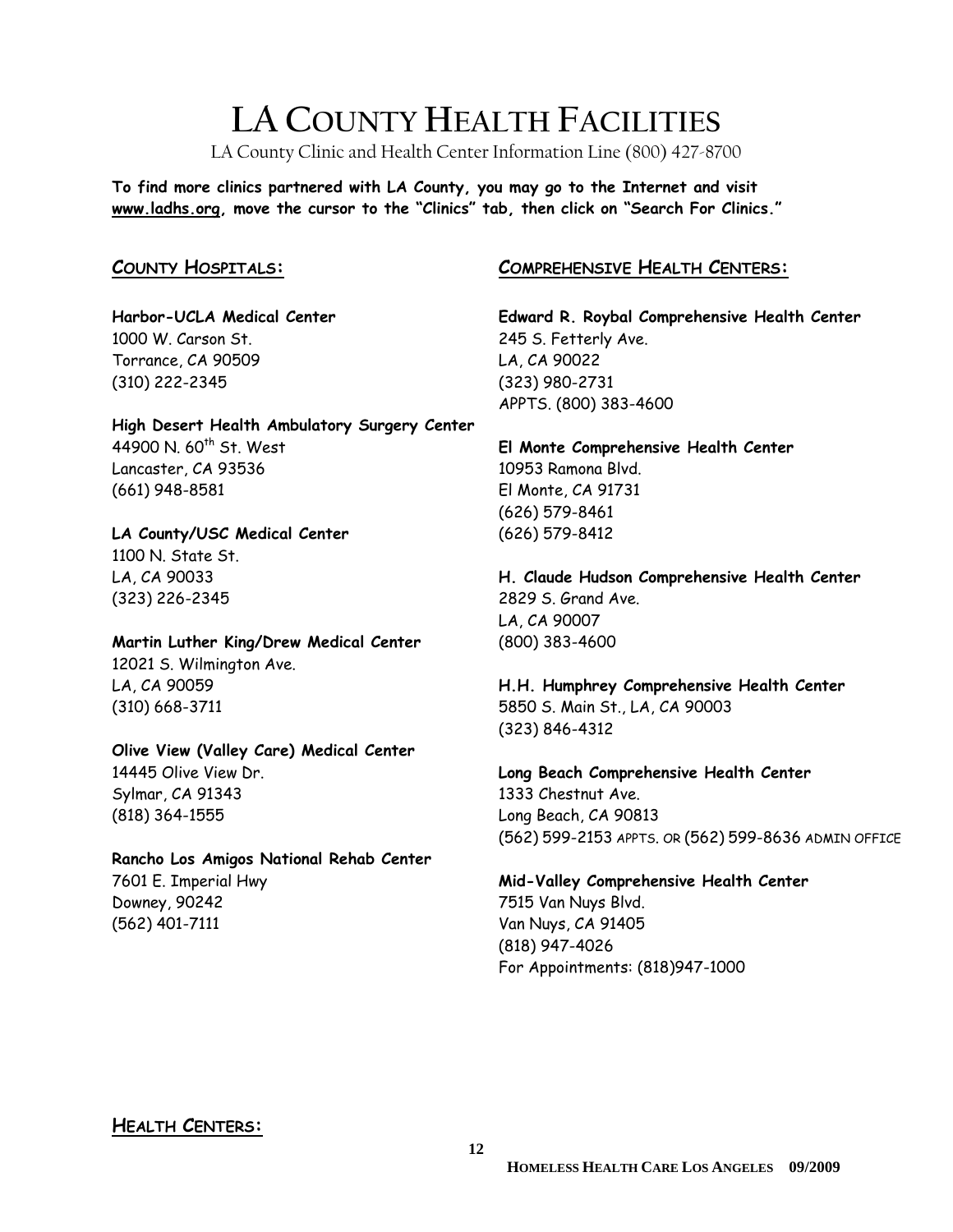## **Antelope Valley Health Center (Some Services)**

335-B E. Avenue K-6 Lancaster, CA 93535 (661) 723-4511

#### **Bellflower Health Center**

10005 E. Flower St. Bellflower, CA 90706 (562) 804-8111

#### **Dollarhide Health Center**

1108 N. Oleander Ave. Compton, CA 90221 (310) 763-2244

#### **La Puente Health Center**

15930 Central Ave. La Puente, CA 91744 (626) 855-5300

#### **Lake Los Angeles Health Center**

16921 E. Avenue O, Space G Lake Los Angeles, CA 93591 (661) 945-8444

#### **Littlerock Community Clinic**

44900 N. 60<sup>th</sup> St. W. Lancaster, CA 93966 (661) 945-8382

#### **Valley Care San Fernando**

1212 Pico St. San Fernando, CA 91340 (818) 837-6969

#### **South Valley Health Center**

38350 40th St., East, Ste. 100 Palmdale, CA 93552 (661) 272-5010

#### **Wilmington Health Center**

1325 Broad Ave. Wilmington, CA 90744 (310) 518-8800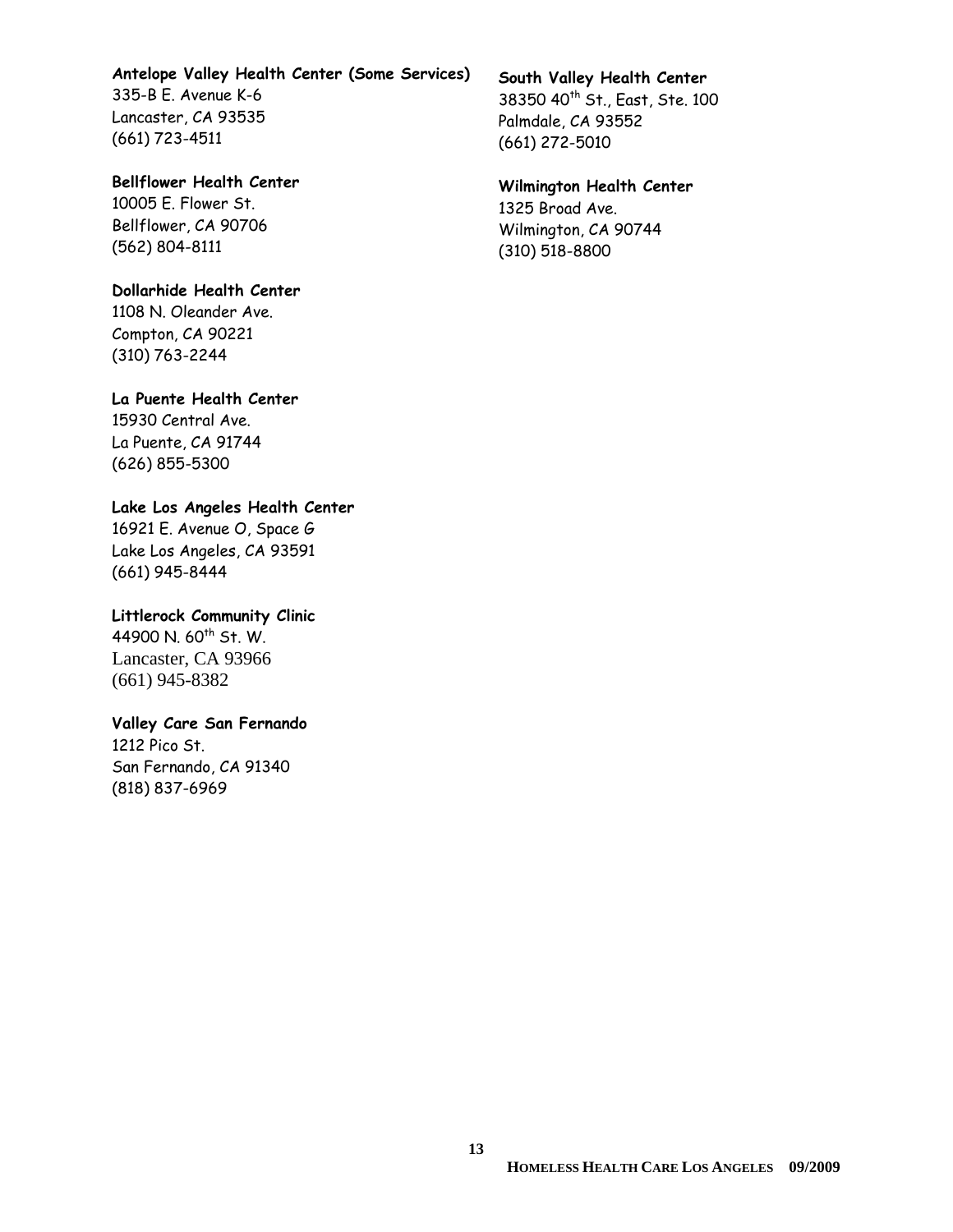# **PUBLIC HEALTH CENTERS**

**THESE HEALTH CENTERS PROVIDE SERVICES FOR THE FOLLOWING COMMUNICABLE DISEASES:**  HIV testing, Immunizations for children, TB and STD testing and treatment. Please call to obtain days and times of services. (All services are **FREE**)

**Central Public Health Center**  241 N. Figueroa St. Los Angeles, CA 90012 (213) 240-8204

**Curtis R. Tucker Public Health Center**  123 W. Manchester Blvd. Inglewood, CA 90301 (310) 419-5325

**Glendale Public Health Center**  501 N. Glendale Ave.

Glendale, CA 91206 (818) 500-5750

**Hollywood-Wilshire Public Health Center**  5205 Melrose Ave. Los Angeles, CA 90038 (323) 769-7800

**Monrovia Public Health Center** 

330 W. Maple Ave. Monrovia, CA 91016 (626) 256-1600

(818) 766-3982

**North Hollywood Public Health Center**  5300 Tujunga Ave. **STD only** North Hollywood, CA 91601

**Pacoima Public Health Center**  13300 Van Nuys Blvd. Pacoima, CA, 91331 (818) 896-1903

**Pomona Public Health Center**  750 S. Park Ave. Pomona, CA 91766 (909) 868-0235

**Ruth Temple Health Center (T.H.E. Clinic, Inc.)** 3834 South Western Ave., Los Angeles, CA 90062 (323) 730-3507

**Simms-Mann Health & Wellness (**formerly **Burke Health Center)**  2509 Pico Boulevard Santa Monica, CA 90405 (310) 998-3203

**South Public Health Center**  1522 E. 102<sup>nd</sup> St., Los Angeles, CA 90002 (323) 563-4053 TB clinic (323) 563-4098

**Torrance Public Health Center** 

711 W. Del Amo Blvd. Torrance, CA 90502 (310) 354-2300

**Whittier Public Health Center** 

7643 S. Painter Ave., Whittier, CA 90602 (562) 464-5350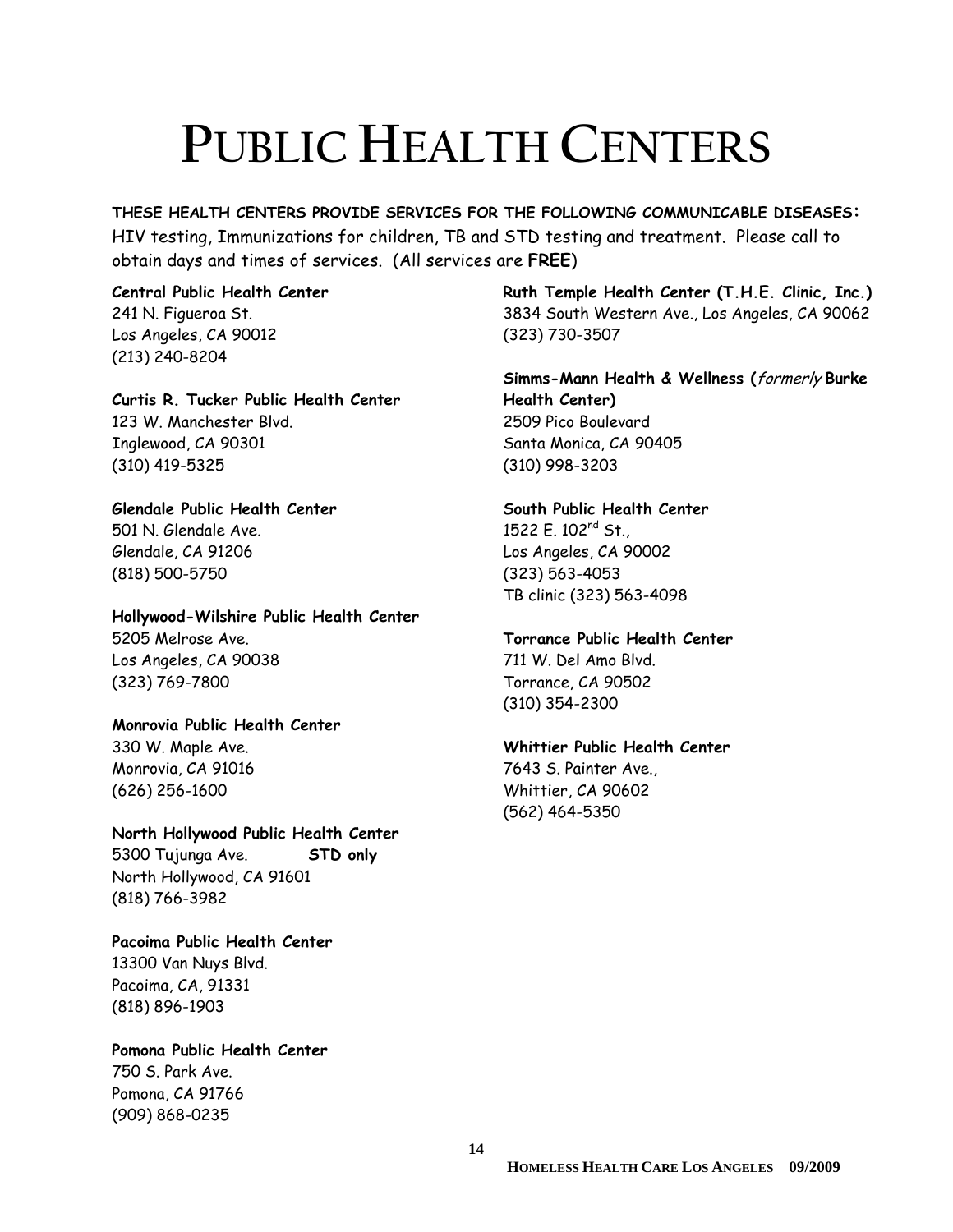# **Food Banks**

#### **2-1-1 LA County [formerly INFOLINE (800) 339-6993 or (323) 686-0950]**

Information and referrals for food, housing, clothing, legal assistance, counseling and other social services.

#### **ALL PEOPLES CHRISTIAN CENTER**

822 E. 20th St., Los Angeles, CA 90011 Families / single adults receive food & groceries. Must call for an appointment and registration. Must have California I.D., proof of income and residence in the following zip codes: 90001-90012, 90015, 90016, 90018-90019 and 90089. Fri 12:00 p.m. – 5 p.m. REGISTRATION (213) 747-6357

#### **BETA (INLAND VALLEY FOOD PARTNER)**

1095 W. Grand Ave., Pomona, CA 91766 (909) 622-7278 Proof of residence, income and ID required Mon – Thurs 9am – 3pm Call ahead

#### **CATHEDRAL CTR OF ST. PAUL**

840 Echo Park Ave., Los Angeles, CA 90026 I.D. required. First come, first served. Once a month per family. Fri 8:30 a.m. – 10a.m. (213) 482-2040 Seniors-program every Thursday per month

#### **FRED JORDAN MISSION**

445 Towne Ave., Los Angeles, CA 90013 Hot meals Mon – Thurs Breakfast: 10:00 a.m. / Dinner 5:00 p.m. Must attend services (213) 489-7763

#### **FIRST BAPTIST CHURCH**

760 S. Westmoreland Ave., Los Angeles, CA 90005 No requirements. Fri – Line up before 8:00 a.m. (213) 384-2151

#### **FIRST CHURCH of THE NAZARENE**

3401 W. 3rd St., Los Angeles, CA 90020 Meals: Mon & Wed 9:30 a.m., Tues & Thurs 11:30 a.m. Food Giveaway: 2<sup>nd</sup> Sunday at 5pm (213) 385-6345

#### **FOOD STAMPS-Central Help Line:(877) 481-1044**

Downtown Dept. of Public Social Services locations: 813 E. Fourth Place 90013 (213) 974-9192 2855 E. Olympic Blvd. 90023 (323) 260-3718 2707 S. Grand Ave. 90007 (213) 744-5611 You must go to one of these locations

#### **HOMELESS SERVICE CTR – BREAD & ROSES CAFÉ**

373 Rose Ave (@ 4<sup>th</sup>), Venice, CA 90291 Meals: Breakfast 9:30 a.m., Lunch 10:30 a.m. and Dinner 11:30 a.m.

By reservation only. Make reservations in person one day prior between the hours of 8:30 a.m. and 11:30 a.m. Limit 50 individuals per sitting.

#### **HURTING AND HUNGRY I**

1369 East Vernon, Los Angeles, CA 90011 Meals: Thurs 8:00 a.m. – 11:45 a.m. Groceries: Tues 8:00 a.m. – 12:00 p.m. Proof of income and residence, 18 years and older (323) 231-7026

#### **HURTING AND HUNGRY II**

1310 St. Andrews Pl., Los Angeles, CA 90019 Meals: Wed 9:00 a.m. – 12:00 p.m. Groceries: Tues 8:00 a.m. – 12:00 p.m. Proof of income and residence (323) 231-7026

#### **Imani UNIDOS Food Pantry of Los Angeles FAITH UNITED METHODIST CHURCH**

1713 W. 108th St., Los Angeles, CA 90047 Tues, Wed, Thurs 10:00 a.m. – 1:00 p.m. (323) 754-8453 I.D. Required General Public

#### **INLAND VALLEY COUNCIL OF CHURCHES**

1753 N. Park Ave., Pomona, CA 91768 (909) 622-3806 or (909)391-4882 Call ahead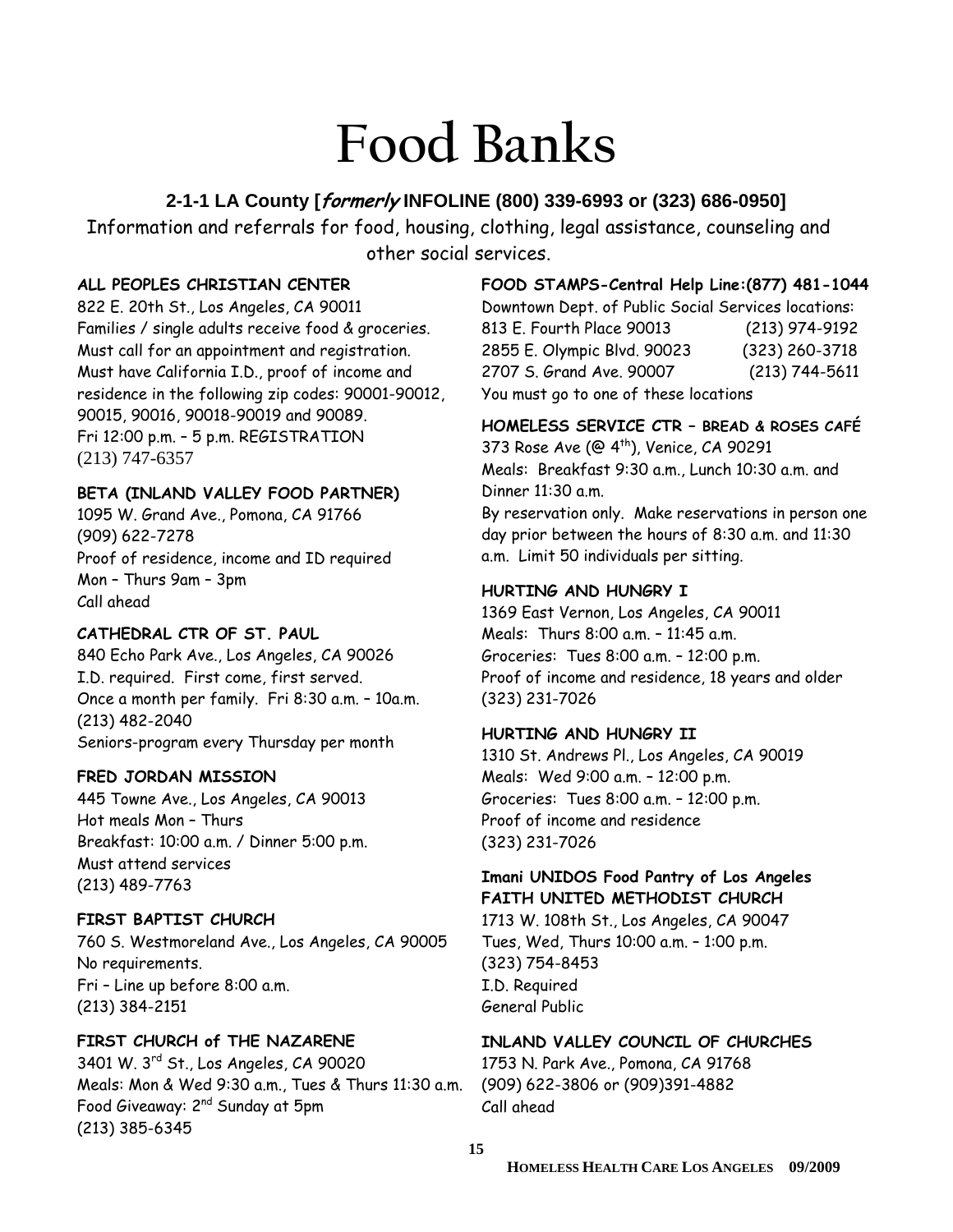#### **LA MISSION**

303 E. 5th St. Los Angeles, CA 90013 Must attend Chapel Service prior to meals. Tickets handed out after service. Breakfast: 8:30am Chapel (English) 11:30am then Lunch at 1:00pm Chapel (Spanish) 11:30am then Lunch at 12:30pm Dinner (English) - 8pm, (Spanish) – 7:45pm (213)629-1227 x318

#### **OCEAN PARK COMMUNITY CENTER**

503 Olympic Blvd. Santa Monica, CA 90401 Families and single adults can receive referrals for food and other services. Mon – Fri 9am – 5pm, Dinner – 4pm Sat 9am – 12pm - no dinner (310) 450-4050

#### **PARA LOS NIÑOS**

5054 S. Vermont Ave. Angeles, CA 90037 Families in the following South Central zip codes can receive food, groceries and other social services: 90001-90003, 90006-90008, 90011, 90013-90016, 90018-90019, 90021, 90027, 90034-90035, 90037, 90043-90044, 90047, 90057-90059, 90061-90062 and 90305.

Must have I.D., proof of income and proof of residence. Mon – Fri, 7:30 a.m. – 3:30 p.m.

(323) 758-7902

#### **RAKESTRAW MEMORIAL COMMUNITY EDUCATION CENTER**

5139 S. Main St., Los Angeles, CA 90037 Call first. Referrals only. Families and single adults can receive groceries. Must have I.D., proof of income and residence. Mon – Fri 10 a.m. – 5:30 p.m. (323) 232-2258

#### **SALVATION ARMY FAMILY SERVICE OFFICE**

832 W. James M. Wood Blvd, Los Angeles, CA 90015 Emergency canned goods. ID Required Front Desk (213)438-1600 or (877) 423-6701 Mon – Fri, 9:00a.m. –5:00 p.m. Once every 3 months

#### **ST. FRANCIS CENTER**

1835 South Hope St., Los Angeles, 90015 Families and single adults can receive emergency assistance for food, clothing and social services. Soup Kitchen: Tue & Wed – 7:45am – 9am Sat – 8:45am – 10am Homeless Hygiene and Social Hour – 7am-9am (213) 747-5347

#### **UNION RESCUE MISSION**

545 S. San Pedro St., Los Angeles, 90013 Monday - Sunday Women – Breakfast 7:00 am – 5 pm Lunch 12:00 pm – 12:30pm Dinner 6:00 pm – 7:00 pm Men – Breakfast 9:00a.m. – 9:30 a.m. Lunch 2:00 pm – 2:30 pm Dinner 7:00 pm – 7:30 pm (213) 347-6300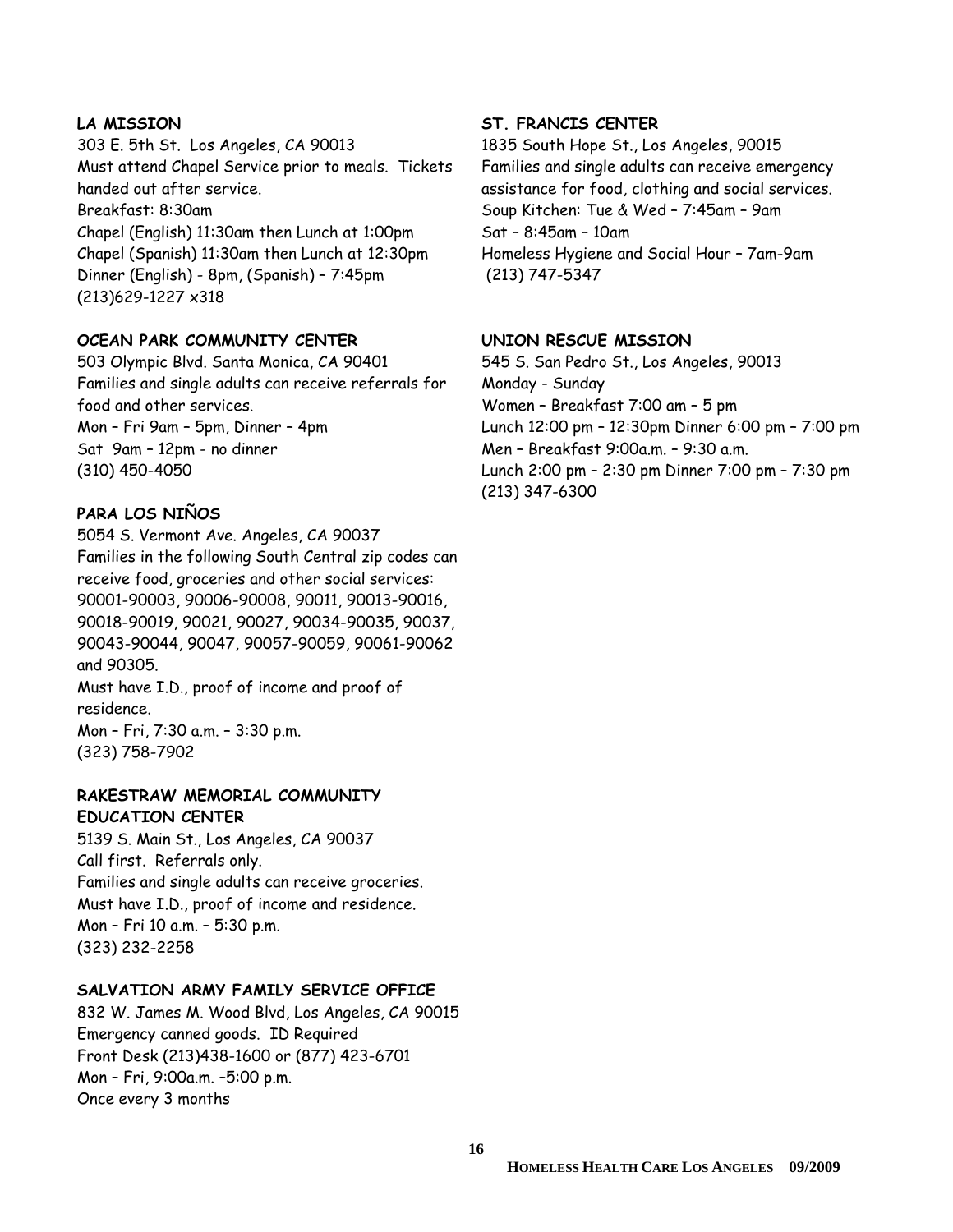# **Drop-In Centers & Shelters**

**2-1-1 LA County** *[formerly* **INFOLINE (800) 339-6993 or (323) 686-0950]**  Information and referrals for housing, clothing, food, legal assistance, counseling, and other social services or www.healthycity.org

#### **DROP-IN CENTERS**

#### **DOWNTOWN WOMEN'S CENTER**

325 S. Los Angeles St., Los Angeles, CA 90013 Single women only/No overnight Monday -Thursday sign-in. Must volunteer to qualify for day center. Breakfast, lunch, and snack are provided. (213) 613-0761

#### **VOLUNTEERS OF AMERICA**

628 S. San Julian St., Los Angeles, 90014 Drop-in center 24 Hours (213) 624-4663

#### **SHELTERS**

#### **YEAR ROUND AND WINTER SHELTERS**

Emergency shelter locations for single adults & families. Year-round Shelter Hotline. (800) 548-6047 TDD: (800) 660-4026

#### **ANGEL'S FLIGHT**

357 S. Westlake Ave., Los Angeles, 90057 Shelter for youth ages 10-17 Call first. (213) 413-2311

#### **BELL SHELTER**

5600 Richenbacker Rd. Bldg 2A-2B Bell, CA 90201 Call Mon – Frid at 9:00 a.m. Referral preferred. (323) 263-1206

#### **CASA MADONA**

Shelter for women and/or children with HIV/AIDS Contact: Martha Aldrete Referrals only.

#### **COVENANT HOUSE**

1325 N. Western Ave., Hollywood, 90027 Shelter for teens 18-21 – Referrals helpful. (323) 461-3131 (323) 957-7455x354 Outreach Program

#### **EMMANUEL BAPTIST RESCUE MISSION**

530 E.  $5^{th}$  St., Los Angeles, 90013 Shelter for single men. Walk-ins welcome. Referral Guarantees Bed Must be there at 4:30 p.m. for bed sign-up. (213) 626-4681

#### **GOOD SHEPHERD CENTER**

267 N. Belmont Ave., Los Angeles, 90026 Shelter for single women only. Intake: Mon – Fri 9:00a.m.-12:00p.m. How to apply: Interview by phone or in person. Must have referral. (213) 250-5241

#### **GOOD SHEPHERD SHELTER**

Domestic Violence / Women and children – under 12 yr. Call for phone interview. Mon – Fri 9:00 a.m. - 5:00 p.m. Long term shelter (323) 737-6111

#### **HOUSE OF RUTH**

Shelter for single women & children No boys over 10 years old. Mon – Fri 8:00 a.m. – 5:00 p.m. Referrals only. Call for more information. (323)266-4139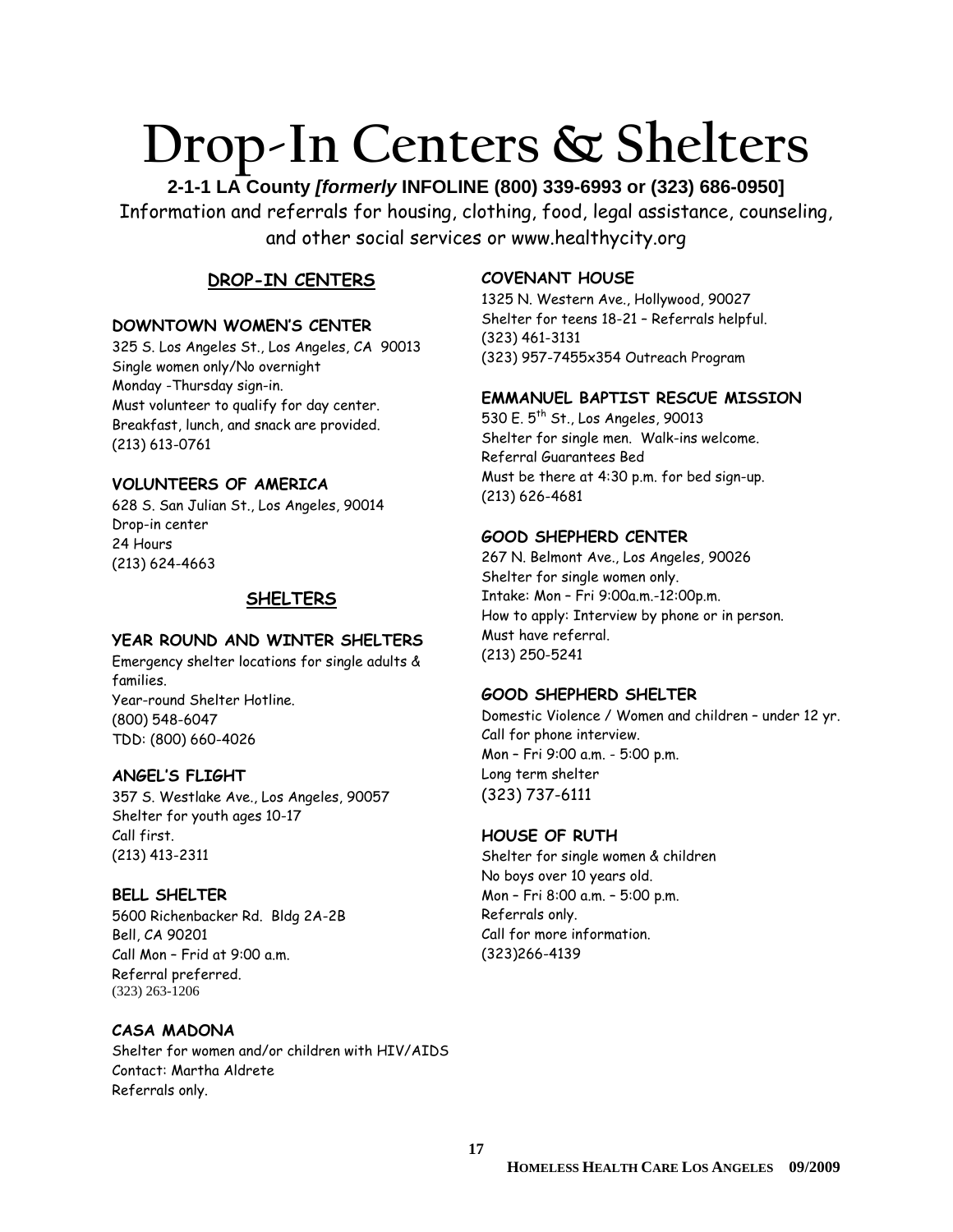#### **INLAND VALLEY COUNCIL OF CHURCHES**

1753 N. Park Ave., Pomona, CA 91768 (909) 622-3806 Referrals only 8 a.m. – 12 p.m. 30 – 90 day shelter

#### **LOS ANGELES MISSION**

303 E. 5th St., Los Angeles, 90013 Males only. First come first served. Tickets given out at 5:30 p.m. (213) 629-1227

#### **MIDNIGHT MISSION**

601 S. San Pedro St., Los Angeles, 90014 24-hour Walk-in Services. (213) 624-9258

#### **SALVATION ARMY**

**Huntington Park Corps.** 2965 E. Gage Ave., Huntington Park 90255 Walk-ins welcome. Social Service Office (This is not a shelter/drop-in-center.) (323) 587-4221

#### **SALVATION ARMY (COMPTON)**

736 E. Compton Blvd. (Santa Fe/Compton) Referrals only. Must be there or call at 9 a.m. for assessment. (310) 639-0362

#### **SERRA PROJECT**

#### **CASA DE NUESTRA SEÑORA**

Shelter for men and women with HIV/AIDS No children. Contact: Cindy Velis (323) 737-7661

#### **SUNSHINE MISSION**

2600 S. Hoover St., Los Angeles, 90007 Shelter for single women only. Call first. Contact: Yecica Robles (213) 747-7419

#### **TRANSITION HOUSE**

1809 Boutt St. Los Angeles, 90012 Shelter for women and children. Must call to schedule appointment (323)342-0705

#### **UNION RESCUE MISSION**

545 S. San Pedro St., Los Angeles, CA 90013 Shelter for children, single men and women. Must be there at 5:30 p.m. for bed sign-up. Men: 8:00a.m.-5:30p.m. Women: 8:00a.m.-5:30p.m. Contact: Julius Dowell (213) 347-6300

#### **VALLEY SHELTER**

7843 Lankershim Blvd., North Hollywood, CA 91605 Shelter for families and single adults. Call for more information on Mon, Tues, Wed. between (9:00a.m. and 10:00a.m. (818) 982-4091x167 Walk-ins Tues and Wed bet. 10:00a.m. and 12:00 p.m.

#### **WEINGART CENTER**

566 S. Pedro St., Los Angeles, 90013 Transition house for single adults Referral is needed. Call for more information on programs, hours and how to apply. (213) 689-2125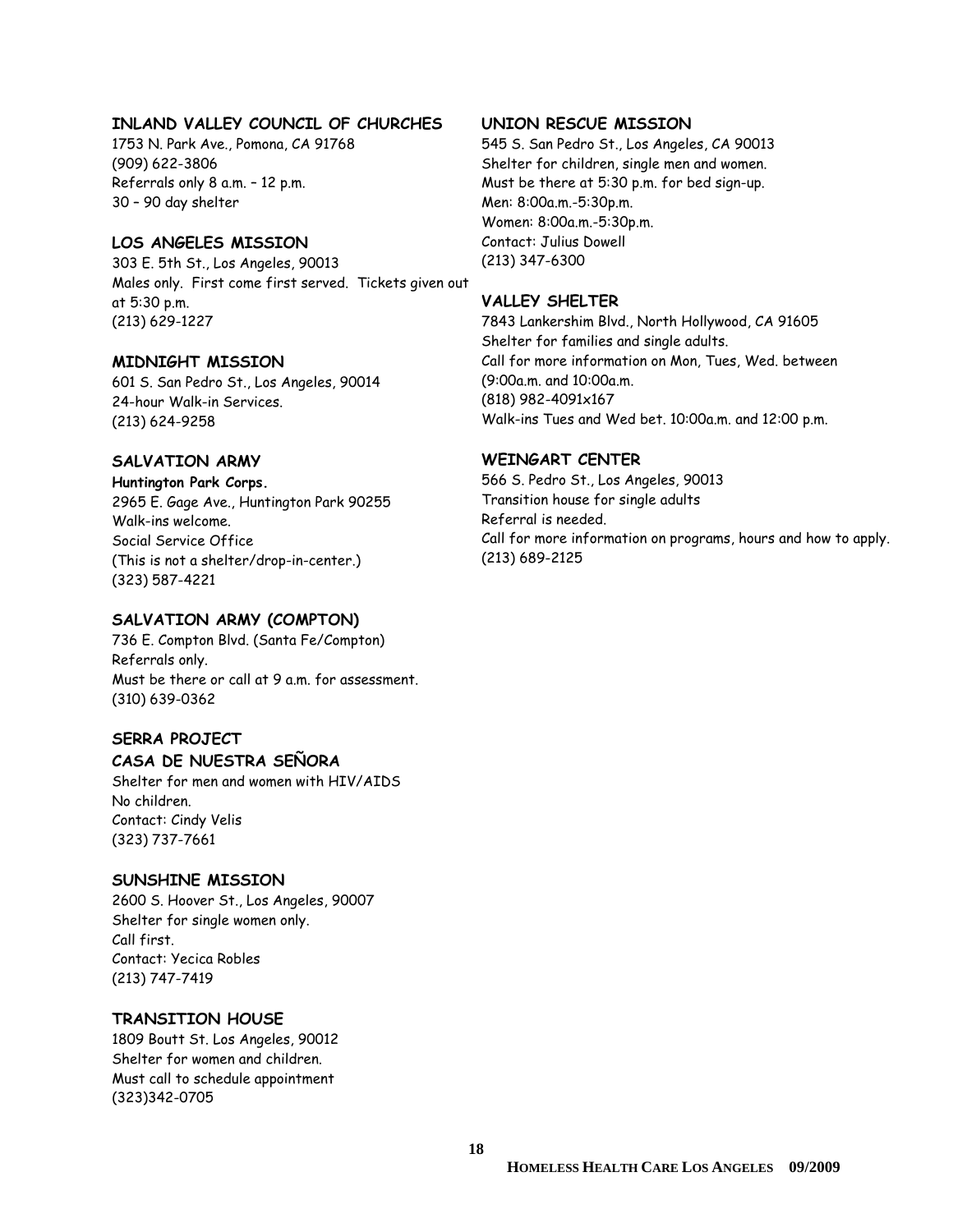## **Friends Outside in Los Angeles County**



#### **OFFICES**

**SERVICES** 

#### **MAIN OFFICE**

464 E. Walnut St., 1<sup>st</sup> Fl. Pasadena, CA 91101 (First Congregational Church) **OFFICE HOURS:**  Mon, Wed and Fri 8:00 a.m. – 4:00 p.m. (626) 795-7607 (626) 795-1476 (fax)

#### **EDD OFFICE** 1207 E. Green St. Pasadena, CA 91106 **OFFICE HOURS:**  Tues and Thurs Employment Services Only (626)584-8391

#### **LOS ANGELES OFFICE**

1827 E. 103rd St., 2nd Fl Los Angeles, CA 90002 **OFFICE HOURS:**  Monday through Wednesday 8:00a.m. – 4:00 p.m. (323) 249-9683 (323) 249-0044 (fax)

## **COUNSELING**  Individual Para-Professional

Support Groups

#### **EMERGENCY SUPPLIES**

Clothing Toiletries Food

**EMPLOYMENT ASSISTANCE**  Job Placement, including Federal Bonding

**INFORMATION ABOUT PRISONS & JAILS**  Locating Inmates Making Visits to Institutions Location of Institutions

#### **INMATE VISITS**

Men's Central Jail Twin Towers Correctional Facility **LIAISON SERVICES** Between Families & Inmates Between Families & the Criminal Justice System

**PLACEMENT**  Substance Abuse Treatment

**REFERRALS**  Medical Treatment, including Eye Exam & Eye Wear Other Community Resources

**SPECIAL EVENTS**  Annual Holiday Party for Children

#### **TRANSPORTATION ASSISTANCE**  Bus Tokens Taxi Vouchers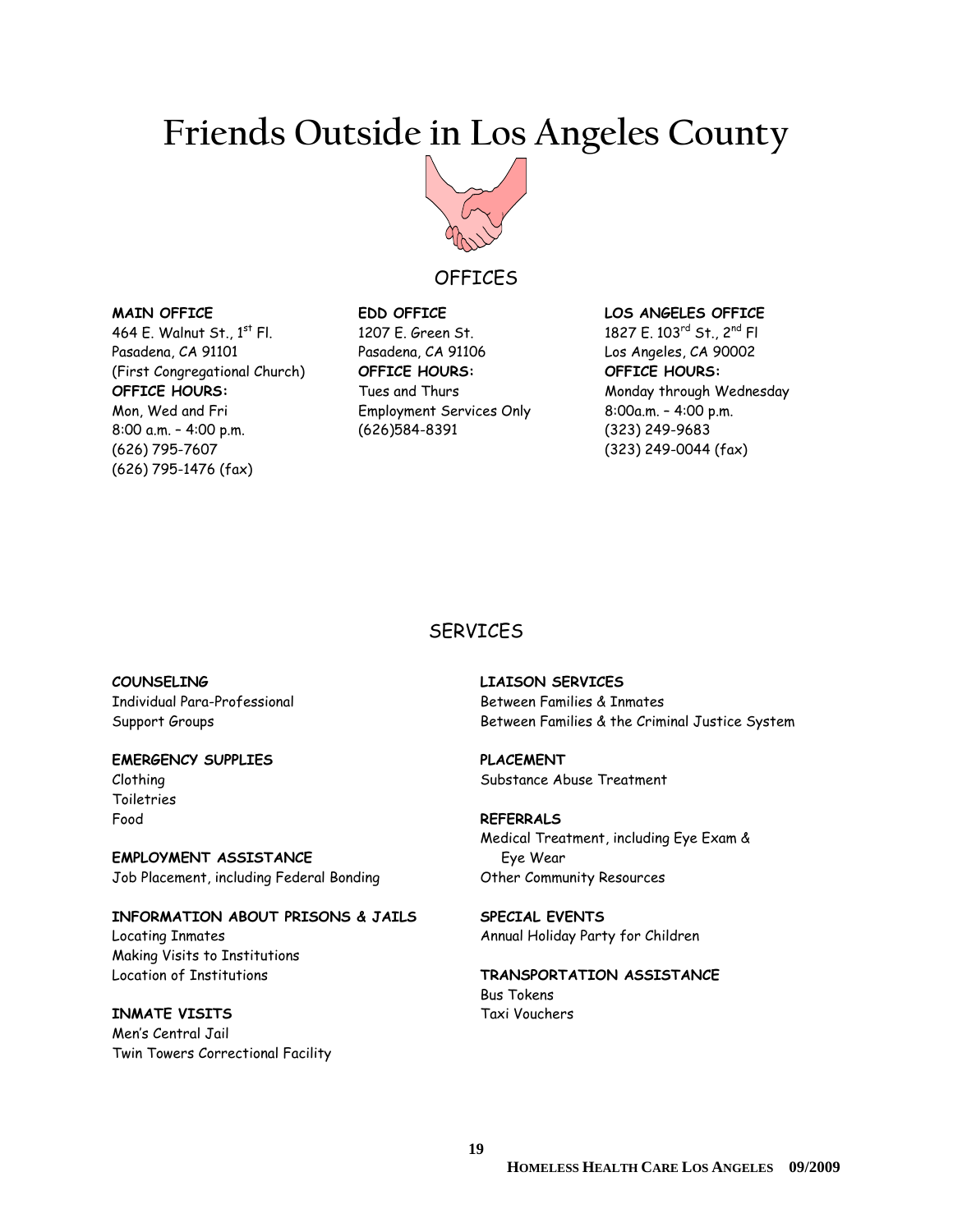# **INMATE LOCATOR TELEPHONE NUMBERS**

# LOS ANGELES COUNTY JAIL (213) 473-6080 (213) 473-6100

# CALIFORNIA STATE PRISON (909) 484-3700 (PAROLE DIVISION)

# NATIONAL FEDERAL BUREAU OF PRISONS (202) 307-3126

# CALIFORNIA DEPARTMENT OF CORRECTIONS VISITOR INFORMATION TOLL-FREE NUMBER (800) 374-8474

**(INFORMATION ABOUT VISITATION RULES AND REGULATIONS IS NOT UPDATED REGULARLY— DOUBLE CHECK ALL INFORMATION WHICH IS CRUCIAL TO MAKING A VISIT)**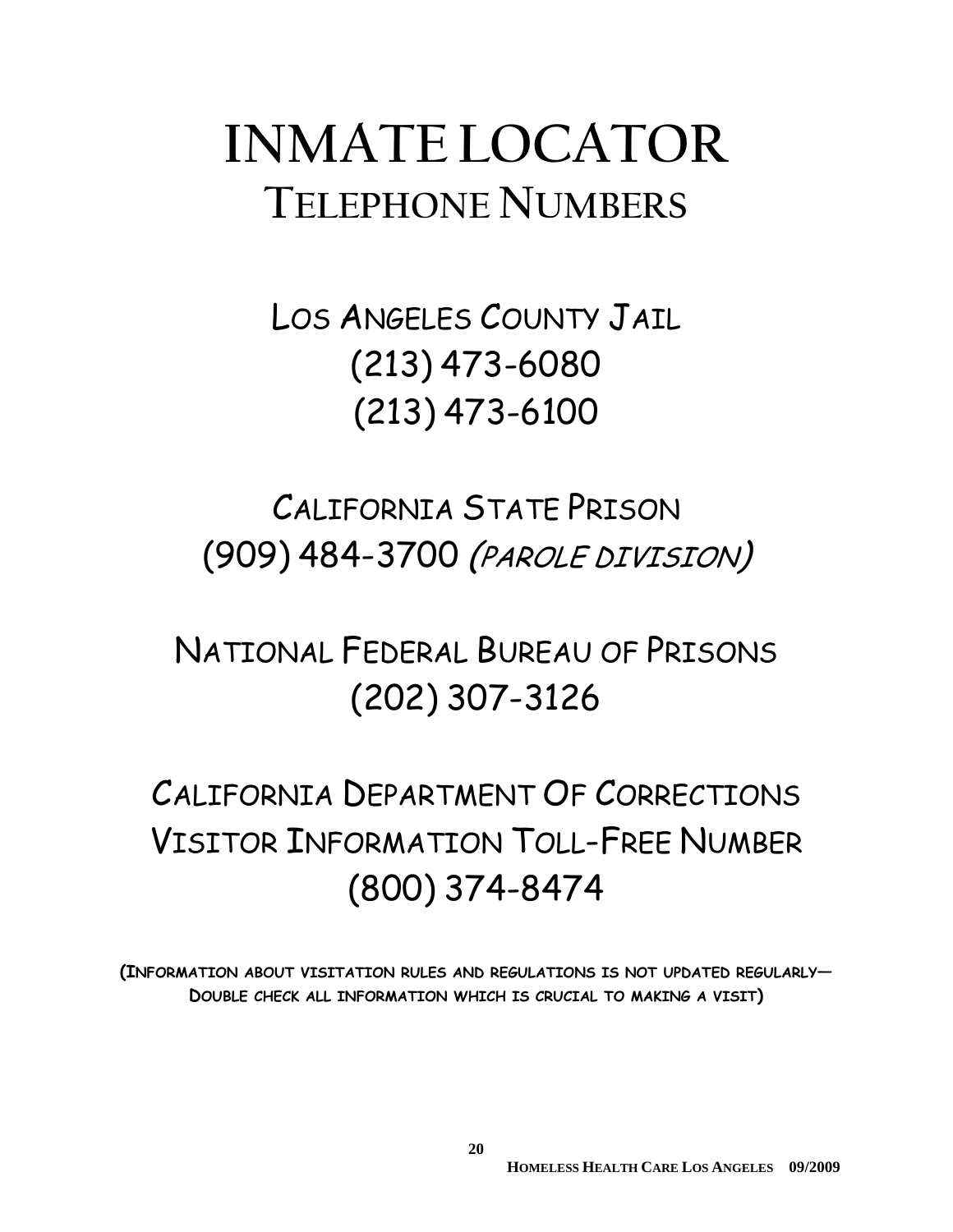## **DRUG & ALCOHOL TREATMENT PROGRAM**

## **REFERRALS**

This is a partial list, for more referrals call: 2-1-1 LA County *(formerly Info Line of Los Angeles)* or (800) 564-6600 All locations offer services to Men and Women, unless otherwise indicated.

#### **RESIDENTIAL**

| <b>AADAP</b>                            | (323) 293-6291      | Los Angeles             |                     |
|-----------------------------------------|---------------------|-------------------------|---------------------|
| <b>Acton Rehab</b>                      | $(661)$ 269-0062    | Acton                   |                     |
| Alcoholism Center for Women             | $(213)$ 381-8500    | Los Angeles             | Women Only          |
| American Recovery Center                | (909) 865-2336      | Pomona                  |                     |
| <b>Bimini</b>                           | $(213)$ 388-5423    | Los Angeles             |                     |
| Castle Program                          | (323) 732-9125      | Los Angeles             | Outpatient          |
| Castle Program (East)                   | (323) 233-3342      | Los Angeles             |                     |
| Castle Program (West)                   | $(323) 734 - 1143$  | Los Angeles             |                     |
| Chabad House                            | (323) 965-1365      | Los Angeles             | Men Only            |
| <b>Clare Foundation</b>                 | $(310)$ 314-6200    | Santa Monica            |                     |
| Cri-Help                                | (818) 985-8323      | N. Hollywood            |                     |
| His Sheltering Arms                     | (323) 755-6646      | Los Angeles             | Women Only          |
| House of Uhuru                          | (323) 568-5400      | Watts                   |                     |
| <b>Impact House</b>                     | (323) 681-2575      | Pasadena                |                     |
| Little House                            | (562) 925-2777      | Bellflower              | Women Only          |
| Mary Lind Foundation                    | $(213)$ 382-4241    | Los Angeles Main Office |                     |
| Mini 12 Step House                      | $(323)$ 232-6228    | Los Angeles             | Women Only          |
| New Directions (VETERANS or dependents) | (310) 398-0191      | Los Angeles             | Women Only          |
| New Directions (VETERANS)               | (310) 914-4045      | Los Angeles             | Men only            |
| Pacifica House                          | (323) 754-2816      | Hawthorne               |                     |
| People in Progress                      | (818) 768-7494      | Sun Valley              | Men only            |
| Rena B                                  | (323) 664-8940      | Los Angeles             |                     |
| Royal Palms                             | $(213)$ 483-9201    | Los Angeles             | Men Only            |
| Shields (for Families Exodus)           | (323) 242-5000 x234 | Los Angeles             | $M \& W + Families$ |
| Substance Abuse Foundation              | (562) 439-7755      | Long Beach              | $M & W + HIV +$     |
| <b>Tarzana Treatment Center</b>         | (818) 996-1051      | Tarzana                 |                     |
| Salvation Army ARC                      | (714) 758-0414      | Anaheim                 |                     |
| Salvation Army ARC                      | (310) 450-7235      | Santa Monica            | Men Only            |
| Salvation Army Harbor Light             | $(213) 626 - 4786$  | Los Angeles             | Men Only            |
| Socorro (Cri-Help)                      | (323) 222-1440      | East LA                 |                     |
| Volunteers of America- Jan Clayton      | (323) 660-8042      | Los Angeles             | Psych Meds ok       |
| Warm Springs                            | (661) 257-2342      | Castaic                 | Men Only            |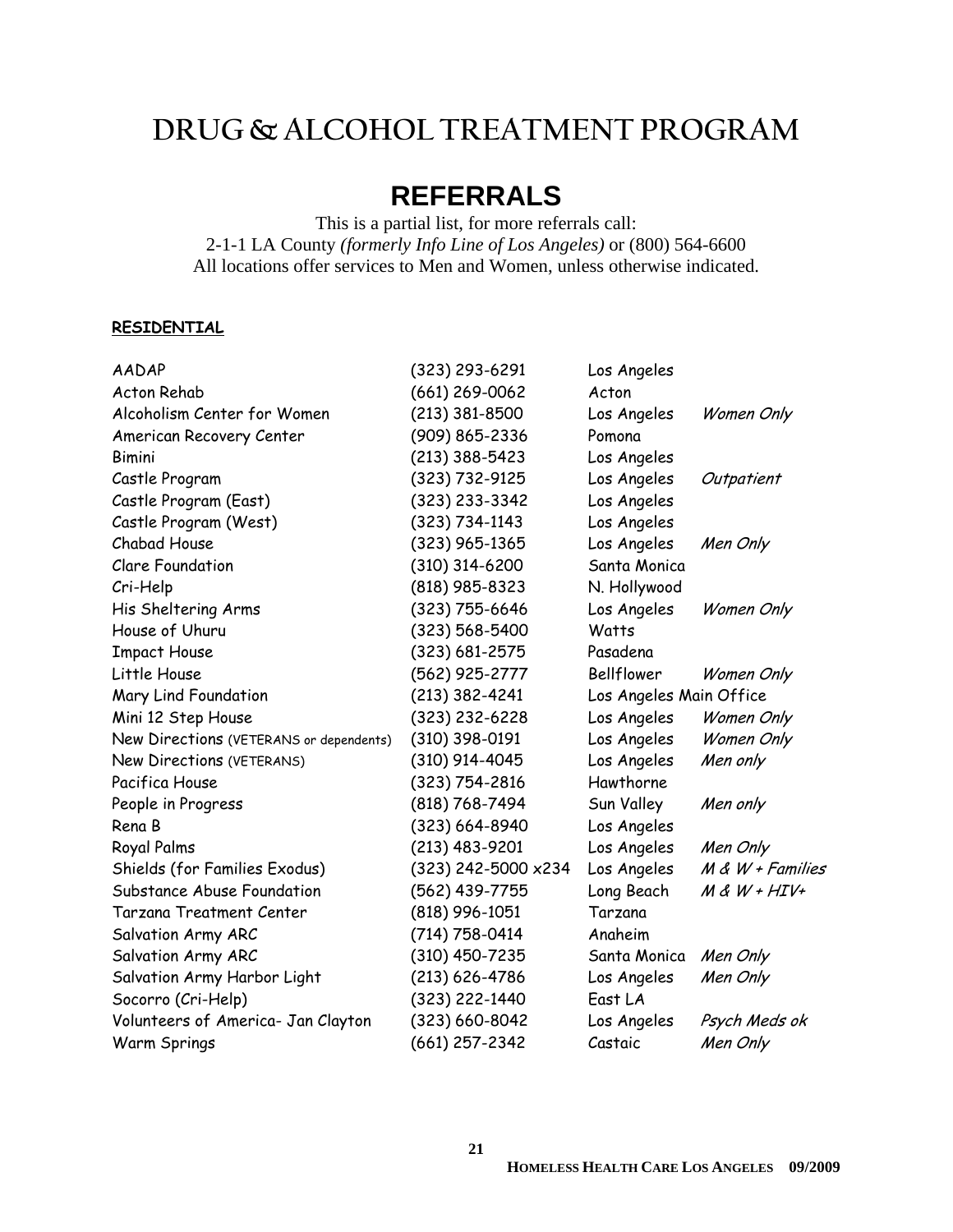#### **RESIDENTIAL MENTAL HEALTH & SUBSTANCE USE CO-OCCURING**

| Lamp Community<br>Pacifica House                                                                                            | (213) 488-9559<br>$(323) 754 - 2816$ | Los Angeles<br>Hawthorne     |                           |
|-----------------------------------------------------------------------------------------------------------------------------|--------------------------------------|------------------------------|---------------------------|
| <b>OUTPATIENT FACILITIES</b>                                                                                                |                                      |                              |                           |
| AADAP (Asian American)<br><b>Behavioral Health Services</b>                                                                 | $(323)$ 294-4932<br>(323) 262-1786   | Los Angeles<br>Boyle Heights |                           |
| Comm. Assessment Service Ctr.                                                                                               | $(800) 564 - 6600$                   | Los Angeles                  |                           |
| Castle Program                                                                                                              | $(323) 732 - 9125$                   | Los Angeles                  |                           |
| <b>Clare Foundation</b>                                                                                                     | $(310)$ 314-6245                     | Santa Monica                 |                           |
| Dignity Center (Didi Hirsch)<br>(AD 545, Drug Diversion,<br>DUI-1 <sup>st</sup> Offender, GP, OPDF,<br>PC 1000 and Prop 36) | $(213)$ 385-3752                     | Los Angeles                  |                           |
| Do It Now Foundation                                                                                                        | $(323)$ 465-3784                     | Hollywood                    |                           |
| Ebony Counseling Center                                                                                                     | (661) 324-4756                       | Bakersfield                  |                           |
| Homeless Health Care LA                                                                                                     | $(213)$ 381-0500                     | Downtown LA                  |                           |
| His Sheltering Arms                                                                                                         | $(323)$ 755-6646                     | Los Angeles                  | Women Only                |
| House of Uhuru                                                                                                              | $(323) 568 - 5400$                   | Watts                        |                           |
| <b>Impact House</b>                                                                                                         | $(626) 564 - 4240$                   | Pasadena                     |                           |
| Matrix Center                                                                                                               | (310) 207-4322                       | West LA                      |                           |
| Shields                                                                                                                     | (310) 898-2450                       | Los Angeles                  | Families-Women & Children |
| Substance Abuse Foundation                                                                                                  | (562) 439-7755                       | Long Beach                   | $M$ & $W$ + $HIV+$        |
| Sunrise Community                                                                                                           | (213) 207-2770                       | Los Angeles                  |                           |
| Woman to Woman                                                                                                              | (562) 426-8262                       | Long Beach                   |                           |
| <u>ALCOHOL OUTPATIENT</u>                                                                                                   |                                      |                              |                           |
| <b>ADAPT Foundation</b>                                                                                                     | $(213)$ 483-5703                     | Los Angeles                  | <b>DUI</b> School only    |
| Comm. Assessment Service Ctr.                                                                                               | $(800) 564 - 6600$                   | Los Angeles                  |                           |
| DRUG DETOX                                                                                                                  |                                      |                              |                           |
| American Recovery Center                                                                                                    | (909) 865-2336                       | Pomona                       |                           |
| Cider House                                                                                                                 | (562-864-7724                        | Norwalk                      | Men only                  |
| <b>Clare Foundation</b>                                                                                                     | $(310)$ 314-6215                     | Santa Monica                 |                           |
| Redgate                                                                                                                     | (562) 599-8444                       | Long Beach                   |                           |
| Tarzana Hospital                                                                                                            | $(818)$ 996-1051                     | Tarzana                      | Includes Methadone        |
| <u>MENTAL HEALTH &amp; DRUG TREATMENT OUTPATIENT FACILITIES</u>                                                             |                                      |                              |                           |
| Cornerstone Outpatient Services                                                                                             | $(818)$ 901-4836                     | Van Nuys                     |                           |
| Didi Hirsch                                                                                                                 | $(310)$ 306-2944                     | Culver City                  |                           |
| Didi Hirsch                                                                                                                 | $(213)$ 381-3626                     | Los Angeles                  |                           |
| Didi Hirsch                                                                                                                 | $(310) 751 - 1200$                   | Mar Vista                    |                           |
| <b>HHCLA</b>                                                                                                                | $(213)$ 381-0500                     | Los Angeles                  |                           |

River Community (626) 974-8122 Covina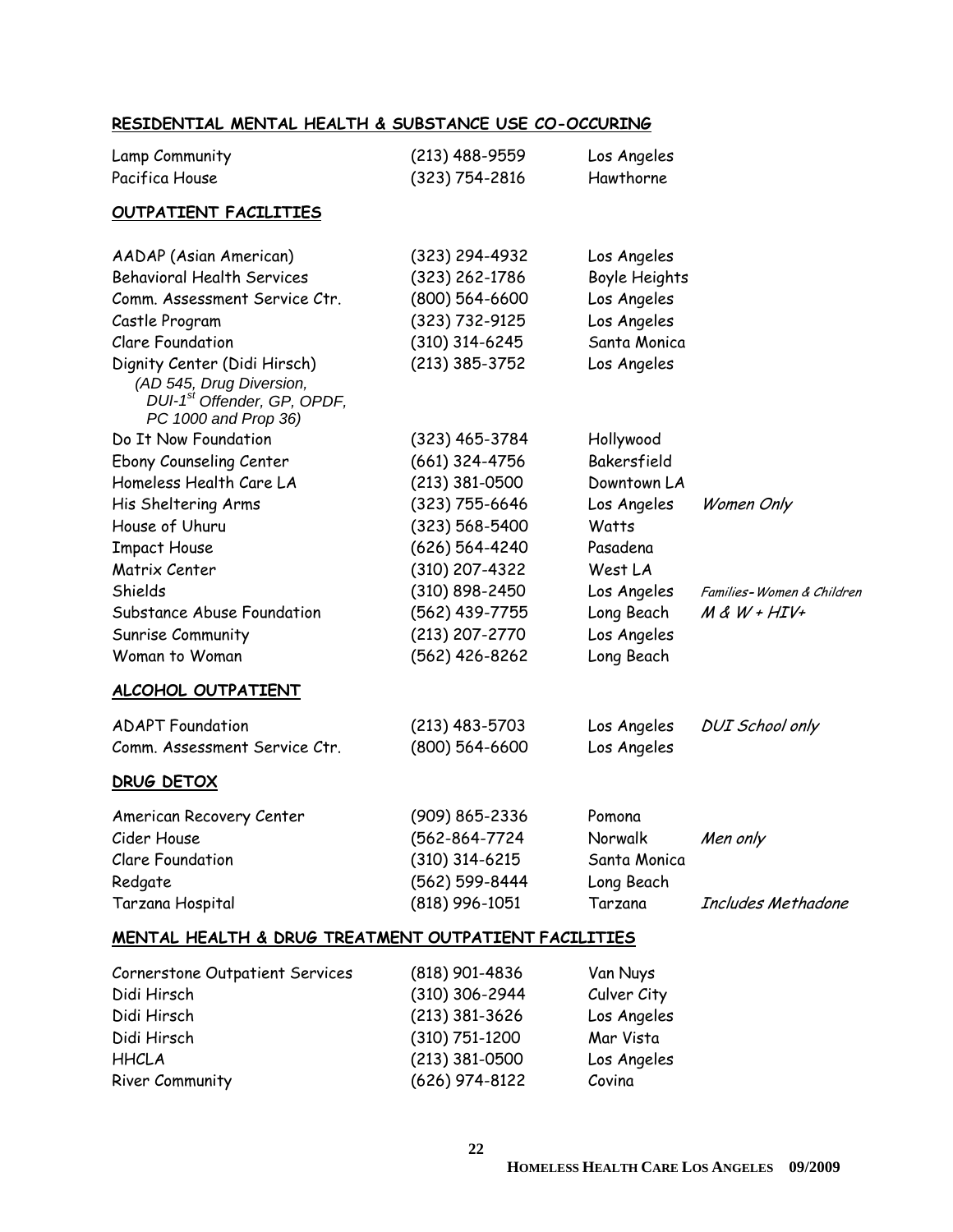# **SOBER LIVINGS**

#### **FOR SOBER LIVING REFERRALS CALL:**

#### **SOBER LIVING NETWORK at 1-800-799-2084, WWW.SOBERHOUSING.NET**

**OR**

2-1-1 LA County (formerly INFOLINE of Los Angeles 1-800-339-6993)

#### **Acacia Sober Living**

Culver City Contact: Richard Rayyis Office: (310) 842-9023 (310)560-8036 Men only – \$600 per month (\$650/mo for rooms with private bath)

#### **Achiever's House**

Los Angeles Contact: Evelyn Teibeaux (323) 234-7556 Women only – \$475 per month

#### **Action House**

Long Beach (4 houses) Contact: Don Scurti or Lloyd Mote (562) 394-8018 Men only / women only – \$500 per month

#### **Atlantic Recovery Services**  Long Beach Main Office: (562) 436-3533 North Office: (562)218-5243

Men only / women only - \$475 move-in and \$400 per month

#### **Back to Life**

Los Angeles Contact: Gilbert Rico (310) 916-6528 Men only – \$500 per month

#### **Brothers Big House**

Los Angeles Contact: William Foster (323) 757-2533, (323) 533-5304 Men only – \$350 per month (based on income)

#### **Chains of Love**  Los Angeles Contact: William Foster (323) 757-2533 Women only – \$350 per month (based on income)

#### **CLARE Men's Center**

Santa Monica Contact: Rick Alsop (310) 314-6200 ext. 3716 Men only – \$550 per month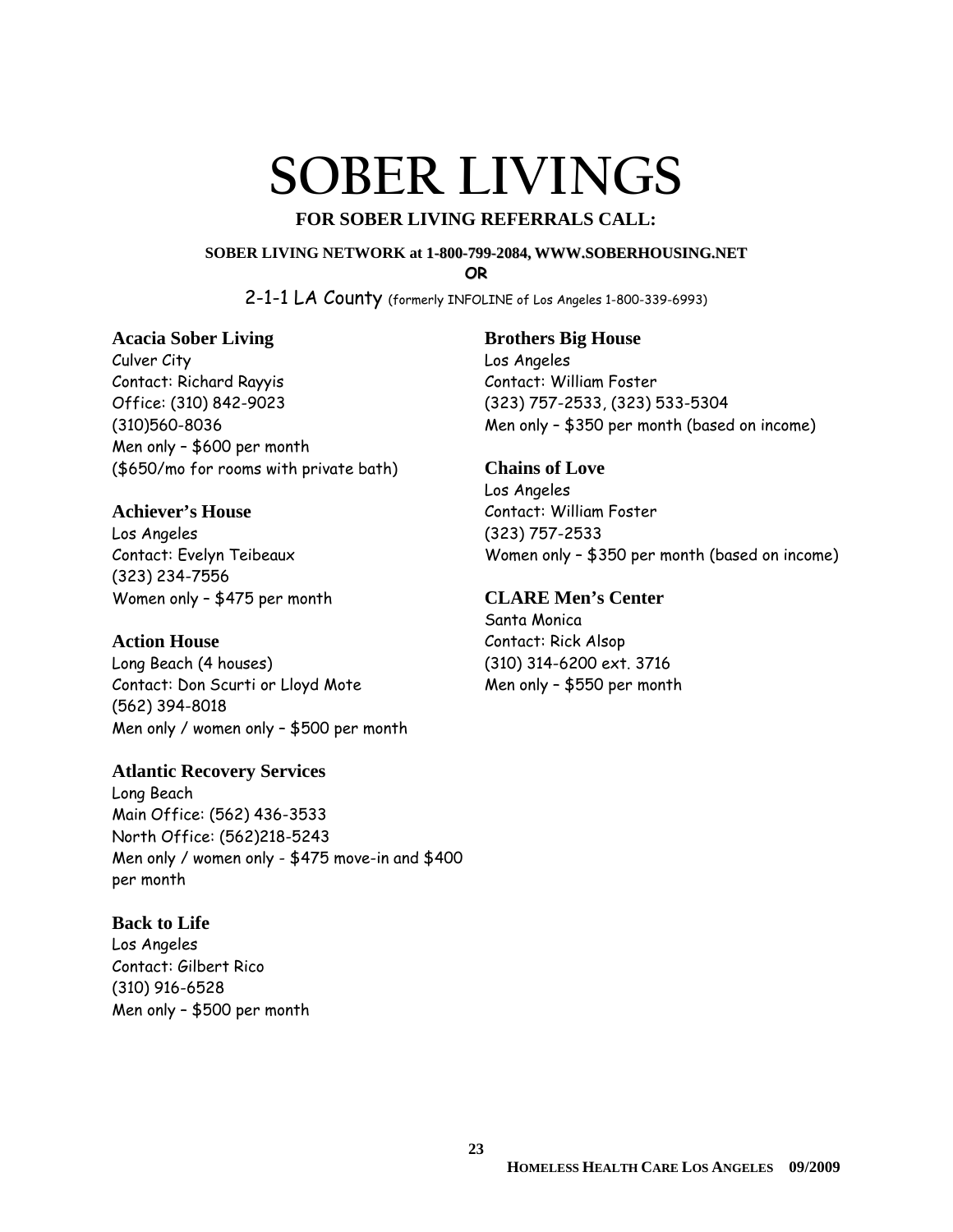#### **CLARE Women's Center**

Santa Monica Contact: Robert Ayres (310) 314-6200 ext. 3176 Women only – \$600 per month

#### **CLARE Venice**

4 Los Angeles locations Contact: Robert Ayres (310) 314-6200 ext. 3176 **MEN ONLY – \$575 PER MONTH**

#### **CLARE Women and Children**

Los Angeles Contact: Robert Ayres (310) 314-6200 ext. 3176 Women and children – \$400 per month

#### **Contingency Plan**

Los Angeles Contact: John Robinson (323) 634-9274 Men only – \$550 per month

## **Cornerstone House (***see* **Stepping Stones)**

Culver City Contact: Sal Wilson (310) 477-4428 Men only – \$700 per month

#### **Faith House I**

Long Beach Contact: Michael DeMarco or Diana Sicklan (562) 881-2322 Men only / Women only – \$ per month

#### **Felicity House**

Los Angeles Contact: Sherri Talbert (310) 837-3042 Women only – \$7 per month

#### **Flora's House (***see* **New Way of Life)**

2 Los Angeles locations Contact: Susan Burton (323) 563-3575 Women and children only – 2 children up to 8 years old – \$500 per month

#### **Friendly House**

Los Angeles Contact: Lyndy (213) 389-9964 Women only – minimum 30-day commitment \$1600 per month

#### **Friendly House**

Los Angeles – Westside Contact: Iriet (310) 204-3351 Women only – minimum 30-day commitment up to a year \$1600 per month

#### **Gramercy Guest House**

Los Angeles Contact: Mike McNeel or Wayne King (323) 733-9725 / (323) 732-7848 Working men only - \$500 per month

#### **Haven House I**

Long Beach Contact: Robert Morris (562) 901-1848 Men only / women only – \$525r month

#### **Herbert House**

Los Angeles Contact: Jace Horwitz (310) 737-7566 Coed – \$250 per month

#### **Holy Way Haven**

Los Angeles Contact: Ories Andre Ellios (323) 589-9840 Women only - \$220 per month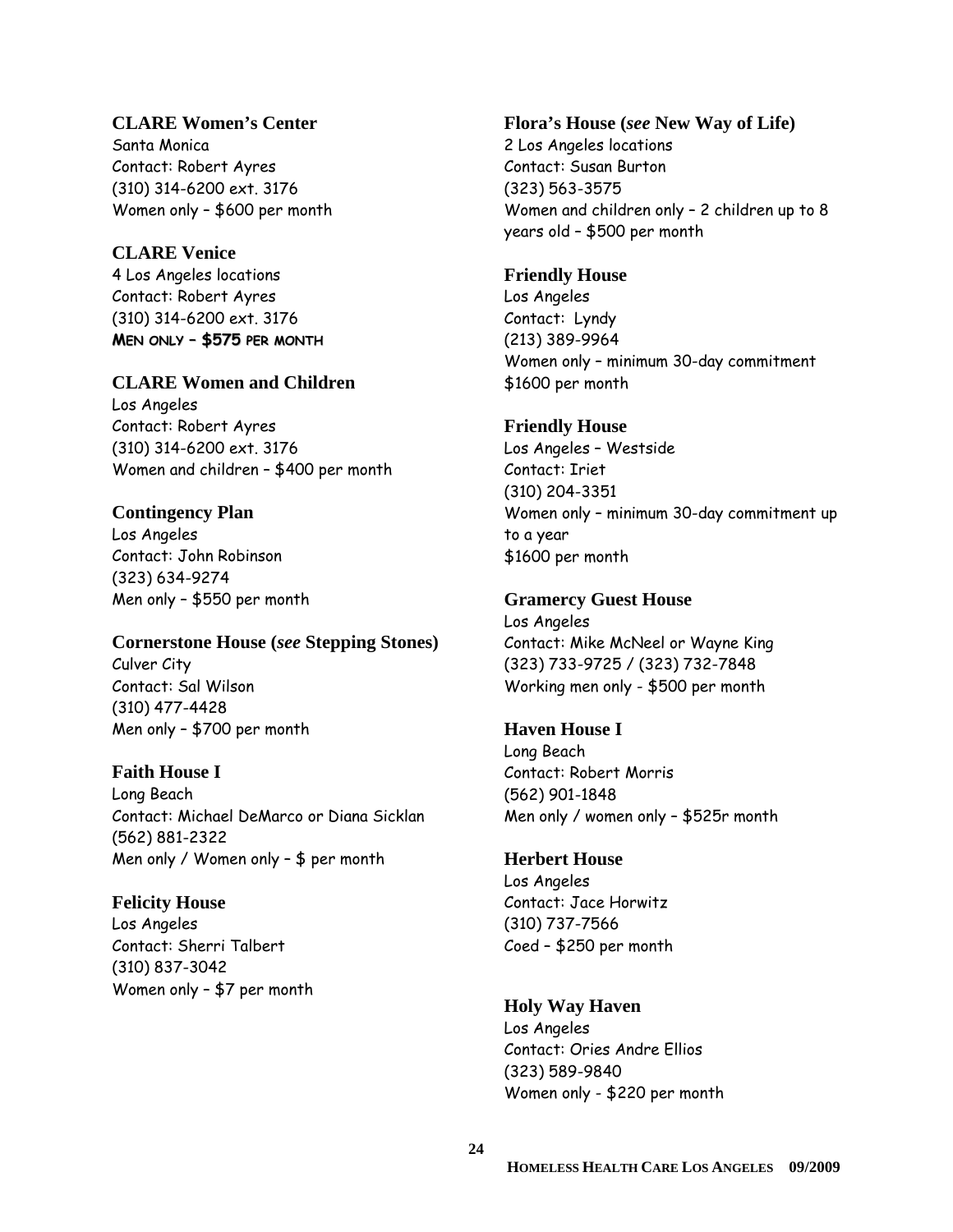#### **House of Principles**  Los Angeles Contact: Letteria Hassell or Erica Pitts (323) 585-7322 Women only – \$22 per month

#### **Marco House**

Long Beach Contact: DeMarco Johnson (562) 233-1943 Coed – \$300 per month

#### **New Visions**

Los Angeles Contact: Pete Medina (323) 340-8384 Men only – \$325 per month

#### **New Way of Life (***see* **Flora's House)**  Los Angeles

Contact: Susan Burton (323) 563-3575 Women and children only – \$500 per month (Rent includes room and board AND meals)

#### **Oulremis Longhouse**

Los Angeles Contact: Alan Traylor (323) 759-3965 Men only - \$310 per month

#### **Progress House**

**Torrance** Contact: Bob Gregory (310) 543-1212 Men only – \$600 per month

#### **Progress House- Arlington**

**Torrance** Contact: Bob Gregory (310) 543-1212 Men only – \$600 per month

#### **Progress House- Marcelina**

5 Torrance Units Contact: Mike Winkler (310) 543-1212 Men only – \$600-\$800 per month

#### **Progress House- Halldale**

2 Torrance locations Contact: Mike Winkler (310) 543-1212 Men only – \$600 per month

#### **Progress House- Highgrove**

**Torrance** Contact: Mike Winkler (310) 543-1212 Men only- \$850 per month

#### **Progress House- Irena**

Redondo Beach Contact: Mike Winkler (310) 543-1212 Men only – Front House - \$700 per month Men only – Back House - \$650 per month

#### **Progress House- Normandie**

**Torrance** Contact: Mike Winkler (310) 543-1212 Men only – \$600 per month ( Front and Back House)

#### **Progress House- Sepulveda**

Torrance Contact: Mike Winkler (310) 543-1212 Men only – \$650 per month

#### **Progress House- 223rd St.**

**Torrance** Contact: Mike Winkler (310) 543-1212 men only – \$600 per month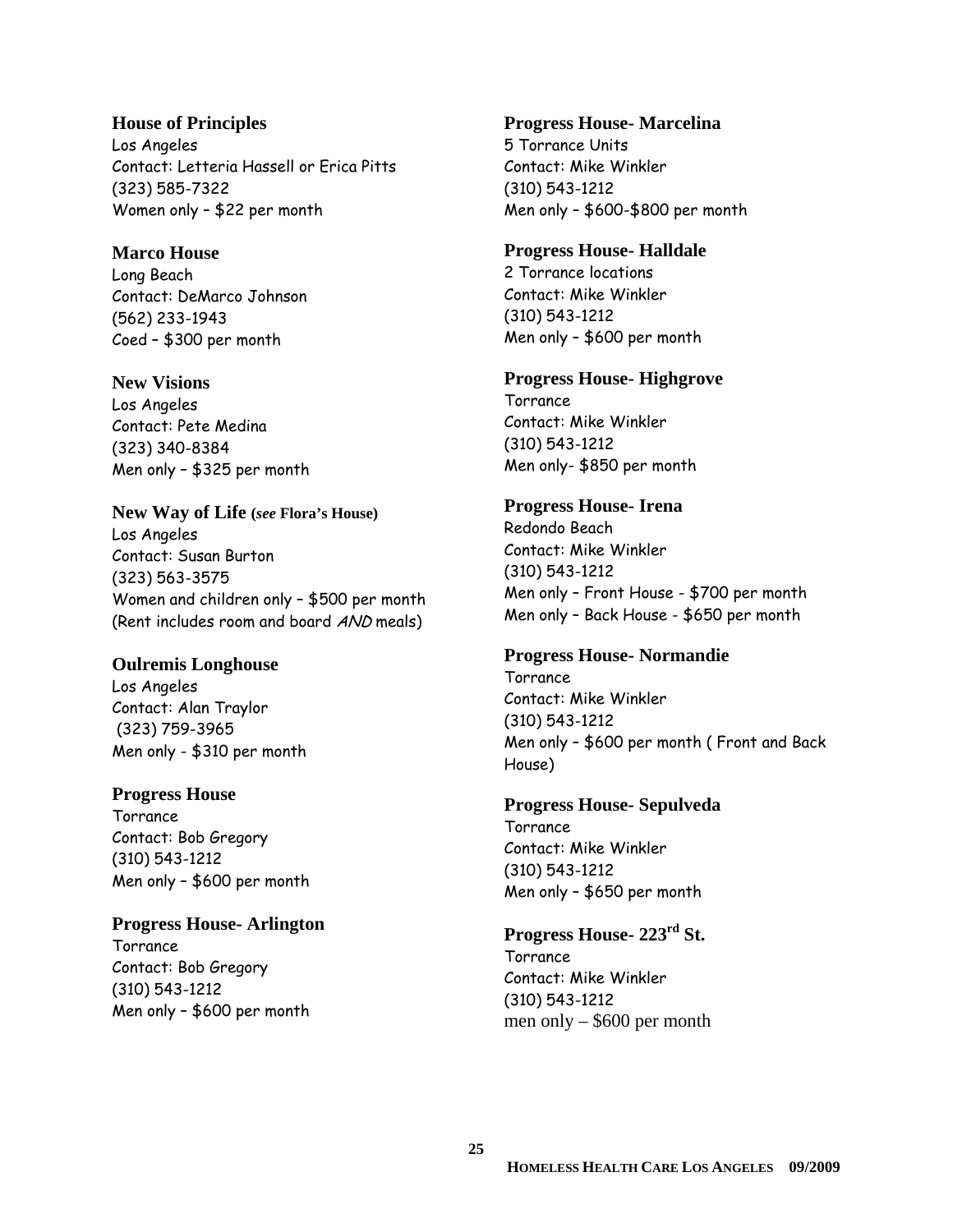#### **The Serenity Shack**

Long Beach Contact: Michael Saliba (562) 490-0776 Men only – \$490 per month

#### **Stepping Stones (***see* **Cornerstone House)**

Culver City Contact: Sal Wilson (310) 477-4428 Men only – \$600 per month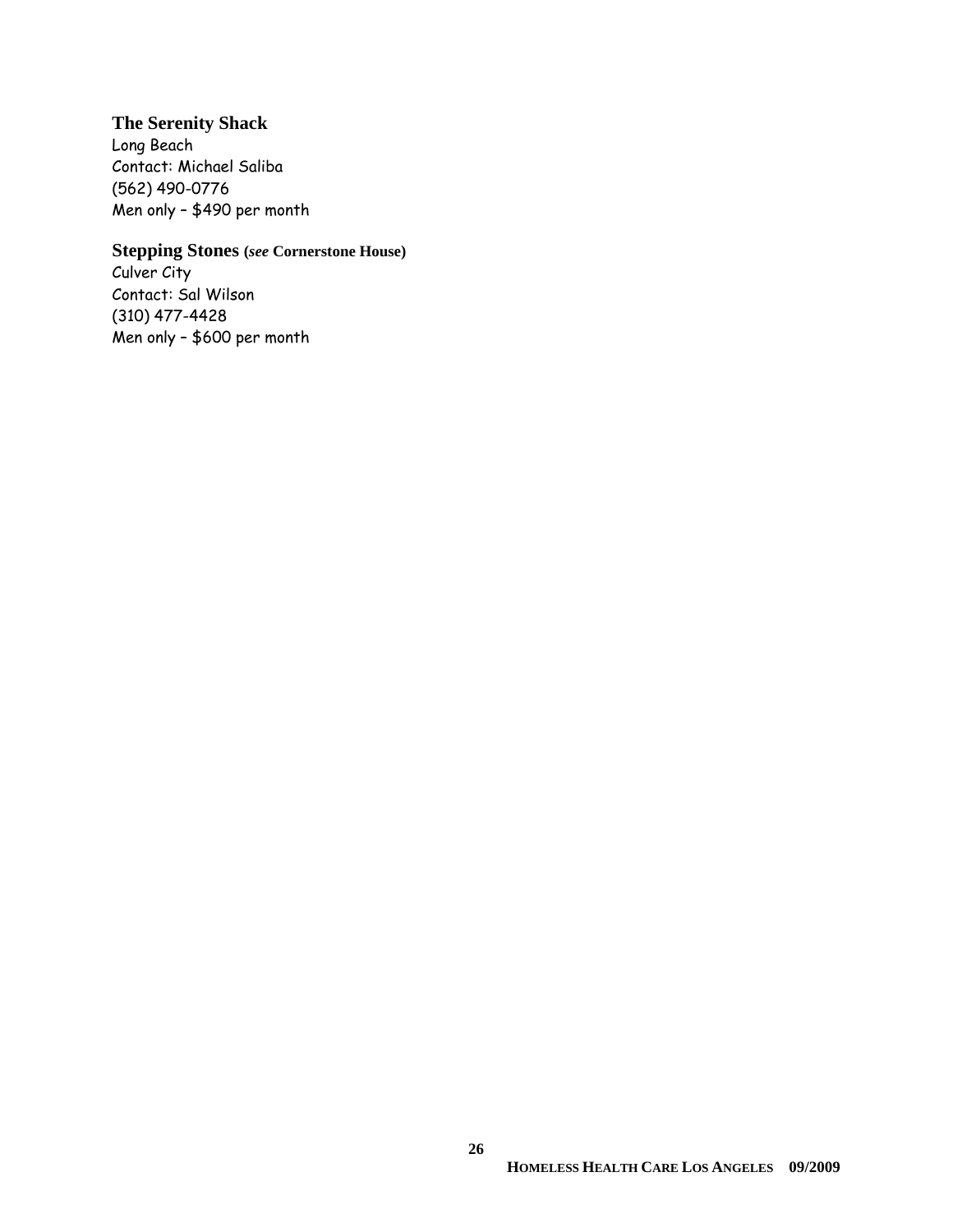## **Needle Exchange Programs and Services (Harm Reduction)**

|  | Information is subject to change without notification. Please call to verify. |  |
|--|-------------------------------------------------------------------------------|--|

| <b>DAY</b>       | <b>CITY</b>     | <b>TIME</b>              | <b>LOCATION</b>                                                    | <b>PROVIDER</b>              |
|------------------|-----------------|--------------------------|--------------------------------------------------------------------|------------------------------|
| <b>MONDAY</b>    | Downtown LA     | 9:00 a.m. - 12:00 p.m.   | 6 <sup>th</sup> St. and Gladys Ave. - at the Hippie Kitchen        | CNN (213) 483-5846           |
|                  | Downtown LA     | 9:00 a.m. - 12:00 p.m.   | 1926 W. Beverly Blvd. and Bonnie Brae St. - in the BAART Clinic    | HHCLA (213) 617-8408         |
|                  | Wilmington      | 10:00 a.m. - 11:30 a.m.  | 117 E. Harry Bridges Blvd. and N. Avalon Blvd. - at the THD Center | Bienestar (323) 727-7896     |
|                  | Downtown LA     | 1:00 p.m. - 3:30 p.m.    | 512 E. 4 <sup>th</sup> St.                                         | HHCLA (213) 617-8408         |
|                  | Pacoima         | 1:30 p.m. $-$ 4:00 p.m.  | 11700 block of Borden Ave. - under the 118 Freeway                 | TTC (818) 342-5897 Ext. 2192 |
|                  | Van Nuys        | 4:30 p.m. - 6:50 p.m.    | 7500 block of Valjean Ave. - between Saticoy St. and Sherman Way   | TTC (818) 342-5897 Ext. 2192 |
|                  | Venice          | 5:30 p.m. - 7:00 p.m.    | In alley just before Abbot Kinney Blvd. - next to Sammy's Camera   | Common Ground (310) 314-5480 |
| <b>TUESDAY</b>   | South LA        | 6:30 a.m. $-9:00$ a.m.   | 32 <sup>nd</sup> St. and Broadway                                  | AADAP (323) 294-4932         |
|                  | Downtown LA     | 9:00 a.m. - 3:30 p.m.    | 512 E. 4 <sup>th</sup> St.                                         | HHCLA (213) 617-8408         |
|                  |                 |                          |                                                                    |                              |
| <b>WEDNESDAY</b> | Los Angeles     | 7:00 a.m. - 9:30 a.m.    | 11900 S. Avalon                                                    | AADAP (323) 294-4932         |
|                  | Downtown LA     | 9:00 a.m. - 3:30 p.m.    | 512 E. 4 <sup>th</sup> St.                                         | HHCLA (213) 617-8408         |
|                  | Sun Valley      | $9:30$ a.m. - 11:30 a.m. | 8741 Laurel Canyon Blvd. - off Roscoe Blvd.                        | TTC (818) 342-5897 Ext. 2192 |
|                  | Van Nuys        | 12:30 p.m. - 3:00 p.m.   | 14515 Hamlin Street, Ste. 100 (off Van Nuys & Victory)             | TTC (818) 342-5897 Ext. 2192 |
|                  | Boyle Heights   | 1:30 p.m. $-3:30$ p.m.   | Alley between Fickett St. & Matthew St. - off E. Cesar Chavez Ave. | Bienestar (323) 727-7896     |
|                  | Pico/Union LA   | 5:00 p.m. - 7:00 p.m.    | S. Burlington Ave. and Wilshire Blvd.                              | CNN (213) 483-5846           |
|                  |                 |                          |                                                                    |                              |
| <b>THURSDAY</b>  | Downtown LA     | 9:00 a.m. - 3:30 p.m.    | 512 E. 4 <sup>th</sup> St.                                         | HHCLA (213) 617-8408         |
|                  | Pacoima         | 1:30 p.m. - 4:00 p.m.    | 11700 block of Borden Ave. - under the 118 freeway                 | TTC (818) 342-5897 Ext. 2192 |
|                  | Lincoln Heights | 3:00 p.m. - 4:30 p.m.    | Alhambra Ave. and Johnston St. - under the bridge                  | Bienestar (323) 727-7896     |
|                  | Los Angeles     | 4:30 p.m. $-6:00$ p.m.   | 14515 Hamlin Street, Ste. 100 (off Van Nuys & Victory)             | TTC (818) 342-5897 Ext. 2192 |
|                  | Hollywood       | 6:30 p.m. - 10:00 p.m.   | N. Sycamore Ave. and Santa Monica Blvd.                            | CNN (213) 483-5846           |
| <b>FRIDAY</b>    | Downtown LA     | 9:00 a.m. - 12:00 p.m.   | 6 <sup>th</sup> St. and Gladys Ave. - at the Hippie Kitchen        | CNN (213) 483-5846           |
|                  | Boyle Heights   | 10:30 a.m. - 12:30 p.m.  | Alley between Fickett St. & Matthew St. - off E. Cesar Chavez Ave. | Bienestar (323) 727-7896     |
|                  | Downtown LA     | 1:00 p.m. - 3:30 p.m.    | 512 E. 4 <sup>th</sup> St.                                         | HHCLA (213) 617-8408         |
|                  | Venice          | 5:00 p.m. - 6:00 p.m.    | In alley just before Abbot Kinney Blvd. - next to Sammy's Camera   | Common Ground (310) 314-5480 |
| <b>SUNDAY</b>    | Hollywood       | 4:00 p.m. - 8:00 p.m.    | N. Sycamore Ave. and Santa Monica Blvd.                            | CNN (213) 483-5846           |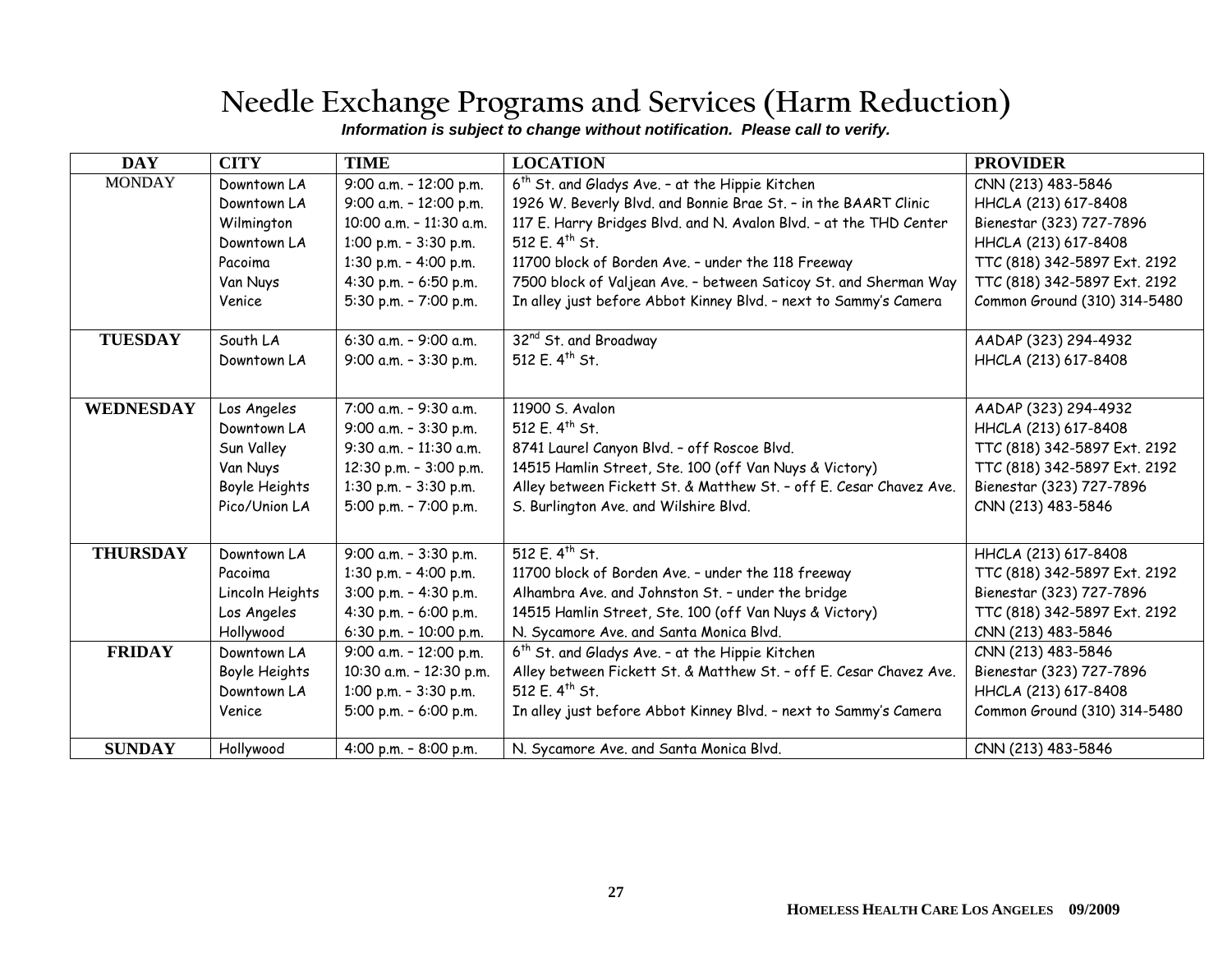# **Senior Citizens Services**

| California Registry                  |  |
|--------------------------------------|--|
| <b>Center for Health Care Rights</b> |  |
| <b>Home Secure</b>                   |  |
|                                      |  |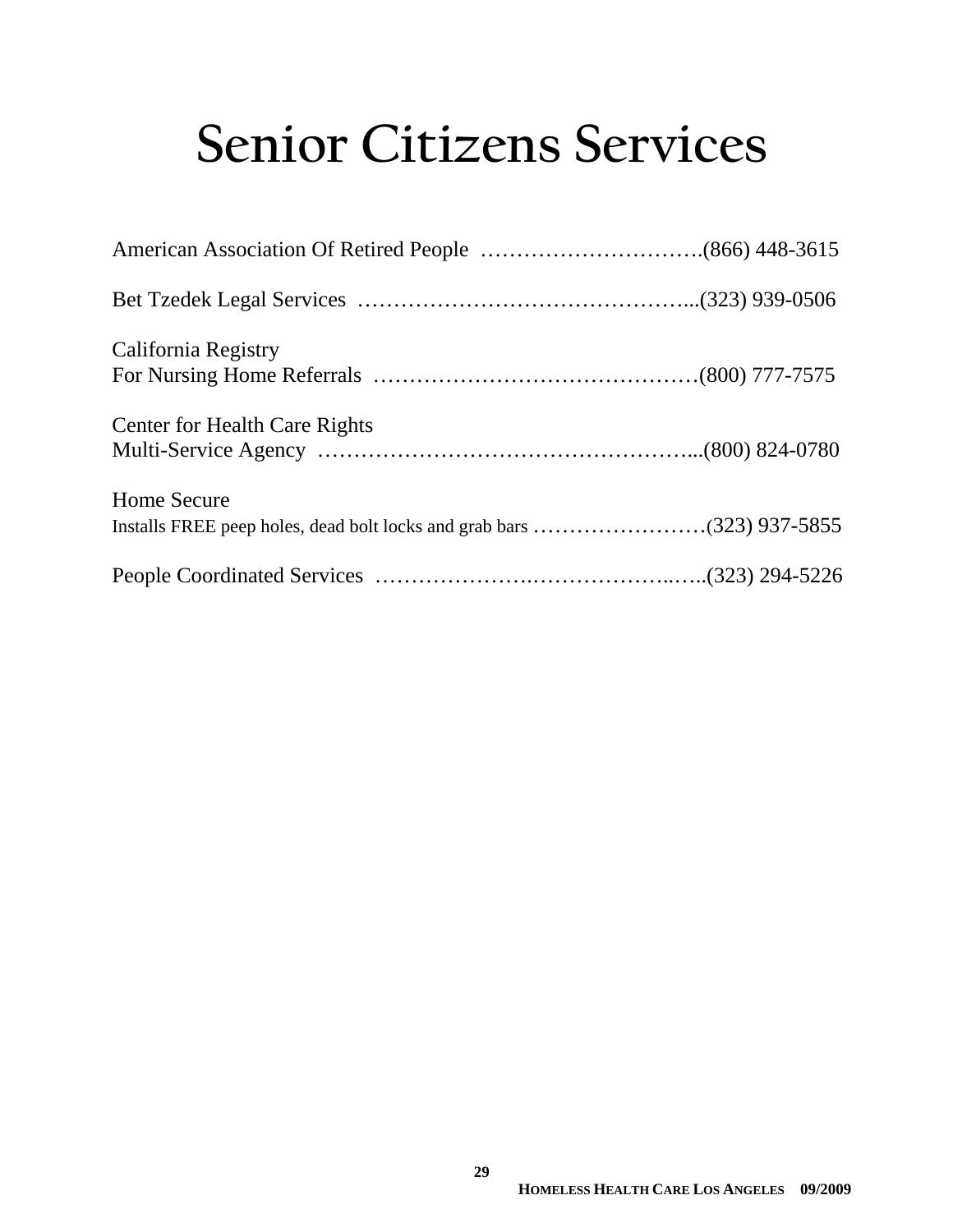## **MENTAL HEALTH L.A. COUNTY DEPARTMENT OF MENTAL HEALTH ACCESS Center Hotline: 1-800-854-7771**

#### **LANCASTER/PALMDALE AREA**

#### **Antelope Valley Mental Health Center Palmdale Mental Health Center**

Lancaster, CA 93535 Palmdale, CA 93550 M – F: 8 a – 5 p M – F: 8 a – 5 p (661) 723-4260 (661) 575-1800 G.R., Medi-Cal G.R., Medi-Cal

349-A East Ave K-6, Suite A 1529 E. Palmdale Blvd., Suite 150

#### **SAN FERNANDO/SANTA CLARITA AREA**

#### **HILLVIEW MENTAL HEALTH CENTER SANTA CLARITA VALLEY MENTAL HEALTH**

12450 Van Nuys Blvd, Suite 200 **Center** Pacoima, CA 91331 23501 Cinema Drive, Suite 210 M – F: 9 a – 5:30 p Valencia, CA 91355 (818) 896-1161 M – F: 8 a – 6:00 p

#### **VERDUGO MENTAL HEALTH CENTER**

1540 E. Colorado Street Glendale, CA M – F: 9 a – 5 p Walk-ins 9-3, M-F 818) 244-7257 Walk-ins 9-3:45 M-F Closed from 12:00-1:00

#### **SAN FERNANDO MENTAL HEALTH CENTER WEST VALLEY MENTAL HEALTH CENTER**

10605 Balboa Blvd., Suite 100 7621 Canoga Ave. Granada Hills, CA 91344 Canoga Park, CA 91304 M – F: 8 a – 5 p M – F: 8:30a – 5p No Private Insurance (818) 598-6900 (818) 832-2400

661) 288-4800

#### **SAN GABRIEL VALLEY AREA**

Pacific Clinics - (877) 722- 2737 - Call to register and receive info for San Gabriel Valley Area.

#### **ARCADIA MENTAL HEALTH SERVICES ENKI YOUTH AND FAMILY SERVICES**

330 East Live Oak Ave. 535 S. Second Ave. Arcadia, CA 91006 Covina, CA 91723 (626) 821-5858 (626) 974-0770 New G.R., Medi-Cal, Low Income New Clients call 866-227-1302

M-F:  $8a - 5p$  Orientation Tues. @9am  $M: 9a - 6p$ ; T – Th:  $9a - 7p$ ; F:  $8a - 5p$ G.R., Medi-Cal, indigent only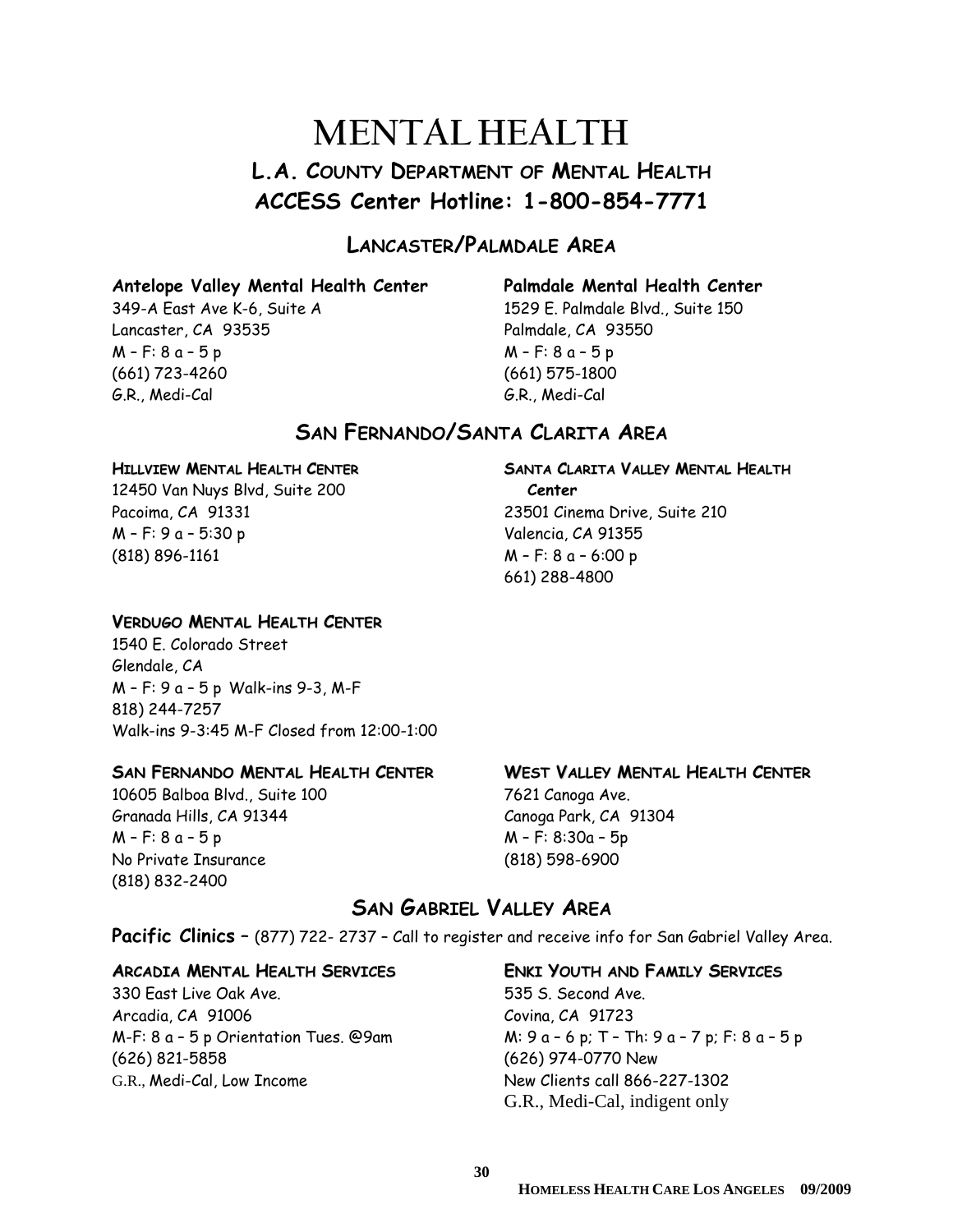#### **METRO AREA**

611 S. Kingsley Dr. 611 S. Kingsley Dr. Los Angeles, CA 90010 LA, CA 90013 M – F: 9 a – 4:30 p M – F: 8 a – 5 p (213) 201-1600 (213) 430-6700

#### **ASIAN PACIFIC COUNSELING & TREATMENT HOLLYWOOD MENTAL HEALTH CENTER**

605 W. Olympic Blvd., Ste. 550 1224 N. Vine St. Los Angeles, CA 90015 Los Angeles, CA 90038 (213) 553-1850 (323) 769-6100

#### **COMMUNITY COUNSELING SERVICES AMANECER LOS ANGELES FREE CLINIC**

1200 Wilshire Blvd., Ste. 210 8405 Beverly Blvd. Los Angeles, CA 90017 Los Angeles, CA 90048  $M - F: 8a - 7:30 p$  Call for appointment (213) 481-1347 (323) 653-1990

672 S. Lafayette Park Pl., Ste. 6, Granada Bldg. 5321 Via Marisol Los Angeles, CA 90057 Los Angeles, CA 90042 M – F: 9 a – 8 p M – F: 8 a – 5 p (213) 385-3752 (323) 478-8200

#### **AIDS PROJECT LOS ANGELES DOWNTOWN MENTAL HEALTH CENTER**

M – F: 9 a – 5 p M – F: 8 a – 5 p (8a-2p – new clients)

#### **DIDI HIRSCH COMMUNITY MHC NORTHEAST MENTAL HEALTH CENTER**

#### **WEST AREA**

#### **WISE AND HEALTHY AGING STEP UP ON SECOND**

1527 Fourth Street, Ste. 200 1328 Second Street Santa Monica, CA 90401 Santa Monica, CA 90401 M – F: 8:30a-5p 7 days a week: 8:30a - 7p (310) 829-4715 (310) 394-6889

#### **EDMUND D. EDELMAN WESTSIDE MHC VISTA DEL MAR CHILD & FAMILY**

11080 W. Olympic Blvd., 4th Fl.**SERVICES** Los Angeles, CA 90064 3200 Motor Ave. M – F: 8 a – 5:30p Los Angeles, CA 90034 (310) 966-6500 M – F: 9a – 5p

#### **PACIFIC ASIAN COUNSELING (PAC) SERVICES**

8616 La Tijera Blvd., Ste. 200 Los Angeles, CA 90045 M – F: 9 a – 6 p (310) 337-1550

(310) 836-1223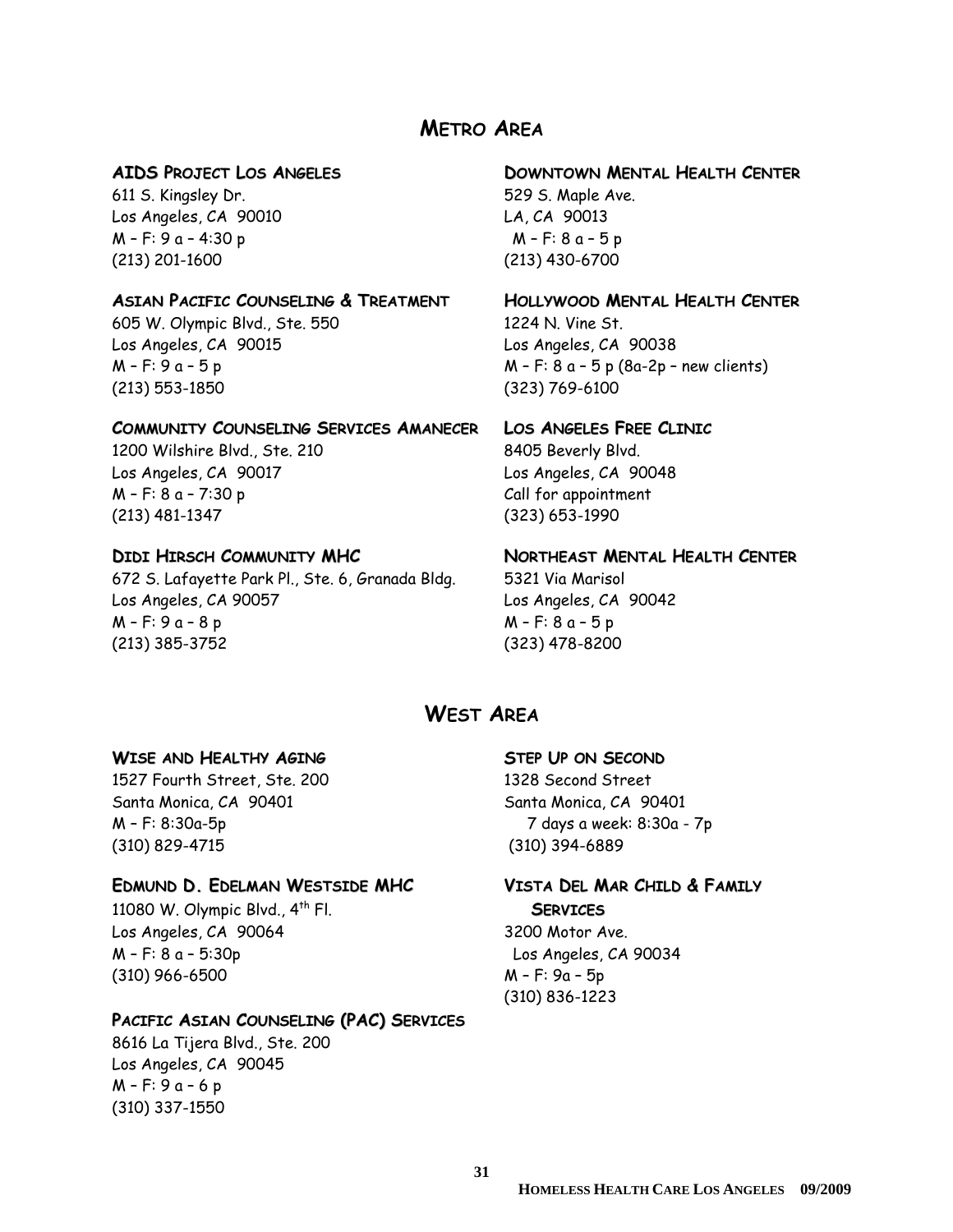#### **SOUTH LOS ANGELES AREA**

M – F: 8 a – 5p M – F: 8a – 5p (310) 668-6800 (323) 751-2677

#### **KEDREN COMMUNITY MENTAL HEALTH CENTER WEST CENTRAL FAMILY MENTAL HEALTH**

8:30 -5:00 M – F: 8 a – 5 p (323) 233-0425 (323) 298-3680

#### **COMPTON MENTAL HEALTH CENTER SOUTH CENTRAL HEALTH & REHAB**

921 E. Compton Blvd 5201 S. Vermont Ave. Compton, CA 90221 Los Angeles, CA 90037

4211 S. Avalon Blvd. 3751 W. Stocker St. Los Angeles, CA 90011 Los Angeles, CA 90008

#### **EAST AREA**

#### **AMERICAN INDIAN COUNSELING CENTER RIO HONDO COMMUNITY MENTAL**

17707 S. Studebaker Rd., St. 208 **HEALTH CENTER** Cerritos, CA 90703 17707 S. Studebaker Rd., 2nd Fl. M – F: 8 a – 5 p Cerritos, CA 90703 (562) 402-0677 M : 8:30a.m. W : 9:oo a.m.

#### **ASSOC. LEAGUE OF MEX-AMER (ALMA) SAN ANTONIO MHC SOMOS FAMILIA**

9140 Whittier Blvd. 10355 Slusher Dr. Pico Rivera, CA 90660 Santa Fe Springs, CA 90670 (562) 801-4626 F: 7:30 a – 5 p

#### **ENKI – EAST LA MENTAL HEALTH SERVICES**

160  $7<sup>th</sup>$  Ave. Puente, CA M: 9 a – 6 p; T – Th: 10 a – 7 p; F: 8 a – 5 p (866)227-1302

 Walk-ins 8am – 1pm (562) 402-0688

M – Th: 8:30 a – 6 p; F – Sa: 8:30 a – 5 p M & Th: 7:30 a – 6 p; T & W: 7:30 a – 7 p; (562) 903-5085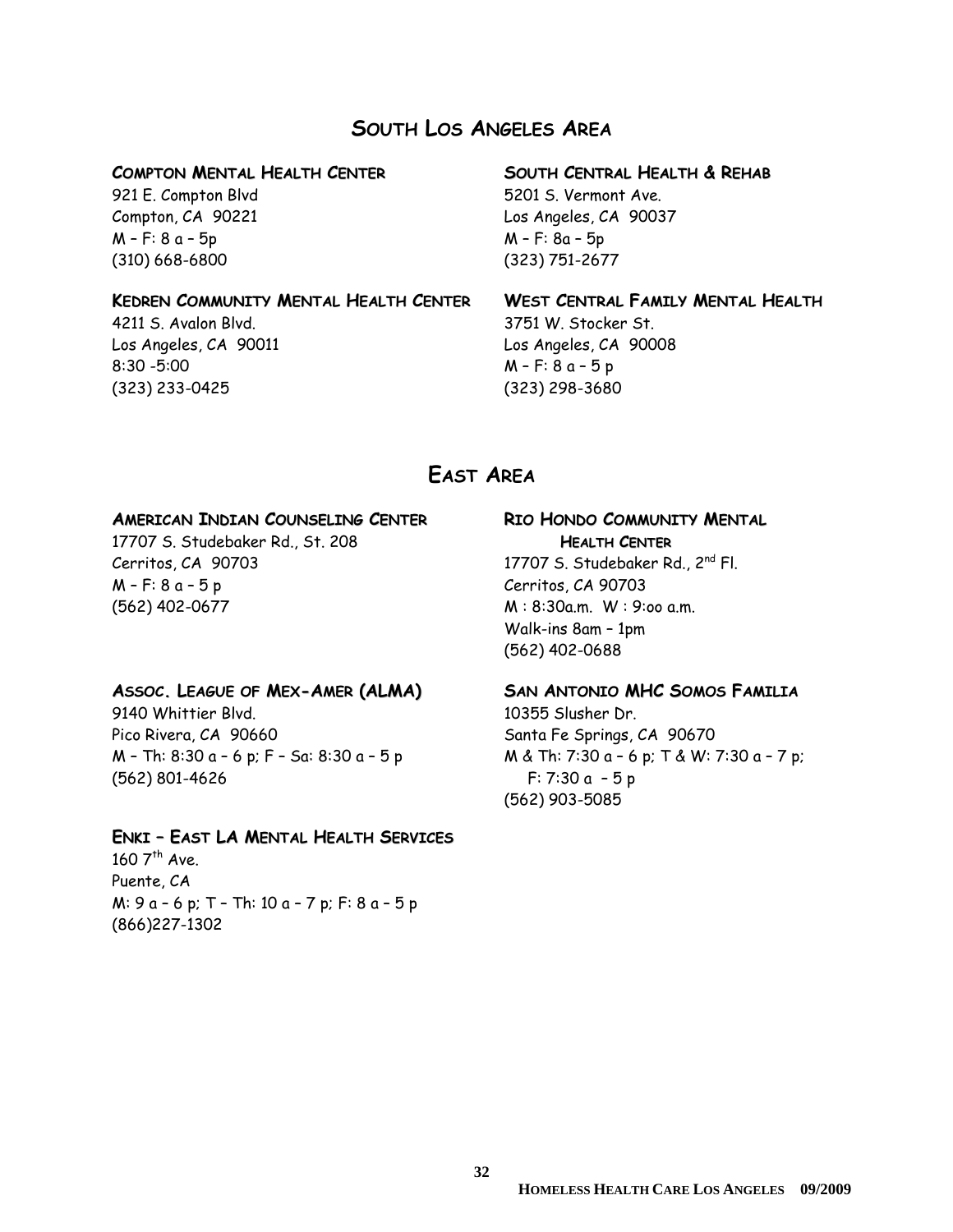#### **HARBOR/SOUTH BAY AREA**

#### **DIDI HIRSCH MENTAL HEALTH – INGLEWOOD MHA VILLAGE INTEGRATED SERVICE**

111 N. La Brea Ave, Ste. 500 456 Elm Ave. Inglewood, CA 90301 Long Beach, CA 90802  $M - Th: 8:30 a - 7 p; F: 8:30 a - 5 p$   $M - F: 9 a - 5 p$ (310) 677-7808 (562) 437-6717 Children 7<sup>th</sup> Floor

#### **HARBOR-UCLA MEDICAL CENTER, DMH SOUTH BAY MENTAL HEALTH SERVICES**

1000 W. Carson St., Trailer D5.5 2311 W. El Segundo Blvd. Torrance, CA 90509 Hawthorne, CA 90250 M – F: 8 a – 5 p M – F: 8 a – 5 p No Walk-ins, No Holidays (323) 241-6730 (310) 222-3151

#### **LONG BEACH MHS**

1975 Long Beach Blvd. Long Beach, CA 90806 M, T, Th, F: 8 a – 5 p; W: 8 a – 5 p (562) 599-9280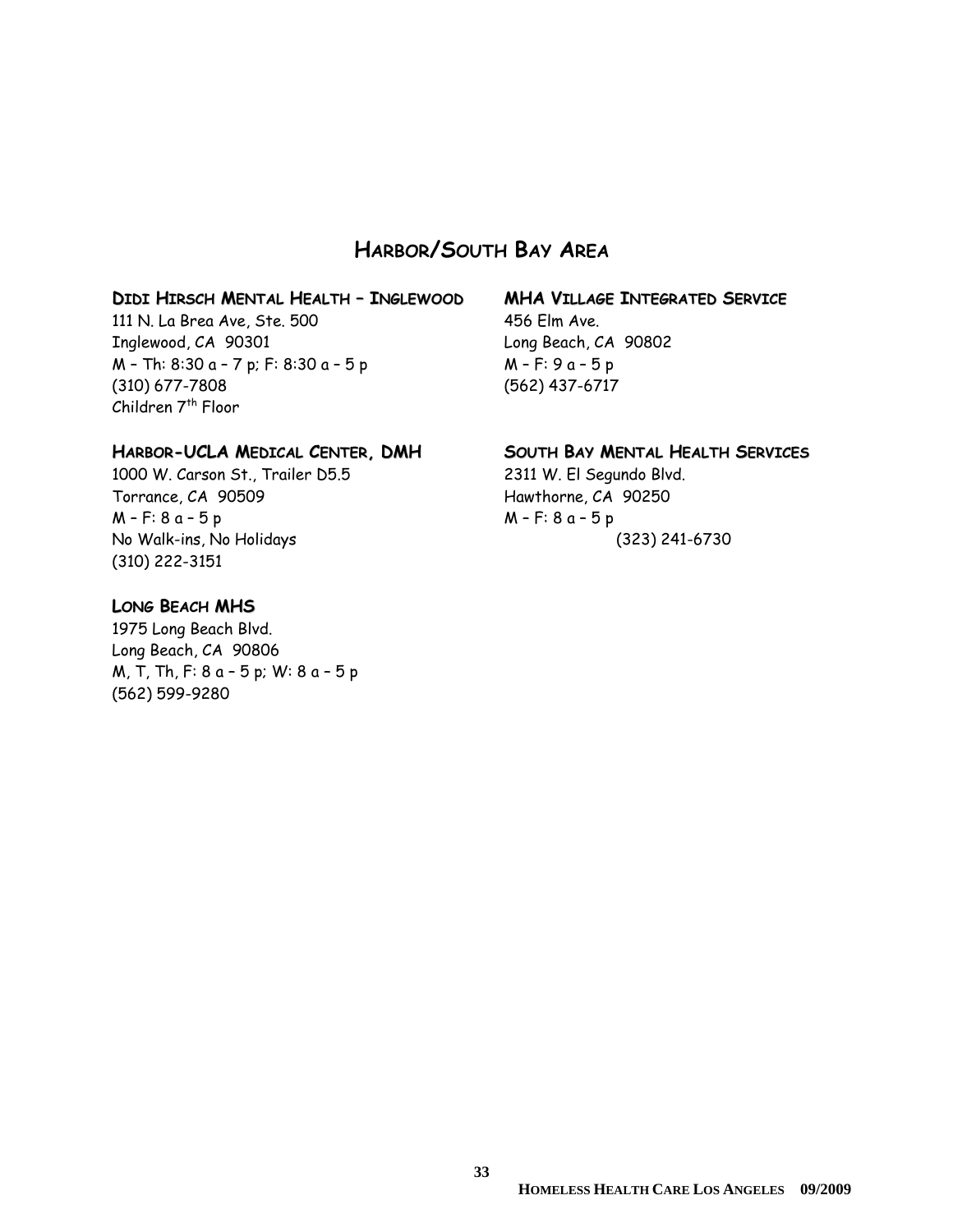## **Systemwide Mental Assessment Response Team SMART Team with LAPD (213) 485-3300**

## **COUNTY OF LOS ANGELES DEPARTMENT OF MENTAL HEALTH PSYCHIATRIC MOBILE RESPONSE TEAM (PMRT) Access Center Hotline:**

**1-800-854-7771** 

| Lancaster/Palmdale Area<br>Antelope Valley Mental Health Center<br>$(661)$ 723-4260 | <b>South Central Area</b><br>Augustus Hawkins Mental Health Ctr.<br>$(310)$ 668-4418 |
|-------------------------------------------------------------------------------------|--------------------------------------------------------------------------------------|
| <b>Long Beach</b><br>Emergencies call 911                                           | Harbor/ South Bay UCLA Psychiatric ER<br>$(310)$ 618-9687                            |
| Long Beach Mental Health                                                            |                                                                                      |
| Evaluation Team – Messages only                                                     | Rio Hondo Mental Health                                                              |
| $(562)$ 570-7195                                                                    | $(562)$ 402-0688                                                                     |
| Services 7 days a week from 6am to 1am<br>Non-emergencies (562) 435-6711            | <b>SF Valley/Santa Clarita Area</b>                                                  |
|                                                                                     | Psychiatric Mobile Response Team                                                     |
| <b>Metro Area</b>                                                                   | $(818) 832 - 2410$                                                                   |
| <b>Emergency Outreach Bureau</b>                                                    |                                                                                      |
| $(213)$ 430-6800                                                                    | <b>San Gabriel Valley</b>                                                            |
|                                                                                     | Arcadia Mental Health Center                                                         |
|                                                                                     | $(800)$ 854-7771                                                                     |
|                                                                                     |                                                                                      |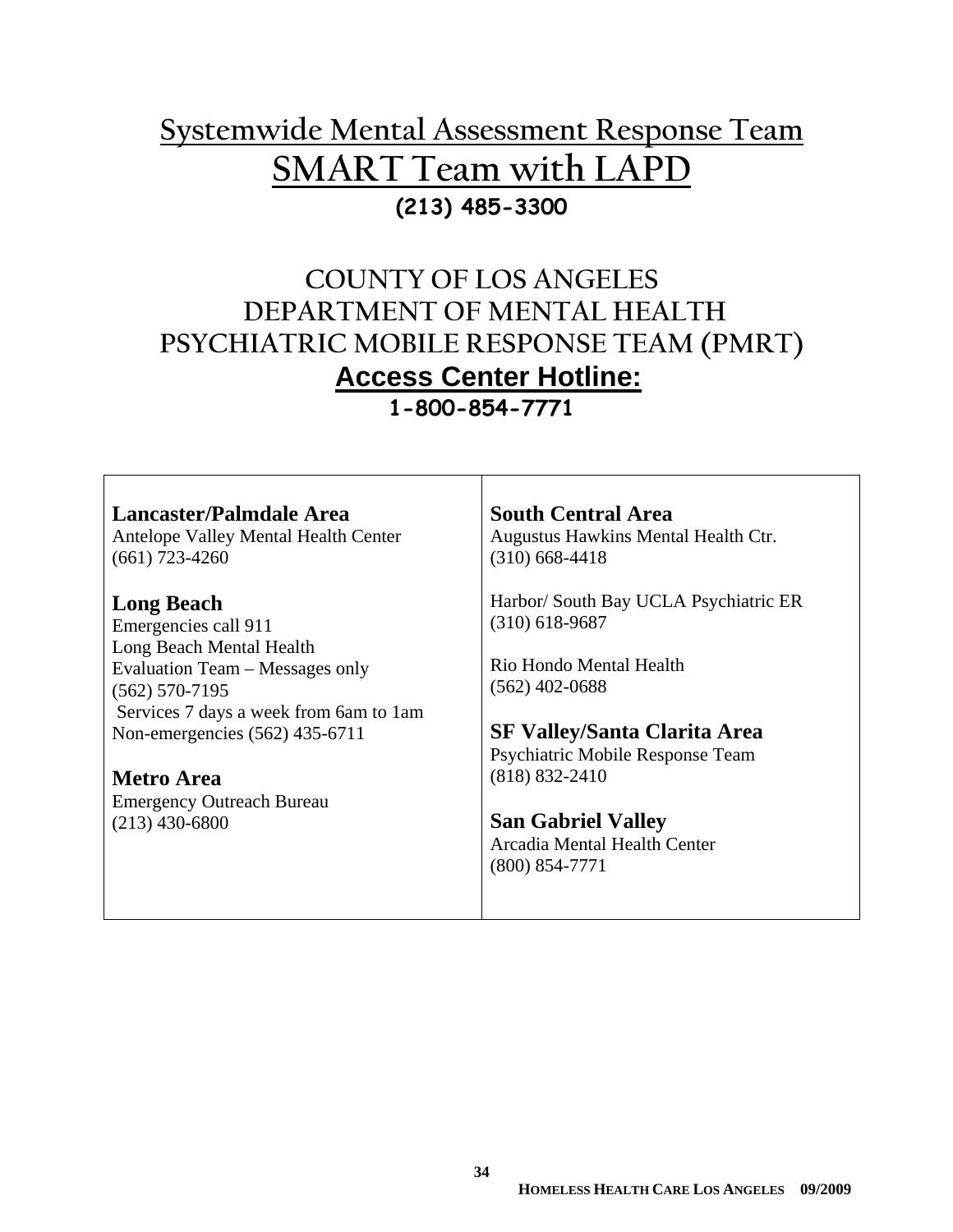# **Informational Websites**

## **AIDS/HIV:**

- AIDS Project Los Angeles http://www.apla.org/ AIDS Education Global Information System http://www.aegis.com/
- HIV and Hepatitis. Com http://www.hivandhepatitis.com/ Los Angeles AIDS Programs

http://www.lapublichealth.org/aids

## **CENTERS FOR DISEASE CONTROL (CDC):**

http://www.cdc.gov/ Diseases: http://www.cdc.gov/az.do Hepatitis: http://www.cdc.gov/ncidod/diseases/hepatitis/index.htm AIDS: http://www.cdc.gov/hiv/ Tuberculosis: http://www.cdc.gov/tb/faqs/default.htm Sexually Transmitted Diseases: http://www.cdc.gov/nchstp/dstd/disease\_info.htm#GenInfo

## **HEALTH REFERRALS FOR LA COUNTY:**

http://www.ccalac.org

## **HEALTH-RELATED DATABASES/SEARCH ENGINES/ARTICLES/INFORMATION:**

Medscape: http://www.medscape.com/home Healthfinder: http://www.healthfinder.gov/ Healthy City: http://www.healthycity.org/ National Institutes of Health: http://health.nih.gov/ National Library of Medicine: http://www.ncbi.nlm.nih.gov

## **HEPATITIS:**

Hepatitis C Taskforce for LA County: http://www.hepctaskforcela.org/ Hepatitis C Support Project: http://www.hcvadvocate.org/ Hepatitis Information Network: http://www.hepnet.com/ Hepatitis Foundation International: http://www.hepfi.org/ American Liver Foundation: http://www.liverfoundation.org/ Hepatitis B Foundation: http://www.hepb.org/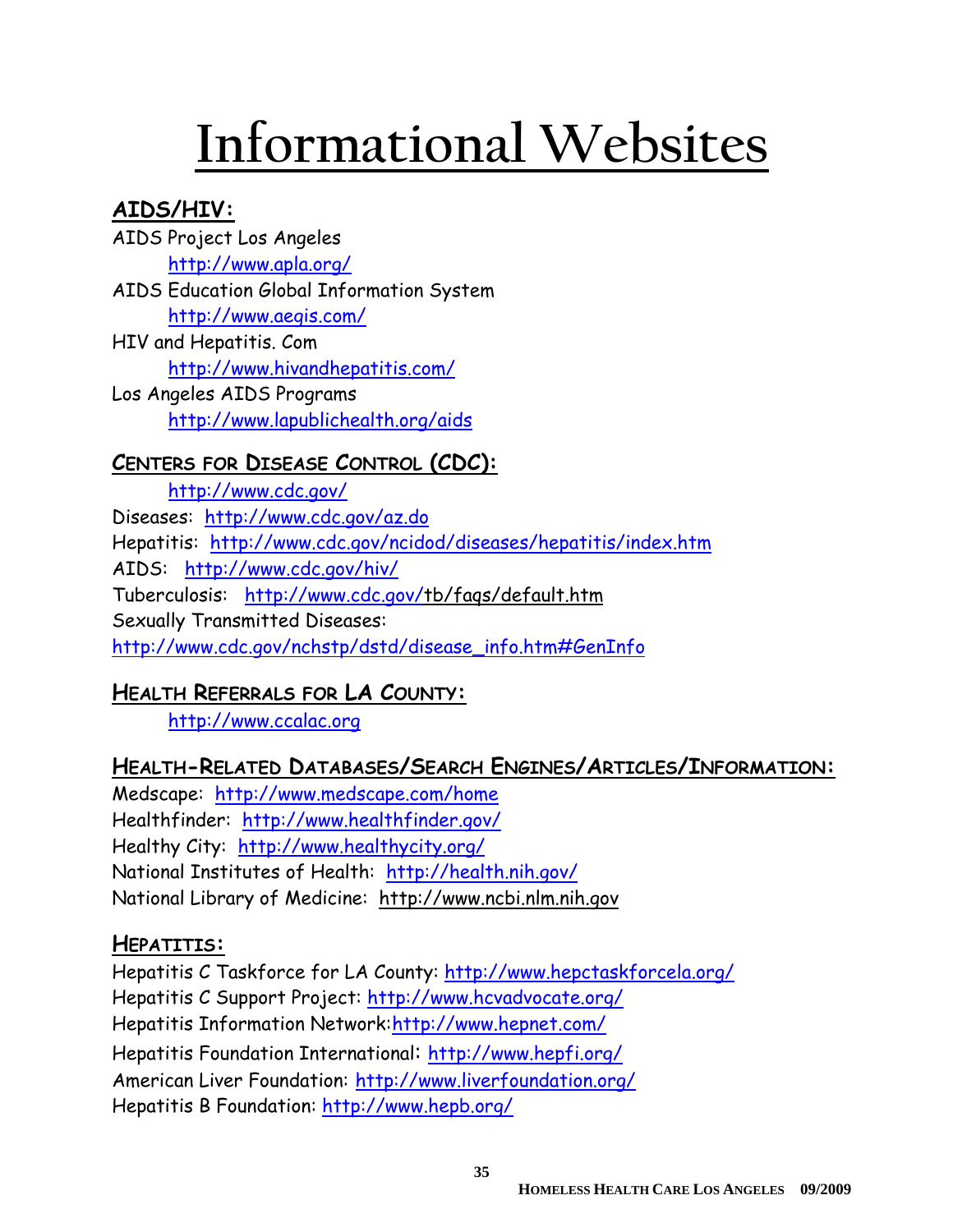#### **HUNGER, HOMELESSNESS AND ADVOCACY:**

Los Angeles Regional Food Bank: http://www.lafightshunger.org/ Los Angeles Homeless Services Authority: http://www.lahsa.org National Health Care for the Homeless Council: http://www.nhchc.org/ National Coalition for the Homeless: http://www.nationalhomeless.org/ Health Care for the Homeless: Information Research Center: http://www.prainc.com/\_flash/index.html

#### Institute for the Study of Homelessness and Poverty:

United Way of Greater Los Angeles: http://www.unitedwayla.org Health Consumer Alliance: http://www.healthconsumer.org LA Coalition to End Hunger and Homelessness: http://www.lacehh.org

#### **LOCAL GOVERNMENT SITES:**

California: http://www.ca.gov City of Los Angeles: http://www.ci.la.ca.us/ **LA County:** http://lacounty.info

#### **MENTAL HEALTH:**

National Institute of Mental Health http://www.nimh.nih.gov/ National Mental Health Association http://www.nmha.org/ LA County Department of Mental Health http://www.dmh.co.la.ca.us/ California Department of Mental Health http://www.dmh.ca.gov Substance Abuse and Mental Health-SAMSA http://www.samhsa.gov/ http://www.prevention.samhsa.gov/

#### **NATIONAL FOUNDATION FOR INFECTIOUS DISEASES:**

http://www.nfid.org/

#### **SOCIAL SERVICES:**

Health City:(social service database for LA) http://www.healthycity.org LA County Helps: (info on public benefits/services) http://LACountyHelps.org The People's Guide to Welfare, Health and Other Services http://www.lacehh.org/tpg/index.php

#### **TB**:

http://www.lapublichealth.org/tb See also CDC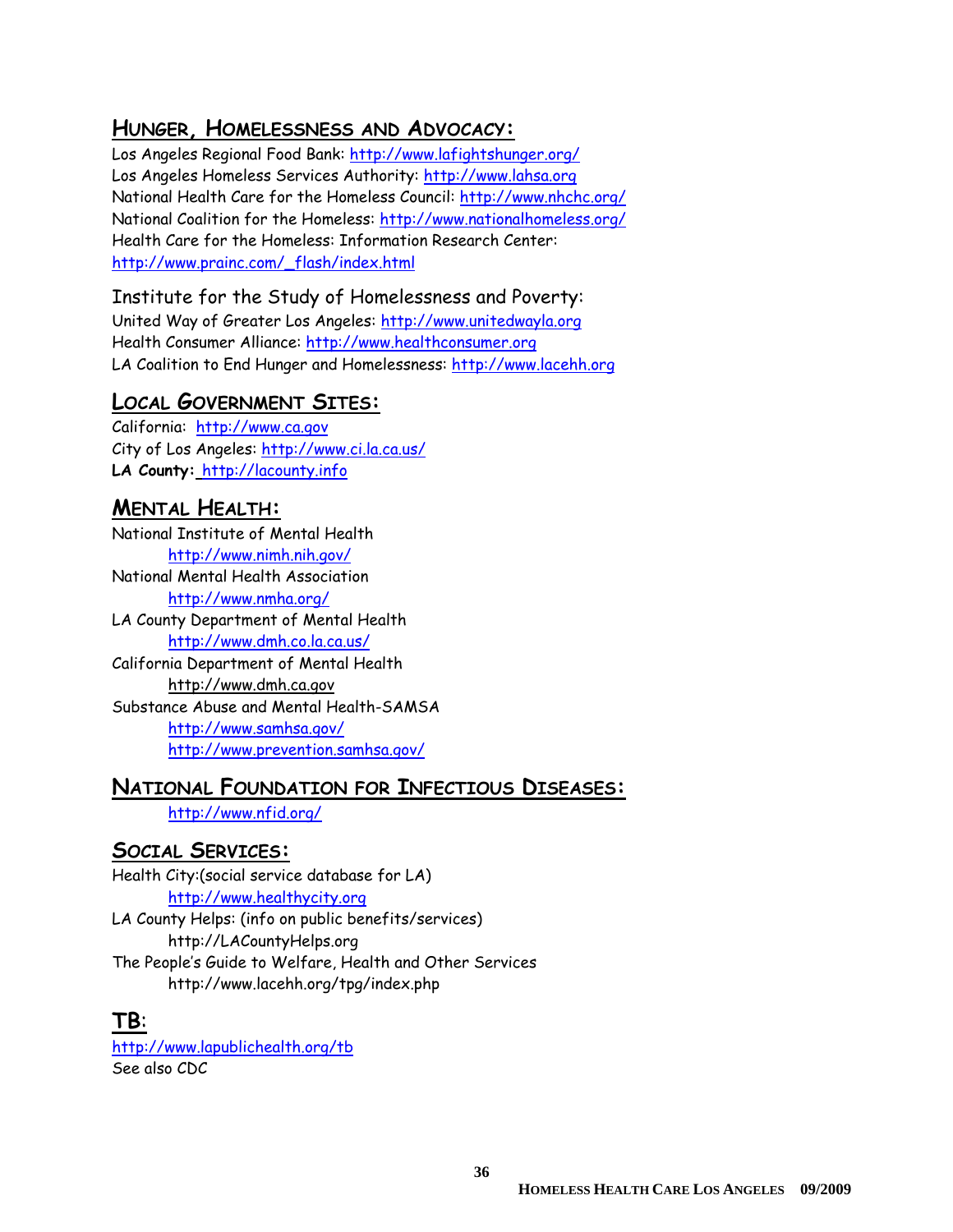# **Legal Referrals**

#### **LEGAL AID FOUNDATION OF LOS ANGELES COMMUNITY OFFICES AND LEGAL ISSUES HANDLED**

**Debt Crisis Clinic – (Phone Only) …………………………………………………………………………………….** (800) 399-4529 Credit Counseling, Creditor Harassment, Pre-Bankruptcy Counseling, Legal Rights, Options and Responsibilities if Sued.

**Asian/P.I. Hotline: Mandarin/Cantonese (323) 801-7912; Vietnamese (323) 801-7923; Khmer (Cambodian) (213) 640-3887** 

#### **Family Law – (Walk-In Clients to Toll Center ONLY)**

111 N. Hill Street, Dept. 8, Room 245, Los Angeles, CA 90012 Clients are seen on Monday, Wednesday and Friday from: 8:30 am – 3:00 am (On a first come first served basis) Child Abduction, Child Custody, Domestic Violence, Child Support, Visitation Rights, Child Concealment.

#### **Self-Help Access Center – (Walk-In)**

1 Regent St., Room 107, 1<sup>st</sup> Floor, Inglewood, CA 90301 Mon, Tues, Wed, Thurs and Fri from: 9:00 am – 12:00 pm and from 1:30 pm to 3:00 pm

#### **West Office - 1102 Crenshaw Boulevard, Los Angeles, CA 90019 (323) 801-7989**  *Call First*

**Home Ownership and Individual Rights ……………………………………………** (Follow prompts) (323) 801-7989 Call Between 9:00 a.m. – 1:00 pm Predatory Loan Practices, Criminal Record Expungements, Forged Deeds and Title Transfer, Unlawful Liens Against Real Property, Foreclosures, Unfair Banking Practices, Home Improvement Contract Fraud, Vocational School Loans, Medical Bills, Bank Account Levies, Credit Identity Theft, Auto Repossessions, Wage Garnishment, Debt Collection.

#### **Central Office - 1550 W. 8th Street, Los Angeles, CA 90017 (213) 640-3881** *Call First*

**Eviction Defense Center** ……………………………………………………………………………………………………… (213) 487-7609 Unlawful Detainees, Motion in Response to Notice to Vacate, Illegal Lockouts, Illegal Utility Termination, Rent Control.

| <b>Housing Issues</b>                  | (213) 385-1719 |
|----------------------------------------|----------------|
| <b>Legal Foundation Housing Intake</b> |                |

Call between 9:00 a.m. – 12:00 p.m.

Representation in Administrative Hearing in Section 8 and Public Housing, Other Housing Problems, Alleviation of Slum Conditions and Habitability Problems.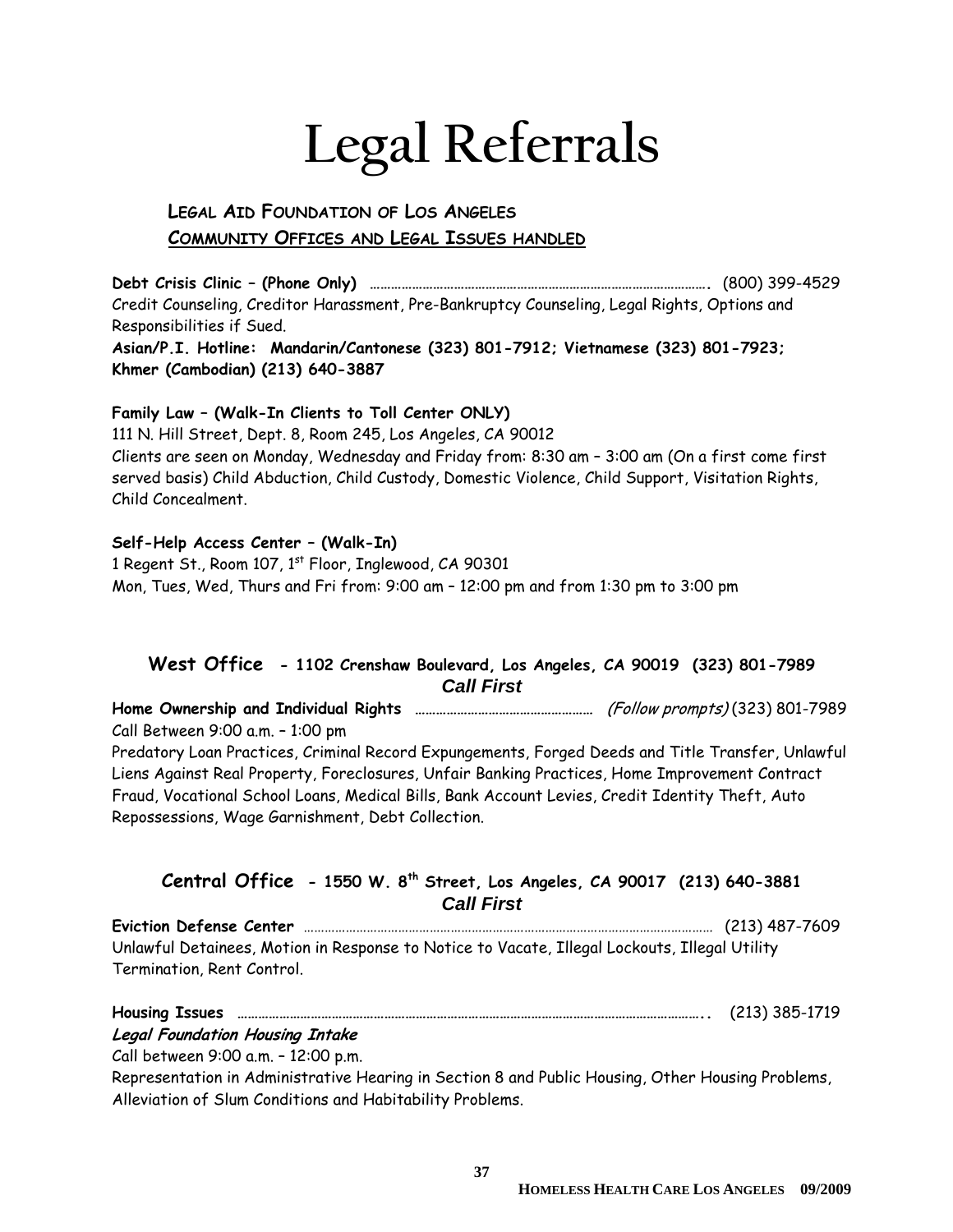| East LA Office - 5228 Whittier Blvd., Los Angeles, CA 90022 (213) 640-3883<br><b>Call First</b> |                          |  |
|-------------------------------------------------------------------------------------------------|--------------------------|--|
| <b>Government Benefits</b>                                                                      | $(213) 640 - 3834$       |  |
| Tuesdays (only) call between 9:00 a.m. - 4:00 p.m.                                              |                          |  |
| CalWorks, Medi-Cal, In Home Supportive Services, SSI, Food Stamps, Foster Care/Kin-Gap, County  |                          |  |
| Health, Social Security, CAPI (Cash Assistance for (Immigrants), General Relief.                |                          |  |
| <b>ATTORNEY REFERRAL</b>                                                                        |                          |  |
| Los Angeles County Bar                                                                          | $(213)$ 243-1525         |  |
| <b>BANKRUPTCIES/PROBATE/WILLS</b>                                                               |                          |  |
| Bet Tzedek Legal Services                                                                       | $(323)$ 939-0506         |  |
| Legal Aid Foundation of Los Angeles                                                             | (800) 399-4529           |  |
|                                                                                                 |                          |  |
| <b>BUILDING &amp; SAFETY</b>                                                                    |                          |  |
| County of Los Angeles - East Los Angeles Offices                                                | $(323) 881 - 7030$       |  |
| County of Los Angeles - Firestone Office                                                        | $(323)820 - 6500$        |  |
| Outside Los Angeles County                                                                      | (888) 524-2845<br>OR 311 |  |
| <b>CONSUMER PROBLEMS</b>                                                                        |                          |  |
| Bet Tzedek Legal Services                                                                       | $(323)$ 939-0506         |  |
| <b>Better Business Bureau</b>                                                                   | (909) 825-7280           |  |
| County of Los Angeles Department of Consumer Affairs                                            | $(213)$ 974-1452         |  |
| County of Los Angeles Small Claims Court Advisor                                                | $(213)$ 974-9759         |  |
| Legal Aid Foundation of Los Angeles                                                             | (800) 399-4529           |  |
| Neighborhood Legal Services                                                                     | (800) 433-6251           |  |
| <b>CRIMINAL LAW</b>                                                                             |                          |  |
| Attorney General - Crime Prevention                                                             | (213) 897-2000           |  |
| Indigent Criminal Defense Appointments Program                                                  | $(213) 896 - 6437$       |  |
| Public Defender                                                                                 | (213) 974-2811           |  |
| <b>EMPLOYMENT TERMINATION/DISCRIMINATION</b>                                                    |                          |  |

| Dept. of Fair Housing and Employment            | $(213)$ 439-6799   |
|-------------------------------------------------|--------------------|
| Equal Employment Opportunity Commission         | $(800)$ 669-4000   |
| Housing Rights Center (Discrimination Services) | $(213)$ 387-8400   |
| Labor Commissioner                              | $(213) 620 - 6330$ |
| Legal Aid Foundation of Los Angeles             | (800) 399-4529     |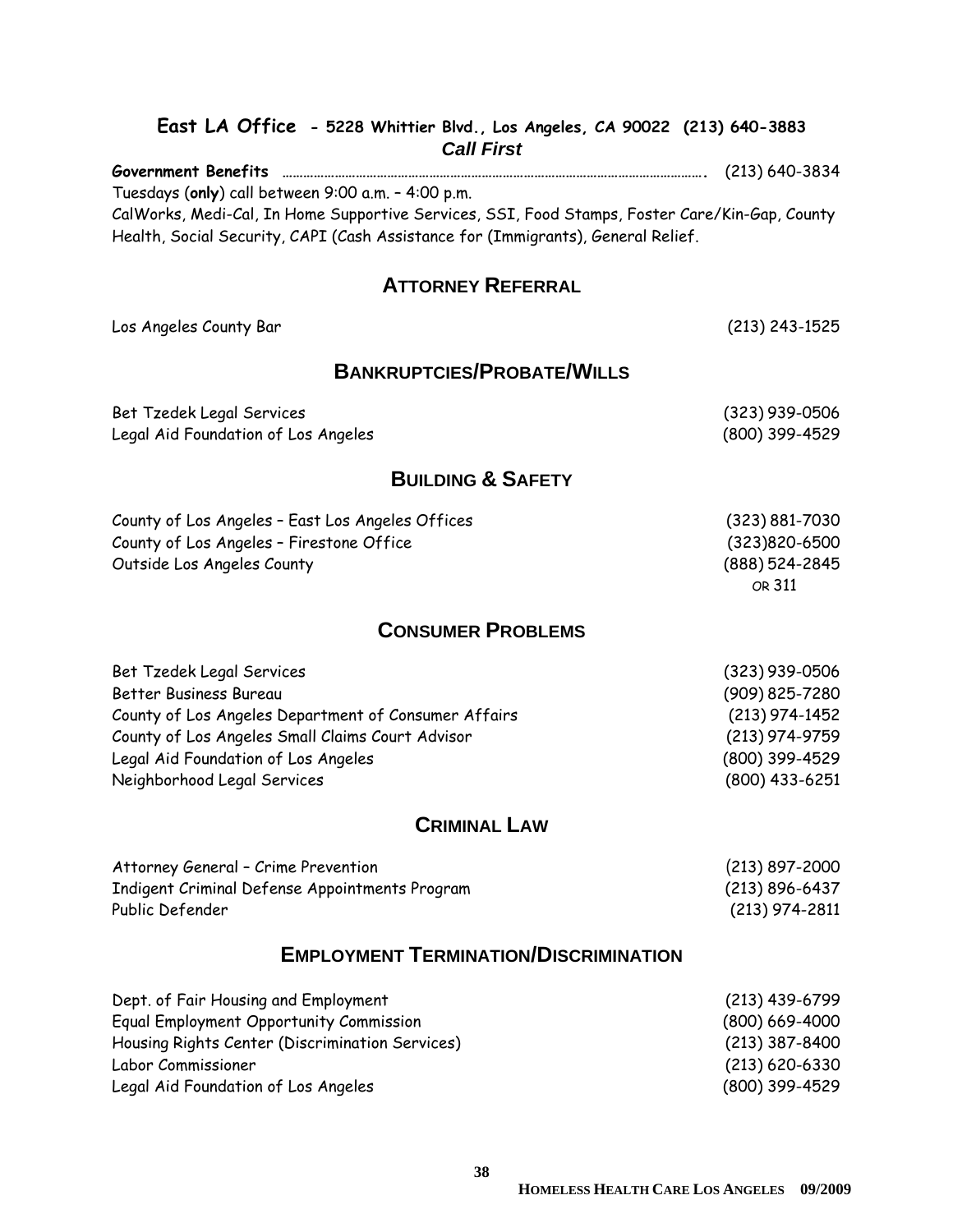#### **FAMILY LAW PROBLEMS**

**Maynard Toll Family Law Center** for:

Child Support, Custody, Visitation, Abduction & Domestic Violence 111 N. Hill St., Department 8-Room 245, Downtown Los Angeles Monday, Wednesday and Friday at 8:30 am – 11:30 am This Center Is Walk-In Only – First Come, First Served

| $(323) 890 - 9800$ |
|--------------------|
| $(866)$ 901-3212   |
| $(213)$ 974-3501   |
| $(213)$ 974-5455   |
| $(800)$ 978-3600   |
| $(213)$ 388-7515   |
| (800) 399-4529     |
| $(213)$ 482-1800   |
| (800) 433-6251     |
|                    |

#### **GOVERNMENT BENEFITS**

| Inner City Law Center/Walk Ins M-F, 8:30am-12p | $(213) 891 - 2880$ |
|------------------------------------------------|--------------------|
| Legal Aid Foundation of Los Angeles            | (800) 399-4529     |
| 506 South Main Street                          |                    |

#### **HIV/AIDS**

HIV/AIDS Legal Services Alliance (HALSA) (213) 637-1690

#### **HOUSING, RENTAL& HABITABILITY PROBLEMS**

| County Dept. Of Consumer Affairs                | $(213)$ 974-1452   |
|-------------------------------------------------|--------------------|
| Eviction Defense Center - Legal Aid             | $(213)$ 487-7609   |
| Inner City Law Center/ Walk Ins M-F, 8:30am-12p | $(213) 891 - 2880$ |
| L.A. Housing Department Code Enforcement        | $(866)$ 557-7368   |
| Membership Only Association                     | $(213)$ 384-4131   |
| Legal Aid Foundation of Los Angeles             | (800) 399-4529     |
| Martin Luther King Dispute Resolution Center    | (323) 290-4132     |
| Rent Stabilization                              | $(866)$ 557-7368   |
| Small Claims Court Advisor                      | (213) 974-9759     |

#### **IMMIGRATION**

| Asian Pacific American Legal Center                           | $(213)$ 977-7500 |
|---------------------------------------------------------------|------------------|
| <b>CHIRLA</b>                                                 | $(213)$ 353-1333 |
| <b>Immigration Legal Assistance Project</b>                   | $(213)$ 485-1872 |
| Legal Aid Foundation of Los Angeles                           | (800) 399-4529   |
| Los Angeles County Bar Association - Immigration Legal Office | $(213)$ 485-0143 |
| National Immigration Law Center                               | $(213)$ 639-3900 |
| Neighborhood Legal Services                                   | (800) 433-6251   |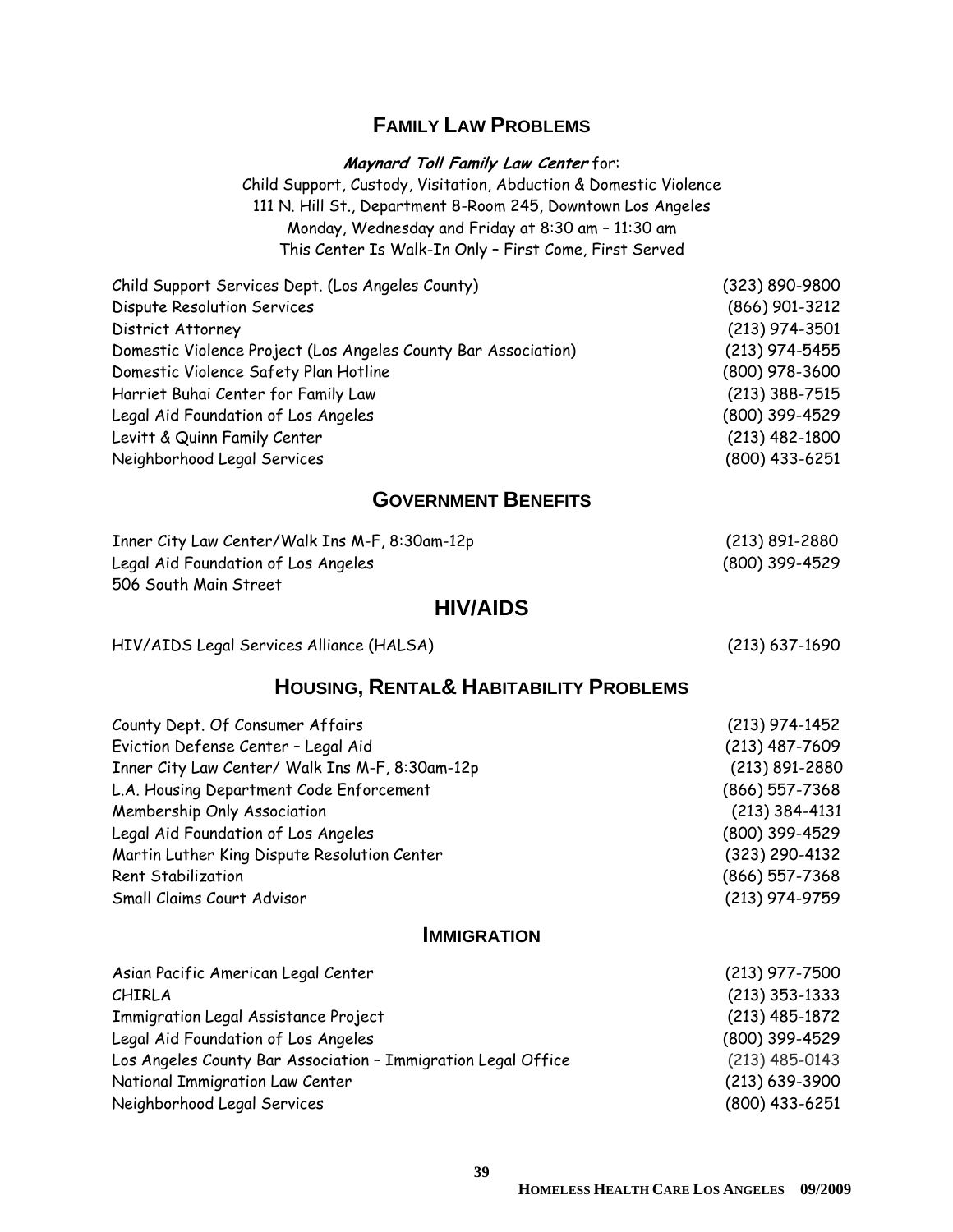## **NON-LEGAL MEDIATION SERVICES**

| Center for Conflict Resolution               | $(213) 736 - 1145$ |
|----------------------------------------------|--------------------|
| Dispute Resolution Services                  | $(213) 896 - 6533$ |
| <b>Inquilinos Unidos/United Tenants</b>      | $(213)$ 483-9620   |
| Housing Rights Center                        | $(213)$ 387-8400   |
| Martin Luther King Dispute Resolution Center | $(323)$ 290-4132   |

## **OTHER LEGAL PROBLEMS**

| <b>ACLU</b>                                       | $(213)$ 977-9500   |
|---------------------------------------------------|--------------------|
| <b>Community Legal Services</b>                   | $(310)$ 638-6194   |
| Dispute Resolution Mediation-Arbitration Services | $(213) 896 - 6533$ |
| Legal Aid Foundation of Los Angeles               | (800) 399-4529     |
| Public Counsel                                    | $(213)$ 385-2977   |
| Smart Law Information Line (recorded information) | $(213)$ 243-1500   |

## **SOCIAL SERVICES**

| 2-1-1 L. A. County (formerly known as Info Line of Los Angeles)               | <b>DIAL 2-1-1</b>  |
|-------------------------------------------------------------------------------|--------------------|
| Bet Tzedek Legal Services                                                     | $(323)$ 939-0506   |
| Consumer Credit Counselors (By Design Financial Services)                     | (800) 750-2227     |
| County of Los Angeles Department of Consumer Affairs                          | $(213)$ 974-1452   |
| Inner City Law Center (Landlord/Tenant Issues and Government Benefits Issues) | $(213) 891 - 2880$ |
| Neighborhood Legal Services                                                   | $(800)$ 433-6251   |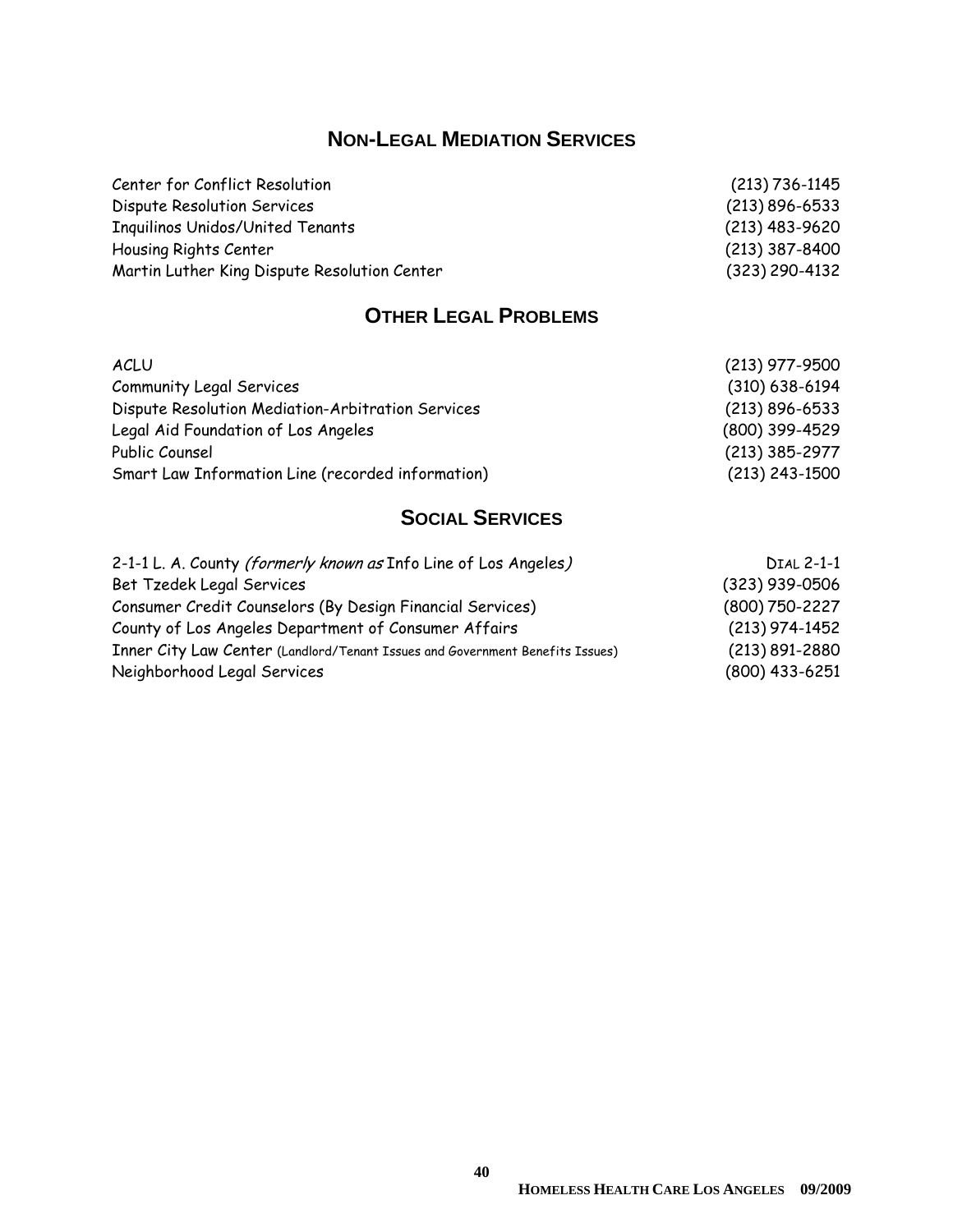# **Women's Health Services**

#### **FAMILY PLANNING-BIRTH CONTROL REFERRAL (800) 942-1054**

*(SOME OF THESE SERVICES ARE COVERED BY FAMILY PACT, MEDI-CAL, EVERY WOMAN COUNTS, etc.)*   **1 (800) 511-2300** Referrals for breast exams and mammograms (free or low income – Every Woman Counts Program)

#### **Planned Parenthood**

(800) 230-7526 Provides: Abortions, Birth Control, Emergency Contraception, HIV Testing, Gynecology, Menopause Care, Pregnancy Testing, Sterilization for Men and STD Exams & Treatment.

#### **Clinica Oscar Romero**

123 S. Alvarado St. Los Angeles, CA 90057 (213) 989-7700 Monday – Thursday: 7am – 7pm, Friday & Saturday: 8am-12pm Provides: Birth Control, Emergency Contraception, HIV Testing, Mammograms, Prenatal Care and STD Exams. Family Pact Services – Breast Cancer Screening, CHDP and General Medical Care.

#### **Cancer Detection Center**

1230 W.  $3^{rd}$  St. Los Angeles, CA 90017 (213) 481-2511 Monday – Thursday: 7:30am – 4pm, Friday: 7:30am – 12pm Provides: Breast Exams, Mammograms over 40-years-old and Free Prostate Exams for Men over 55 years old.

#### **East LA Women's Shelter**

1255 S. Atlantic Blvd. Los Angeles, CA 90022 (800) 585-6231 – Rape and Battery Hotline \*24 hour bilingual\*

#### **Queens Care Family Clinics: (800) 454-1800**

Bresee Eagle Rock East Los Angeles

184 S. Bimini Pl. 4448 York Blvd. 133 N. Sunol Dr. Los Angeles, CA 90004 Los Angeles, CA 90041 Los Angeles, CA 90063 (213) 201-6878 (323) 344-5233 (323) 981-1660 Mon – Fri 2pm-6pm Mon – Fri 8:30am-6pm Mon – Fri 8am – 5pm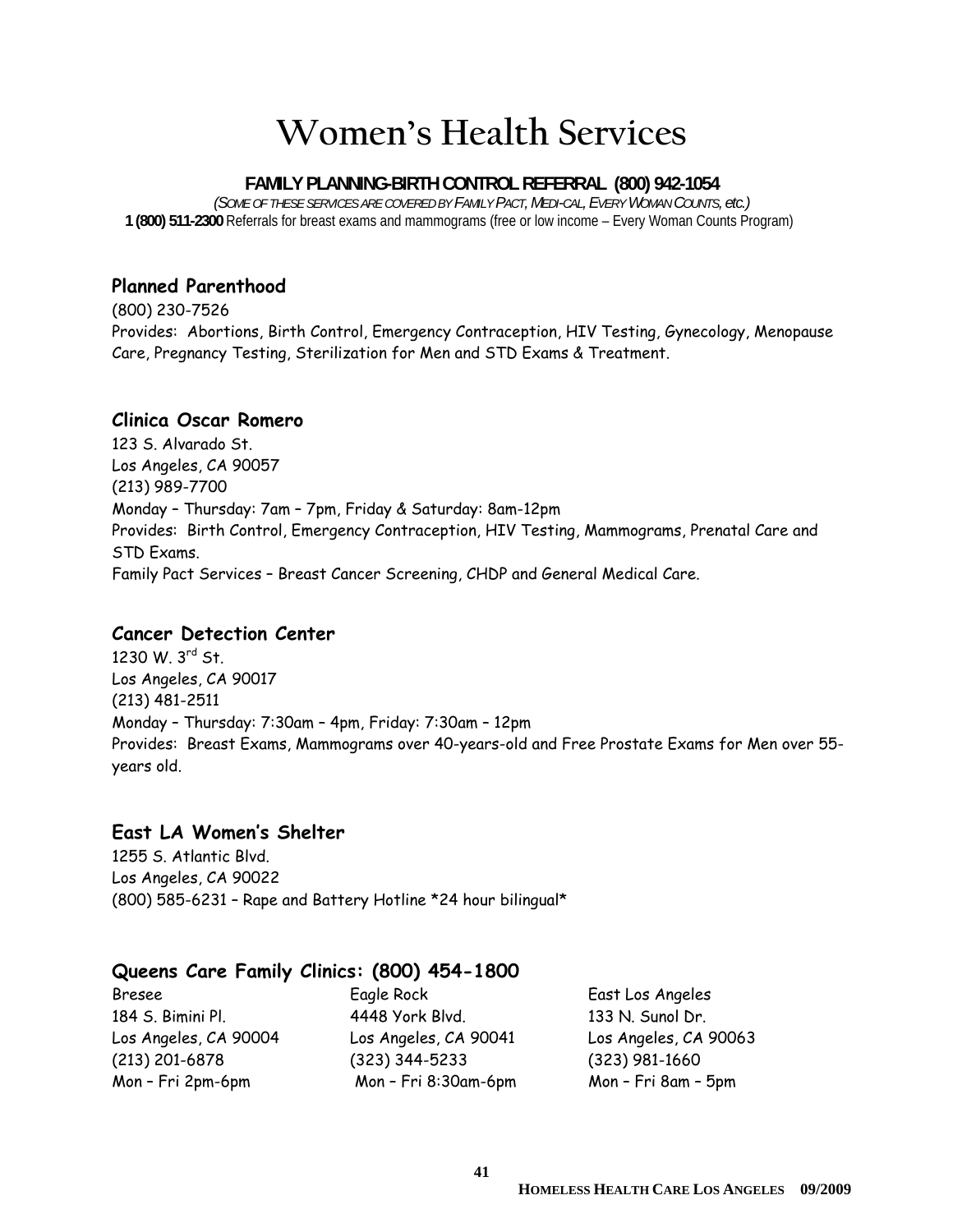#### **Queens Care Family Clinics (continued)**

Echo Park Hollywood Wilshire Center

150 N. Reno St. 4618 Fountain Ave. 3242 W. 8th St. (213) 380-7298 (323) 953-7170 (213) 368-9779 Mon – Fri 8am-6pm Mon – Fri 8:30-6pm Mon – Fri 8am-6pm

Los Angeles, CA 90026 Los Angeles, CA 90028 Los Angeles, CA 90005 Sat 9am-1pm \*Dental: Mon & Wed 9am – 5:30pm \*Dental: Tue/Th/Fri: 7am – 3:30pm

> Eagle Rock East Los Angeles 4448 York Blvd 133 N. Sunol Drive (323) 344-5233 (323)981-1660

Los Angeles, CA 90041 Los Angeles, CA 90063

Provides: Cancer Detection Program Services at all locations: Women ages 25 – 39: free Breast Exams and Mammograms; Women ages 40 and older: free Breast Exams, Mammograms and Referral Services **\*Does NOT provide Family Pact Services** 

#### **Fatima Medical Clinic**

820 S. Alvarado St., Ste. A Los Angeles, CA 90057 (213) 384-0604 Monday – Saturday: 9am – 5pm, Sunday: 10am – 3pm Provides: Family Pact Services – CHDP and General Medical Care; Mammograms and General Medicine referrals. Accepts Medi-cal and Blue Cross

#### **Forum Medical Group**

3831 Stocker Street Los Angeles, CA 90008 (323) 291-6234 Provides: Free Mammograms for women over 40. Last exam must be 12 months prior. Must be a residence of California. Gifts available for participants.

#### **JWCH Safe Harbor Women's Clinic**

 $721 E. 5<sup>th</sup> St.$ (213) 484-1186 Provides: General & Gynecological Care for Women 18 years and older including Birth Control, Mammograms and STD Exams. 1st, 2<sup>nd</sup> and 4<sup>th</sup> Wednesdays only: 8am - 5pm